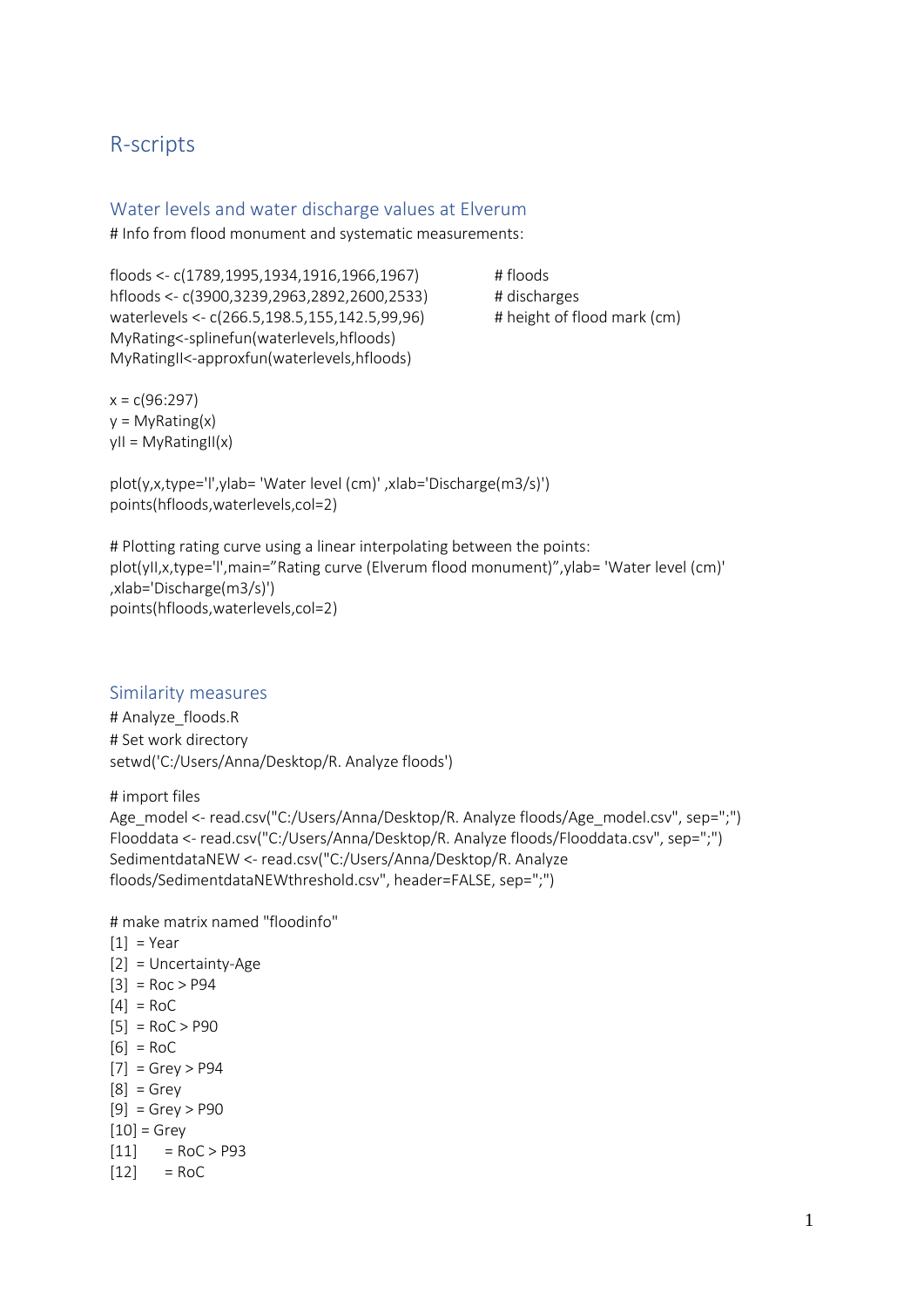| $=$ RoC $>$ P92                     |
|-------------------------------------|
| $=$ RoC                             |
| $[15]$ = RoC > P91                  |
| $\left[16\right]$<br>$=$ RoC        |
| $=$ RoC $>$ P95                     |
| $=$ RoC                             |
| $=$ RoC $>$ P96                     |
| $[20]$ = RoC                        |
| $[21]$ = RoC > P97                  |
| $[22]$ = RoC                        |
| $=$ RoC $>$ P98                     |
| $=$ RoC                             |
| $=$ Nfloods $=$ number of floods    |
| = Volume = transferred water amount |
| $=$ Duration                        |
| $=$ Peak = max water discharge      |
| = Season (spring/autumn)            |
|                                     |
|                                     |

| # "Year"            | is year.                                                                                                   |
|---------------------|------------------------------------------------------------------------------------------------------------|
| # "Uncertainty-Age" | is the uncertainty in year for the sediments                                                               |
| # "Roc94"           | is the number of sediment layers where the RoC-value is higher than 94%<br>percentile for the given year.  |
| # "RoC"             | is the biggest RoC-value for the given year.                                                               |
| # "RoC90"           | is the number of sediment layers where the RoC-value is higher than 90%<br>percentile for the given year.  |
| # "RoC"             | is the biggest RoC-value for the given year.                                                               |
| # "Grey94"          | is the number of sediment layers where the Grey-value is higher than 94%<br>percentile for the given year. |
| # "Grey"            | is the biggest Grey-value for the given year.                                                              |
| # "Grey90"          | is the number of sediment layers where the Grey-value is higher than 90%<br>percentile for the given year. |
| # "Grey"            | is the biggest Grey value for the given year.                                                              |
| # "Nfloods"         | is number of floods with bifurcation.                                                                      |
| # "Volume"          | is flood volume (10^6 m3).                                                                                 |
| # "Duration"        | is duration of the flood (in days).                                                                        |
| # "Peak"            | is the flood peak.                                                                                         |
| # "Season"          | is season where the biggest flood appear.                                                                  |

# Load data: source('Load\_dataNEW2threshold.R') source('Analyze\_functions.R')

# Load\_dataNEW2threshold.R # Load\_dataNEW2.R

# read the flood data flooddata<-read.table('Flooddata.csv',sep=";",header=TRUE,row.names=NULL)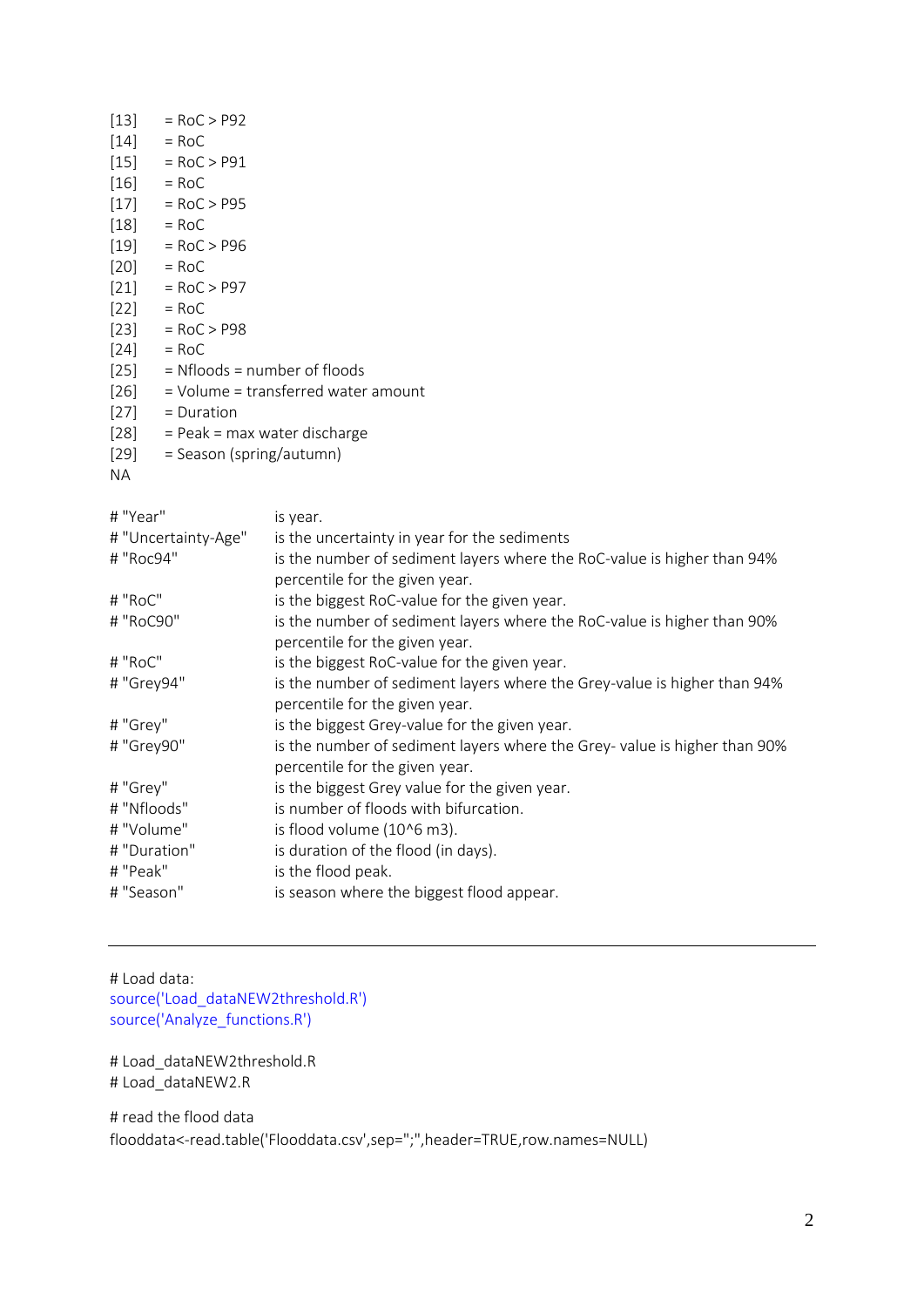# Sequence of years floodyears<-seq(1945,2013,by=1)

#get the month for each event fmonth<-as.integer(substr(flooddata[,6],4,5))

#get the day in month for each event fday<-as.integer(substr(flooddata[,6],1,2))

```
# get the day number in year for each date
ml<-c(0,31,28,31,30,31,30,31,31,30,31,30)
ml<-cumsum(ml)
dayinyear<-ml[fmonth]+fday
```
# get the date at decimal-year ftimes<-as.integer(flooddata[,1])+(dayinyear)/365

```
# Now we have a flood data matrix with only flood events
flooddata[,1]<-ftimes
```

```
# Read the sediment data
sediments<-read.table('SedimentdataNEW.csv',sep=";",header=TRUE)
sed_roc_94<-sediments[sediments[,7]==1,]
sed_roc_90<-sediments[sediments[,8]==1,]
sed_grey_94<-sediments[sediments[,9]==1,]
sed_grey_90<-sediments[sediments[,10]==1,]
sed_roc_93<-sediments[sediments[,11]==1,]
sed_roc_92<-sediments[sediments[,12]==1,]
sed_roc_91<-sediments[sediments[,13]==1,]
```

```
# Read the uncertainty model
agemodel<-read.table('Age_model.csv',sep=";",header=TRUE)
ai<-dim(agemodel)[1]-1
syears<-sort(na.omit(floor(sediments[,5])))
myears<-unique(floodyears)
uncertainty<-rep(NA,length(myears))
```

```
for(i in 1 : ai){
```

```
uncertainty[myears > agemodel[i+1,2] & myears <= agemodel[i,2]] <-agemodel[i,3]
```
}

```
uncertainty[myears<=agemodel[ai,2]]<-agemodel[ai,3]
ucmodel<-cbind(myears,uncertainty)
```
# select only one event per year

imax<-by(flooddata,as.integer(flooddata[,1]),function(x) x[which.max(x[,2]),],simplify=TRUE) amax<-matrix(unlist(imax),ncol=6,byrow=TRUE)

# Now make a matrix with the annual occurrence of floods.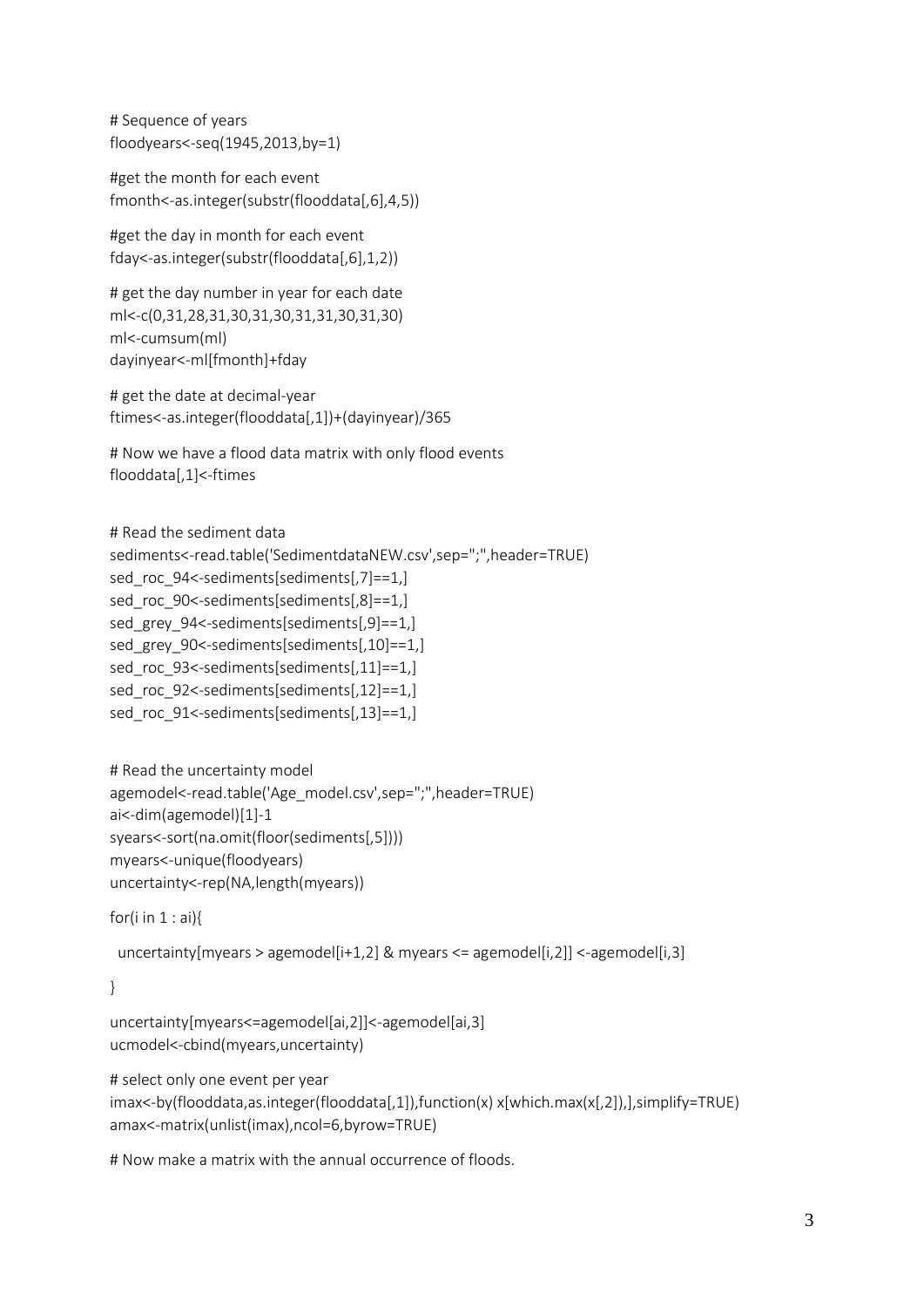# Make a matrix with flood sequences, i.e. one value for each year floodsequence<-matrix(0,nrow=length(floodyears),ncol=dim(amax)[2])

```
# Need to find in which row to put the floods
fi<-na.omit(match(floor(amax[,1]),floodyears))
```
# number of floods for each year nfloods<-as.integer(by(flooddata[,2]>0,floor(flooddata[,1]),sum))

floodsequence[]<-matrix(0,nrow=length(floodyears),ncol=dim(amax)[2])

# Write the flood information to the complete flood matrix floodsequence[fi,1]<-nfloods floodsequence[fi,2]<-amax[,2] floodsequence[fi,3]<-amax[,3] floodsequence[fi,4]<-amax[,4] floodsequence[fi,5]<-amax[,5] floodsequence[fi,6]<-amax[,6]

# Extract the different flood information. Calculate number of sediment flood events per year.

s1<-as.integer(by(sediments[,7],syears,sum)) s2<-as.integer(by(sediments[,8],syears,sum)) s3<-as.integer(by(sediments[,9],syears,sum)) s4<-as.integer(by(sediments[,10],syears,sum)) s5<-as.integer(by(sediments[,11],syears,sum)) s6<-as.integer(by(sediments[,12],syears,sum)) s7<-as.integer(by(sediments[,13],syears,sum))

s1<-c(rep(0,min(syears)-min(floodyears)),s1) s2<-c(rep(0,min(syears)-min(floodyears)),s2) s3<-c(rep(0,min(syears)-min(floodyears)),s3)

s4<-c(rep(0,min(syears)-min(floodyears)),s4)

s5<-c(rep(0,min(syears)-min(floodyears)),s5)

s6<-c(rep(0,min(syears)-min(floodyears)),s6)

s7<-c(rep(0,min(syears)-min(floodyears)),s7)

# Sed roc 94

imax<-by(sed\_roc\_94,as.integer(sed\_roc\_94[,5]),function(x) x[which.max(x[,4]),],simplify=TRUE) sed roc 94 max<-matrix(as.numeric(unlist(imax)),ncol=dim(sed roc 94)[2],byrow=TRUE) si1<-rep(0,length(floodyears))

si1[na.omit(match(floor(sed\_roc\_94\_max[,5]),floodyears))]<-sed\_roc\_94\_max[,4]

# Sed roc 90

imax<-by(sed\_roc\_90,as.integer(sed\_roc\_90[,5]),function(x) x[which.max(x[,4]),],simplify=TRUE) sed\_roc\_90\_max<-matrix(as.numeric(unlist(imax)),ncol=dim(sed\_roc\_90)[2],byrow=TRUE)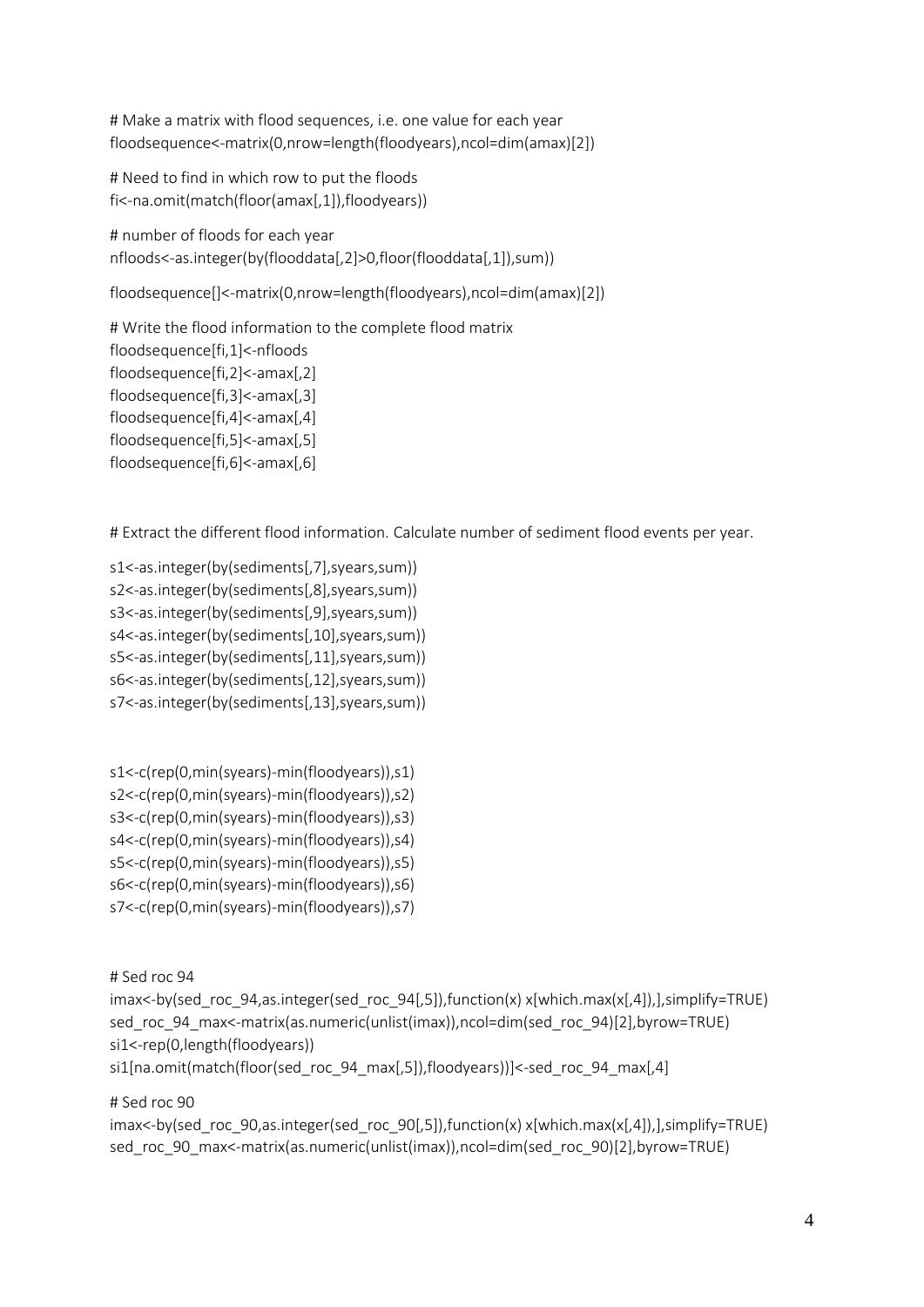```
si2<-rep(0,length(floodyears))
si2[na.omit(match(floor(sed_roc_90_max[,5]),floodyears))]<-sed_roc_90_max[,4]
```
# sed grey 94

imax<-by(sed\_grey\_94,as.integer(sed\_grey\_94[,5]),function(x) x[which.max(x[,3]),],simplify=TRUE) sed\_grey\_94\_max<-matrix(as.numeric(unlist(imax)),ncol=dim(sed\_grey\_94)[2],byrow=TRUE) si3<-rep(0,length(floodyears))

```
si3[na.omit(match(floor(sed_grey_94_max[,5]),floodyears))]<-sed_grey_94_max[,3]
```
# sed grey 90

imax<-by(sed\_grey\_90,as.integer(sed\_grey\_90[,5]),function(x) x[which.max(x[,3]),],simplify=TRUE) sed\_grey\_90\_max<-matrix(as.numeric(unlist(imax)),ncol=dim(sed\_grey\_94)[2],byrow=TRUE) si4<-rep(0,length(floodyears))

```
si4[na.omit(match(floor(sed_grey_90_max[,5]),floodyears))]<-sed_grey_90_max[,3]
```
# sed roc 93

imax<-by(sed\_roc\_93,as.integer(sed\_roc\_93[,5]),function(x) x[which.max(x[,4]),],simplify=TRUE) sed\_roc\_93\_max<-matrix(as.numeric(unlist(imax)),ncol=dim(sed\_roc\_93)[2],byrow=TRUE) si5<-rep(0,length(floodyears))

```
si5[na.omit(match(floor(sed_roc_93_max[,5]),floodyears))]<-sed_roc_93_max[,4]
```
# sed roc 92

imax<-by(sed\_roc\_92,as.integer(sed\_roc\_92[,5]),function(x) x[which.max(x[,4]),],simplify=TRUE) sed\_roc\_92\_max<-matrix(as.numeric(unlist(imax)),ncol=dim(sed\_roc\_92)[2],byrow=TRUE) si6<-rep(0,length(floodyears))

```
si6[na.omit(match(floor(sed_roc_92_max[,5]),floodyears))]<-sed_roc_92_max[,4]
```
# sed roc 91

imax<-by(sed\_roc\_91,as.integer(sed\_roc\_91[,5]),function(x) x[which.max(x[,4]),],simplify=TRUE) sed\_roc\_91\_max<-matrix(as.numeric(unlist(imax)),ncol=dim(sed\_roc\_91)[2],byrow=TRUE) si7<-rep(0,length(floodyears))

si7[na.omit(match(floor(sed\_roc\_91\_max[,5]),floodyears))]<-sed\_roc\_91\_max[,4]

floodinfo<-data.frame(cbind(ucmodel,s1,si1,s2,si2,s3,si3,s4,si4,s5,si5,s6,si6,s7,si7,floodsequence))

colnames(floodinfo)<-c("Year","Uncertainty-Age","Roc94","RoC","RoC90","RoC","Grey94","Grey","Grey90","Grey","RoC 93","RoC","RoC 92","RoC","RoC 91","RoC","Nfloods","overført mengde","Duration","max vannføring","Season","something")

rownames(floodinfo)<-floodyears

# Analyze\_functions.R

```
# Plotting data.
plot floods sediments<-function(sinfo,finfo,ucmodel,vindex=4,tindex=5,ubars=TRUE,ytxt="RoC"){
```
 windows(12,6) xll<-c(ucmodel[1,1], ucmodel[dim(ucmodel)[1],1])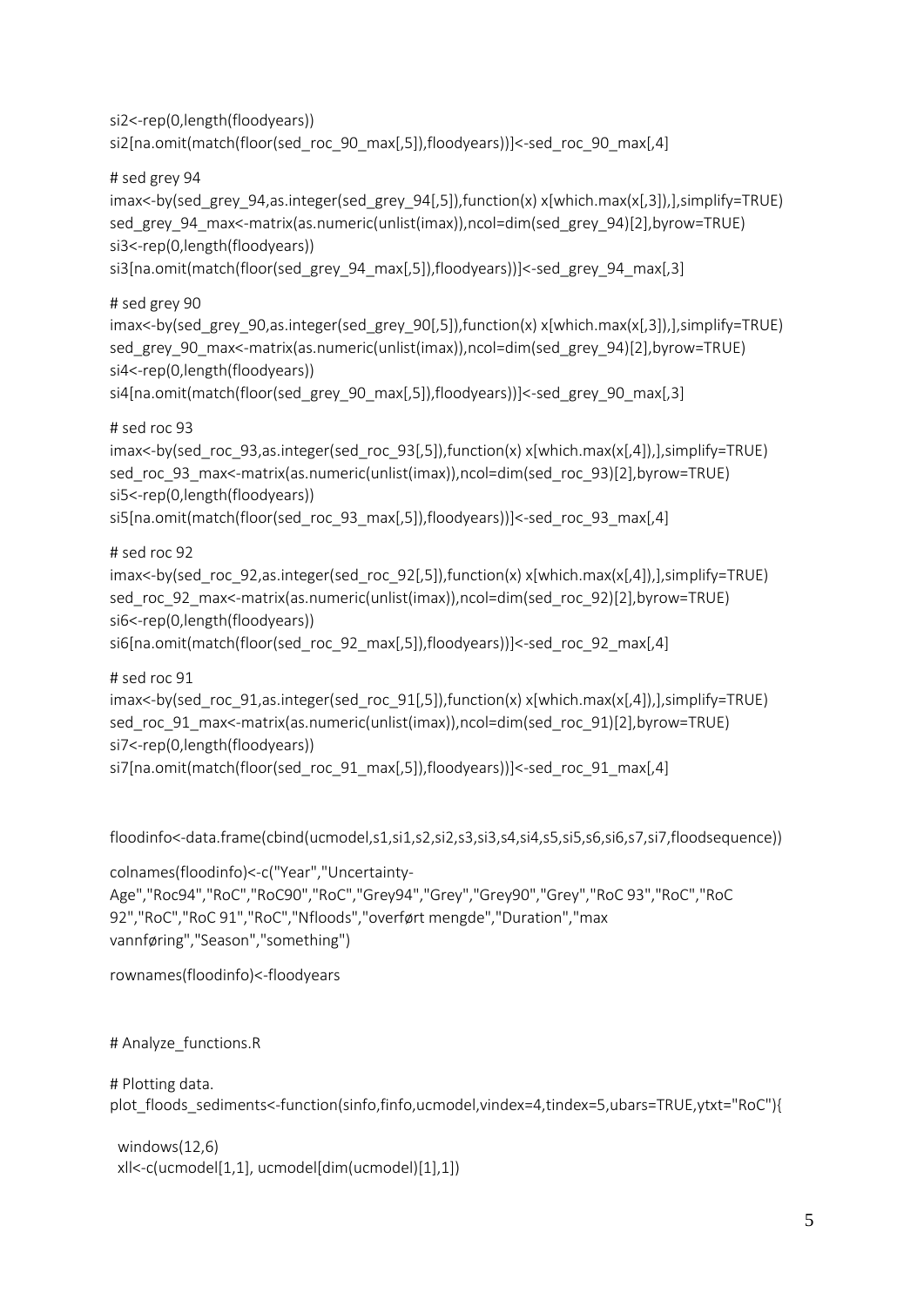```
par(max=c(5, 4, 4, 4) + 0.1) plot(sinfo[,tindex],sinfo[,vindex],xlab="Year",ylab=ytxt,xlim=xll,col="red",cex=1.5,pch=19)
  lines(sinfo[,tindex],sinfo[,vindex],xlim=xll,col="red",type="h") 
  epsilon = max(sinfo[,vindex])/100
  siy<-floor(sinfo[,tindex])
  tci<-ucmodel[match(siy,ucmodel[,1]),2]
  segments((sinfo[,tindex]-tci), sinfo[,vindex],(sinfo[,tindex]+tci), sinfo[,vindex],col=2)
  segments((sinfo[,tindex]-tci),sinfo[,vindex]-epsilon,(sinfo[,tindex]-tci),sinfo[,vindex]+epsilon,col=2)
  segments((sinfo[,tindex]+tci),sinfo[,vindex]-epsilon,(sinfo[,tindex]+tci),sinfo[,vindex]+epsilon,col=2)
  par(new=TRUE)
  plot(finfo[,1],finfo[,2],axes=F,col="blue",pch=18,ylim=c(0,30),cex=1.5,xlab="",ylab="",xlim=xll)
  par(new=TRUE)
plot(finfo[,1],finfo[,2],axes=F,col="blue",pch=18,ylim=c(0,30),cex=1.5,xlab="",ylab="",xlim=xll,type="h"
)
  axis(4)
  mtext("Volume (M m3)", side = 4, line = 3)
}
# make a contingecy table
make_ctable<-function(x,y){
xx<-sort(unique(x))
  yy<-sort(unique(y))
  nx<-length(xx)
  ny<-length(yy)
  ct<-matrix(NA,nx,ny)
  colnames(ct)<-paste("Flood_",xx,sep="")
  rownames(ct)<-paste("Sediment_",yy,sep="")
# dimnames(ct)<-list("Sediment","Streamflow")
 for(i in 1: nx){
  for(j in 1:ny){
    ct[j,i]<-sum(as.integer(x)==as.integer(xx[i])&as.integer(y)==as.integer(yy[j]))
   }
  }
   out<-list()
  out$kulzinsky <-ct[2,2]/(ct[1,2]+ct[2,1])
  out$correlation <- (ct[2,2]*ct[1,1]-
ct[1,2]*ct[2,1])/(sqrt((ct[2,1]+ct[2,2])*(ct[1,2]+ct[1,1])*(ct[2,2]+ct[1,2])*(ct[1,1]+ct[2,1])))
  out$dice <-ct[2,2]/(ct[1,2]+ct[2,1]+2*ct[2,2])
  out$jaccardneedham<-ct[2,2]/(ct[1,2]+ct[2,1]+ct[2,2])
  out$ct <-ct
  return(out)
```

```
}
```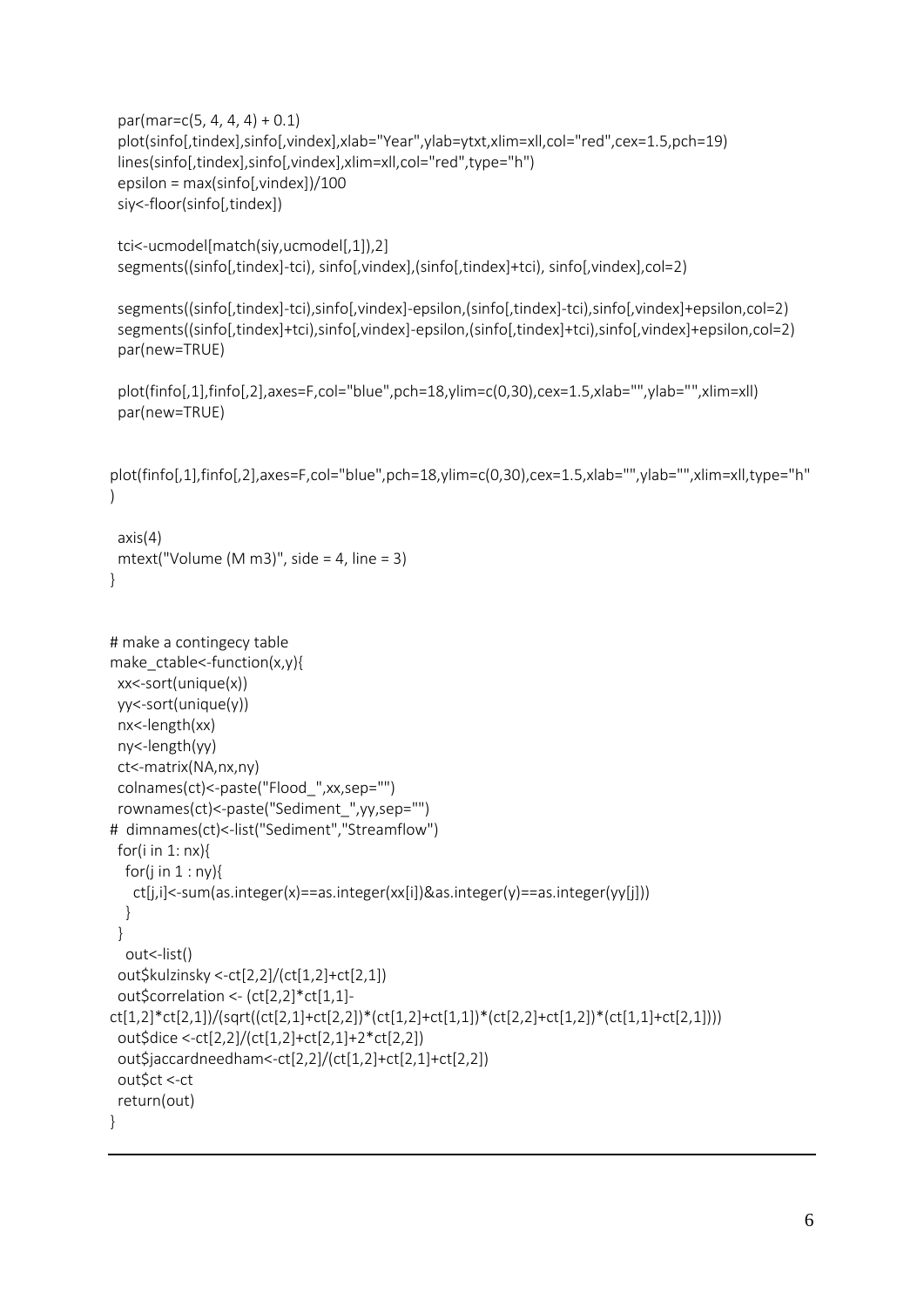# Additional, the following matrix are made: # matrix with the biggest floods

| sed roc 94 max  | $# 21$ values |
|-----------------|---------------|
| sed roc 92 max  | # 24 values   |
| sed roc 90 max  | #31 values    |
| sed grey 94 max | #16 values    |
| sed grey 90 max | # 26 values   |
|                 |               |

# Graphs with the different thresholds & instrumental known bifurcations plot floods sediments(sed roc 94 max,flooddata,ucmodel,vindex=4,tindex=5,ubars=TRUE,ytxt="RoC 94")

plot\_floods\_sediments(sed\_roc\_92\_max,flooddata,ucmodel,vindex=4,tindex=5,ubars=TRUE,ytxt="RoC 92")

plot floods sediments(sed roc 90 max,flooddata,ucmodel,vindex=4,tindex=5,ubars=TRUE,ytxt="RoC 90")

plot floods sediments(sed grey 94 max,flooddata,ucmodel,vindex=3,tindex=5,ubars=TRUE,ytxt="Gr ey scale 94")

plot\_floods\_sediments(sed\_grey\_90\_max,flooddata,ucmodel,vindex=3,tindex=5,ubars=TRUE,ytxt="Gr ey scale 90")

|                      | > sed roc 94 max |     |       |                               |           |    |    |          |          |              |                                                                             |   |
|----------------------|------------------|-----|-------|-------------------------------|-----------|----|----|----------|----------|--------------|-----------------------------------------------------------------------------|---|
|                      | $1, 11$ $1, 21$  |     | 1, 31 | $\lceil$ , 41                 |           |    |    |          |          |              | $[, 5]$ $[, 6]$ $[, 7]$ $[, 8]$ $[, 9]$ $[, 10]$ $[, 11]$ $[, 12]$ $[, 13]$ |   |
|                      | [1, 1 178217.00] |     |       | 226 20894.5 23057.94 1954.728 | <b>NA</b> | 1. | 1  | 1        | 1        | 0            | $\Omega$                                                                    | 1 |
| $\lceil 2, 1 \rceil$ | 174617.00        |     |       | 216 21268.9 33720.30 1956.393 | NA        | 1  | 1  | 1        | 1        | 1            | 1                                                                           | 1 |
| 13,1                 | 161656.00        |     |       | 180 32616.3 35337.79 1962.225 | <b>NA</b> | 1  | 1  | 1        | 1        | $\mathbf{1}$ | 1                                                                           | 1 |
|                      | [4, 1 157695.00] |     |       | 169 22340.7 39833.58 1963.956 | <b>NA</b> | 1  | 1  | 1        | 1        | $\mathbf{1}$ | 1                                                                           | 1 |
| [5,1]                | 150855.00        |     |       | 150 22238.5 38996.50 1966.889 | NA        | 1. | 1  | 1        | 1        | 0            | 1                                                                           | 1 |
| [6, 1]               | 142214.00        |     |       | 126 20638.7 18094.47 1970.492 | NA        | 1. | 1  | $\Omega$ | 1        | 0            | $\Omega$                                                                    | 0 |
| [7,1]                | 126732.00        |     |       | 428 19485.3 19933.48 1976.663 | NA        | 1. | 1  | $\Omega$ | $\Omega$ | 0            | $\Omega$                                                                    | 0 |
| [8,1]                | 116291.00        |     |       | 462 20672.5 17852.07 1980.617 | NA        | 1. | 1  | $\Omega$ | 1        | 0            | $\Omega$                                                                    | 0 |
| [9,1]                | 110891.00        |     |       | 85 20773.7 27765.03 1982.597  | NA        | 1. | 1. | 1        | 1        | 0            | $\Omega$                                                                    | 0 |
| [10, 1]              | 102610.00        |     |       | 62 18654.0 17521.61 1985.546  | NA        | 1. | 1  | $\Omega$ | $\Omega$ | 0            | $\Omega$                                                                    | 0 |
| [11, 1]              | 97929.50         |     |       | 417 19294.7 18981.60 1987.167 | <b>NA</b> | 1. | 1  | $\Omega$ | $\Omega$ | 1.           | 1                                                                           | 1 |
| [12, 1]              | 95409.30         |     |       | 410 20855.3 16948.05 1988.026 | NA        | 1. | 1  | 1.       | 1        | 0            | $\bigcap$                                                                   | 0 |
| [13, 1]              | 88208.40         |     |       | 394 19379.0 23424.55 1990.426 | NA        | 1. | 1  | $\Omega$ | $\Omega$ | $\Omega$     | $\Omega$                                                                    | 0 |
| [14,]                | 83167.90         |     |       | 381 19892.5 17161.73 1992.059 | NA        | 1. | 1  | $\Omega$ | 1        | 0            | $\Omega$                                                                    | 0 |
| [15, 1]              | 73807.00         |     |       | 440 22515.7 42577.90 1994.989 | <b>NA</b> | 1. | 1  | 1        | 1        | 1            | 1                                                                           | 1 |
| [16,]                | 64446.70         |     |       | 337 17561.9 19909.89 1997.785 | NA        | 1. | 1  | $\Omega$ | $\Omega$ | 1            | 1                                                                           | 1 |
| [17,]                | 57246.00         |     |       | 449 20265.2 26176.55 1999.844 | NA        | 1. | 1  | $\Omega$ | 1        | 0            | $\cap$                                                                      | 0 |
| [18, 1]              | 55805.80         |     |       | 318 21545.4 28550.88 2000.247 | <b>NA</b> | 1. | 1. | 1.       | 1        | 0            | $\Omega$                                                                    | 0 |
| [19,]                | 41764.50         |     |       | 281 20046.5 26453.10 2004.004 | NA        | 1. | 1  | 0        | 1        | 0            | $\Omega$                                                                    | 0 |
| [20, 1]              | 25202.80         | 245 |       | 18805.6 20218.62 2008.049     | NA.       | 1. | 1  | 0        | $\Omega$ | 0            | $\Omega$                                                                    | 0 |
| [21, 1]              | 5760.81          |     |       | 17 20982.5 35032.85 2012.262  | NA.       | 1. | 1  | 1        | 1        | 0            | $\cap$                                                                      | 0 |

#### # Flood-info from R-studio

|                                                                                                                          |  | $\lbrack 1 \rbrack \rbrack \rbrack 2 \rbrack \rbrack \rbrack 3 \rbrack \rbrack 3 \rbrack \rbrack 4 \rbrack \rbrack 5 \rbrack \rbrack 5 \rbrack 6 \rbrack \rbrack 6 \rbrack \rbrack 7 \rbrack \rbrack 8 \rbrack \rbrack 8 \rbrack \rbrack 9 \rbrack \rbrack 10 \rbrack \rbrack 11 \rbrack \rbrack 12 \rbrack \rbrack 13 \rbrack$ |  |  |  |  |  |
|--------------------------------------------------------------------------------------------------------------------------|--|---------------------------------------------------------------------------------------------------------------------------------------------------------------------------------------------------------------------------------------------------------------------------------------------------------------------------------|--|--|--|--|--|
| [1,1 178577.00 227 17029.2 1083.224 1954.560 NA     0     0     0     0     1     1                                      |  |                                                                                                                                                                                                                                                                                                                                 |  |  |  |  |  |
| $[2,1\ 174617.00\ 216\ 21268.9\ 33720.298\ 1956.393\quad\quad\text{NA}\quad 1\quad 1\quad 1\quad 1\quad 1\quad 1\quad 1$ |  |                                                                                                                                                                                                                                                                                                                                 |  |  |  |  |  |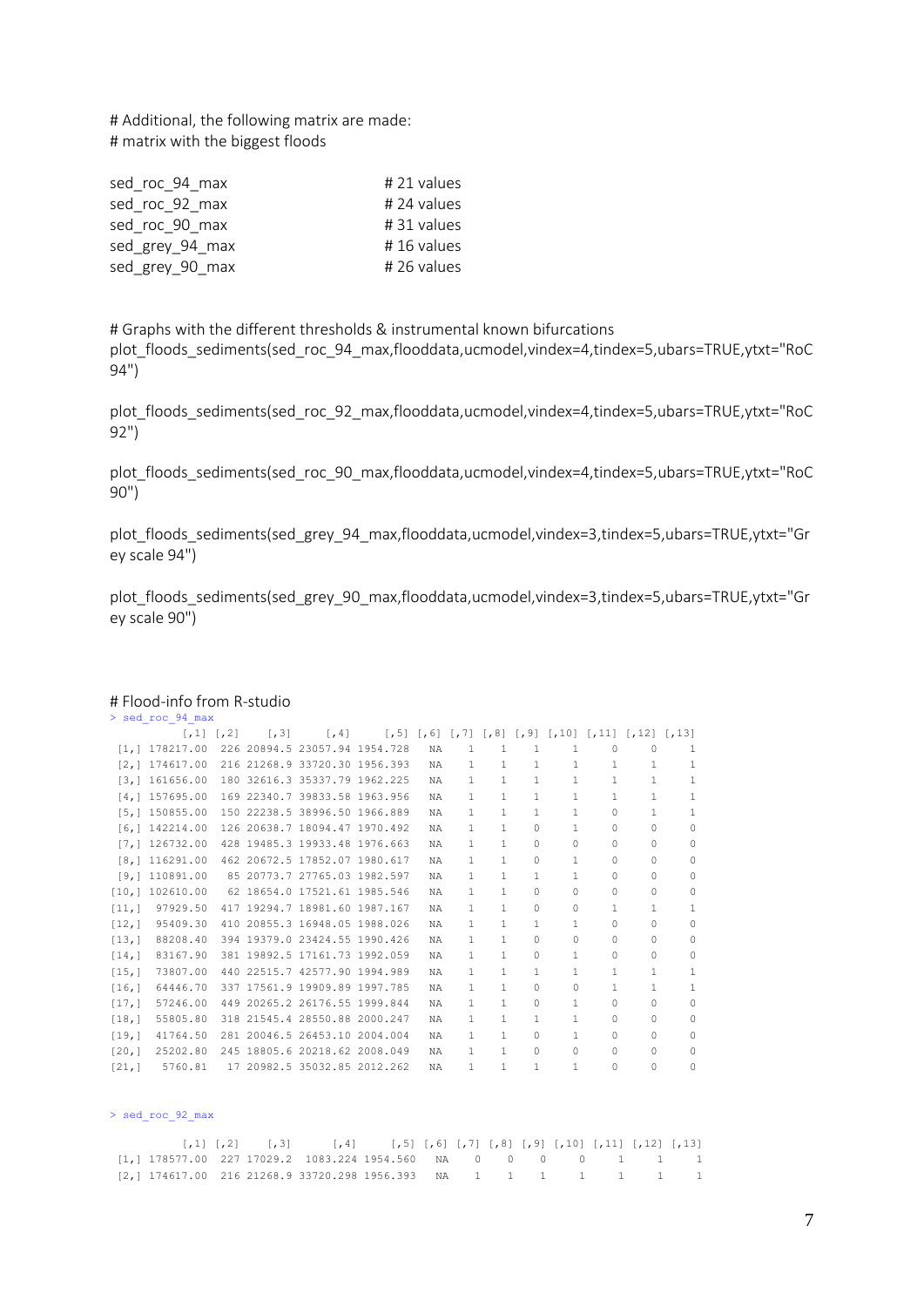|                       | [3, 1 163096.00]                                |                   |                              |       | 184 19957.9 16154.639 1961.590         |           |             | ΝA           | 0            | 1            | 0            | 1                                                                                                          | 1            | $\mathbf{1}$ |             | 1            |   |   |
|-----------------------|-------------------------------------------------|-------------------|------------------------------|-------|----------------------------------------|-----------|-------------|--------------|--------------|--------------|--------------|------------------------------------------------------------------------------------------------------------|--------------|--------------|-------------|--------------|---|---|
|                       | [4, 1 161656.00]                                |                   |                              |       | 180 32616.3 35337.789 1962.225         |           |             | ΝA           | 1            | 1            | 1            | 1                                                                                                          | 1            | 1            |             | 1            |   |   |
|                       | [5, 1 157695.00]                                |                   |                              |       | 169 22340.7 39833.579 1963.956         |           |             | ΝA           | $\mathbf{1}$ | 1            | 1            | 1                                                                                                          | $\mathbf{1}$ | $\mathbf{1}$ |             | $\mathbf{1}$ |   |   |
|                       | [6, 1 150855.00]                                |                   |                              |       | 150 22238.5 38996.498 1966.889         |           |             | ΝA           | 1            | $\mathbf{1}$ | 1            | 1                                                                                                          | 0            | 1            |             | $\mathbf{1}$ |   |   |
|                       | [7, 111134.00]                                  |                   |                              |       | 123 20521.8 17427.850 1970.935         |           |             | ΝA           | 1            | $\mathbf{1}$ | 0            | $\mathbf{1}$                                                                                               | $\mathbf{1}$ | $\mathbf{1}$ |             | $\mathbf{1}$ |   |   |
|                       | [8, 116651.00]                                  |                   |                              |       | 458 18288.0 4637.133 1980.483          |           |             | ΝA           | 0            | 0            | 0            | 0                                                                                                          | $\mathbf{1}$ | 1            |             | 1            |   |   |
|                       | [9, 112691.00]                                  |                   |                              |       | 462 17686.5 9208.929 1981.942          |           |             | ΝA           | 0            | 0            | 0            | 0                                                                                                          | $\mathbf{1}$ | 1            |             | 1            |   |   |
|                       |                                                 |                   |                              |       |                                        |           |             |              | 0            |              | 0            | 0                                                                                                          | 0            | $\mathbf{1}$ |             | 1            |   |   |
|                       | [10, 1 105490.00]                               |                   |                              |       | 70 17405.1 6674.055 1984.532           |           |             | NA           |              | 0            |              |                                                                                                            |              |              |             |              |   |   |
|                       | [11, 1 97929.50                                 |                   |                              |       | 417 19294.7 18981.597 1987.167         |           |             | ΝA           | 1            | 1            | 0            | 0                                                                                                          | $\mathbf{1}$ | 1            |             | $\mathbf{1}$ |   |   |
|                       | [12, 1 88568.60]                                |                   |                              |       | 395 16610.5 19529.530 1990.308         |           |             | ΝA           | $\mathbf{1}$ | 1            | 0            | 0                                                                                                          | $\mathbf{1}$ | $\mathbf{1}$ |             | $\mathbf{1}$ |   |   |
|                       | [13, 1 83528.10                                 |                   |                              |       | 382 17911.8 6333.372 1991.944          |           |             | ΝA           | 0            | 0            | 0            | 0                                                                                                          | $\mathbf{1}$ | $\mathbf{1}$ |             | $\mathbf{1}$ |   |   |
|                       | $[14,]$ 79207.50                                |                   |                              |       | 371 18623.1 15337.995 1993.315         |           |             | ΝA           | 0            | 1            | 0            | 0                                                                                                          | $\mathbf{1}$ | 1            |             | $1\,$        |   |   |
| [15,]                 | 73807.00                                        |                   |                              |       | 440 22515.7 42577.897 1994.989         |           |             | ΝA           | $\mathbf{1}$ | $\mathbf{1}$ | 1            | 1                                                                                                          | $\mathbf{1}$ | 1            |             | 1            |   |   |
|                       | [16,] 64446.70                                  |                   |                              |       | 337 17561.9 19909.892 1997.785         |           |             | NA           | $\mathbf{1}$ | 1            | 0            | 0                                                                                                          | $\mathbf{1}$ | 1            |             | 1            |   |   |
|                       | [17,] 61206.30                                  |                   |                              |       | 328 18226.3 8266.155 1998.721          |           |             | ΝA           | 0            | 0            | 0            | 0                                                                                                          | $\mathbf{1}$ | $\mathbf{1}$ |             | $\mathbf{1}$ |   |   |
| [18,]                 | 54725.60                                        |                   |                              |       | 315 17772.2 14481.841 2000.547         |           |             | ΝA           | 0            | 1            | 0            | 0                                                                                                          | $\mathbf{1}$ | 1            |             | $\mathbf{1}$ |   |   |
|                       | $[19,]$ $42124.40$                              |                   |                              |       | 282 17598.3 8771.494 2003.912          |           |             | ΝA           | 0            | 0            | 0            | 0                                                                                                          | $\mathbf{1}$ | $\mathbf{1}$ |             | 1            |   |   |
|                       | [20,] 36723.60 269 17283.2 13188.890 2005.280   |                   |                              |       |                                        |           |             | NA           | 0            | $\mathbf{1}$ | 0            | 0                                                                                                          | 0            | $\mathbf{1}$ |             | $\mathbf{1}$ |   |   |
|                       | [21,] 33483.60 262 17479.5 11093.672 2006.079   |                   |                              |       |                                        |           |             | ΝA           | 0            | 0            | 0            | 0                                                                                                          | $\mathbf{1}$ | 1            |             | $\mathbf{1}$ |   |   |
|                       | [22,] 25562.90 246 17117.6 10247.796 2007.966   |                   |                              |       |                                        |           |             | NA           | 0            | 0            | 0            | 0                                                                                                          | $\mathbf{1}$ | $\mathbf{1}$ |             | 1            |   |   |
|                       | [23,] 21242.20 234 17749.8 5905.105 2008.954    |                   |                              |       |                                        |           |             | NA           | 0            | 0            | 0            | 0                                                                                                          | 0            | 1            |             | 1            |   |   |
| [24,]                 | 3960.83                                         |                   |                              |       | 12 19094.5 23437.323 2012.623          |           |             | ΝA           | 1            | 1            | 0            | 0                                                                                                          | $\mathbf{1}$ | $\mathbf{1}$ |             | 1            |   |   |
|                       |                                                 |                   |                              |       |                                        |           |             |              |              |              |              |                                                                                                            |              |              |             |              |   |   |
|                       |                                                 |                   |                              |       |                                        |           |             |              |              |              |              |                                                                                                            |              |              |             |              |   |   |
|                       | > sed_roc_90_max                                |                   |                              |       |                                        |           |             |              |              |              |              |                                                                                                            |              |              |             |              |   |   |
|                       | $[1,1]$ $[1,2]$                                 |                   | [,3]                         | [, 4] |                                        |           |             |              |              |              |              | $[,5]$ $[,6]$ $[,7]$ $[,8]$ $[,9]$ $[,10]$ $[,11]$ $[,12]$ $[,13]$ $[,14]$ $[,15]$ $[,16]$ $[,17]$ $[,18]$ |              |              |             |              |   |   |
|                       | [1,] 178217.00 226 20894.5 23057.94 1954.728    |                   |                              |       |                                        | NA        | 1           | 1            | 1            | 1            | 0            | 0                                                                                                          | 1            | 0            | 0           | 0            | 0 | C |
|                       | [2,] 174617.00 216 21268.9 33720.30 1956.393    |                   |                              |       |                                        | NA        | 1           | 1            | 1            | 1            | 1            | 1                                                                                                          | 1            | 1            | 1           | 1            | 0 | O |
|                       | [3,] 163096.00 184 19957.9 16154.64 1961.590    |                   |                              |       |                                        | NA        | 0           | 1            | 0            | 1            | 1            | 1                                                                                                          | 1            | 1            | 1           | 0            | 0 | O |
|                       | $[4,]$ 161656.00 180 32616.3 35337.79 1962.225  |                   |                              |       |                                        | NA        | 1           | 1            | 1            | 1            | $\mathbf{1}$ | 1                                                                                                          | 1            | 1            | $\mathbf 0$ | 0            | 0 | O |
|                       | $[5,]$ 157695.00 169 22340.7 39833.58 1963.956  |                   |                              |       |                                        | NA        | 1           | 1            | 1            | 1            | 1            | 1                                                                                                          | 1            | 0            | $\mathbf 0$ | 0            | 0 | O |
|                       | [6,] 156975.00 167 21834.5 16700.29 1964.269    |                   |                              |       |                                        | NA        | 0           | 1            | 1            | 1            | 0            | 0                                                                                                          | 0            | 0            | 0           | 0            | 0 | O |
|                       | $[7,]$ 150855.00                                |                   |                              |       | 150 22238.5 38996.50 1966.889          | NA        | 1           | 1            | 1            | 1            | 0            | 1                                                                                                          | 1            | 0            | 0           | 0            | 0 | O |
|                       | $[8,]$ 142214.00                                |                   |                              |       | 126 20638.7 18094.47 1970.492          | NA        | 1           | 1            | 0            | 1            | 0            | 0                                                                                                          | 0            | 0            | 0           | 0            | 0 | C |
|                       | $[9,]$ 126732.00                                |                   |                              |       | 428 19485.3 19933.48 1976.663          | NA        | 1           | 1            | $\mathbf 0$  | 0            | 0            | 0                                                                                                          | 0            | 0            | 0           | 0            | 0 | O |
|                       |                                                 |                   |                              |       |                                        |           |             |              |              |              |              |                                                                                                            |              |              |             | 0            |   |   |
|                       | [10,] 116291.00                                 |                   |                              |       | 462 20672.5 17852.07 1980.617          | NA        | 1           | 1            | 0            | 1            | 0            | 0                                                                                                          | 0            | 0            | 0           |              | 0 | C |
|                       | [11,] 114491.00                                 |                   |                              |       | 462 19287.5 14403.40 1981.282          | NA        | $\mathbf 0$ | 1            | $\mathbf 0$  | 0            | 0            | 0                                                                                                          | 0            | 0            | 0           | 0            | 0 | O |
|                       | [12,] 110891.00                                 |                   |                              |       | 85 20773.7 27765.03 1982.597           | NA        | 1           | 1            | 1            | 1            | 0            | 0                                                                                                          | 0            | 0            | $\mathbf 0$ | 0            | 0 | C |
|                       | [13, 1 105130.00]                               |                   |                              |       | 69 19063.3 13012.58 1984.660           | NA        | 0           | 1            | 0            | 0            | 0            | 0                                                                                                          | 0            | 0            | 0           | 0            | 0 | O |
|                       | [14, 1 102610.00]                               |                   |                              |       | 62 18654.0 17521.61 1985.546           | NA        | 1           | 1            | 0            | 0            | 0            | 0                                                                                                          | 0            | 0            | 0           | 0            | 0 | C |
|                       | $[15,]$ 98649.40                                |                   |                              |       | 419 19218.9 13966.74 1986.920          | NA        | 0           | 1            | 0            | 0            | 0            | 0                                                                                                          | 0            | 0            | 0           | 0            | 0 | O |
|                       | $[16,]$ 97929.50                                |                   |                              |       | 417 19294.7 18981.60 1987.167          | NA        | 1           | 1            | $\mathbf 0$  | 0            | 1            | 1                                                                                                          | 1            | 1            | 1           | 0            | 0 | C |
| [17,]                 | 95409.30                                        |                   |                              |       | 410 20855.3 16948.05 1988.026          | <b>NA</b> | 1           | 1            | 1            | 1            | 0            | 0                                                                                                          | 0            | 0            | 0           | 0            | 0 | O |
| [18,1]                | 88208.40                                        |                   |                              |       | 394 19379.0 23424.55 1990.426          | <b>NA</b> | 1           | 1            | 0            | 0            | 0            | 0                                                                                                          | 0            | 0            | 0           | 0            | 0 | C |
| $\lfloor 19, \rfloor$ | 83167.90                                        |                   |                              |       | 381 19892.5 17161.73 1992.059          | NA        | 1           | 1            | 0            | 1            | 0            | 0                                                                                                          | 0            | 0            | 0           | 0            | 0 |   |
| $[20,$ ]              | 78487.60                                        |                   |                              |       | 369 21997.3 15444.76 1993.541          | NA        | 0           | 1            | 1            | 1            | 0            | 0                                                                                                          | 0            | 0            | 0           | 0            | 0 |   |
| [21,]                 |                                                 |                   |                              |       | 73807.00 440 22515.7 42577.90 1994.989 | NA        | 1           | 1            | 1            | 1            | 1            | 1                                                                                                          | 1            | 1            | 1           | 1            | 1 | O |
| [22,]                 |                                                 |                   |                              |       | 64446.70 337 17561.9 19909.89 1997.785 | NA        | 1           | 1            | 0            | 0            | $\mathbf{1}$ | $\mathbf{1}$                                                                                               | $\mathbf{1}$ | 0            | 0           | 0            | 0 | 0 |
| [23,]                 |                                                 |                   |                              |       | 60846.40 327 19833.9 15601.35 1998.824 | NA        | 0           | 1            | 0            | 1            | 0            | $\mathbf 0$                                                                                                | 0            | 0            | 0           | 0            | 0 |   |
| [24,]                 |                                                 |                   |                              |       | 57246.00 449 20265.2 26176.55 1999.844 | NA        | 1           | 1            | 0            | 1            | 0            | 0                                                                                                          | 0            | 0            | 0           | 0            | 0 | О |
| [25,]                 |                                                 |                   |                              |       | 55805.80 318 21545.4 28550.88 2000.247 | NA        | 1           | 1            | 1            | 1            | 0            | 0                                                                                                          | 0            | 0            | 0           | 0            | 0 | C |
| [26, ]                |                                                 |                   |                              |       | 41764.50 281 20046.5 26453.10 2004.004 | NA        | 1           | 1            | 0            | 1            | 0            | 0                                                                                                          | 0            | 0            | 0           | 0            | 0 |   |
| [27,]                 |                                                 |                   |                              |       | 36004.00 451 19228.1 15661.19 2005.459 | NA        | 0           | 1            | 0            | 0            | 0            | 0                                                                                                          | 0            | 0            | 0           | 0            | 0 | C |
| [28,]                 |                                                 |                   |                              |       | 27723.00 436 18055.2 13636.93 2007.461 | NA        | 0           | 1            | 0            | 0            | 0            | 0                                                                                                          | 0            | 0            | 0           | 0            | 0 | O |
|                       |                                                 |                   |                              |       |                                        |           |             |              |              |              |              |                                                                                                            |              |              |             |              |   |   |
| [29,]                 |                                                 |                   |                              |       | 25202.80 245 18805.6 20218.62 2008.049 | NA        | 1           | 1            | 0            | 0            | 0            | 0                                                                                                          | 0            | 0            | 0           | 0            | 0 |   |
| [30,]                 |                                                 |                   |                              |       | 20882.50 233 18802.6 12994.32 2009.035 | NA        | 0           | $\mathbf{1}$ | 0            | 0            | 0            | 0                                                                                                          | 0            | 0            | 0           | 0            | 0 |   |
| [31,]                 | 5760.81                                         |                   |                              |       | 17 20982.5 35032.85 2012.262           | NA        | 1           | 1            | 1            | 1            | 0            | 0                                                                                                          | 0            | 0            | 0           | 0            | 0 | C |
|                       | > sed grey 94 max                               |                   |                              |       |                                        |           |             |              |              |              |              |                                                                                                            |              |              |             |              |   |   |
|                       |                                                 | $[1, 1]$ $[1, 2]$ | $\left[ \frac{1}{2} \right]$ |       | [74]                                   |           |             |              |              |              |              | $[, 5]$ $[, 6]$ $[, 7]$ $[, 8]$ $[, 9]$ $[, 10]$ $[, 11]$ $[, 12]$ $[, 13]$                                |              |              |             |              |   |   |
|                       | $[1, 178217.00 226 20894.5 23057.9410 1954.728$ |                   |                              |       |                                        |           |             | ΝA           | 1            | $\mathbf{1}$ | 1            | $\mathbf{1}$                                                                                               | $\circ$      |              | 0           | 1            |   |   |
|                       | $[2,]$ 173897.00 214 22051.0 7183.9239 1956.724 |                   |                              |       |                                        |           |             | ΝA           | 0            | $\mathbb O$  | $\mathbf{1}$ | $\mathbf{1}$                                                                                               | 0            |              | 0           | $\mathbb O$  |   |   |
|                       | [3, 172097.00 209 23123.7]                      |                   |                              |       | 525.3619 1957.547                      |           |             | ΝA           | 0            | 0            | 1            | $\mathbf{1}$                                                                                               | 0            |              | 0           | 0            |   |   |
|                       | [4,] 162376.00 182 22704.5 7708.8905 1961.908   |                   |                              |       |                                        |           |             | ΝA           | 0            | $\mathbb O$  | $\mathbf{1}$ | $\mathbf{1}$                                                                                               | $\mathbf{1}$ |              | 1           | $1\,$        |   |   |
|                       | [5,] 161656.00 180 32616.3 35337.7895 1962.225  |                   |                              |       |                                        |           |             | ΝA           | $\mathbf{1}$ | 1            | $\mathbf{1}$ | 1                                                                                                          | 1            |              | 1           | 1            |   |   |
|                       | [6, ] 157695.00 169 22340.7 39833.5788 1963.956 |                   |                              |       |                                        |           |             | ΝA           | 1            | 1            | $\mathbf 1$  | $\mathbf{1}$                                                                                               | $\mathbf{1}$ |              | 1           | 1            |   |   |
|                       | [7,] 156975.00 167 21834.5 16700.2863 1964.269  |                   |                              |       |                                        |           |             | ΝA           | 0            | 1            | $\mathbf{1}$ | $\mathbf{1}$                                                                                               | 0            |              | 0           | 0            |   |   |
|                       | [8,] 150855.00 150 22238.5 38996.4978 1966.889  |                   |                              |       |                                        |           |             | ΝA           | 1            | 1            | $\mathbf{1}$ | $\mathbf{1}$                                                                                               | $\mathbb O$  |              | $\mathbf 1$ | 1            |   |   |
|                       |                                                 |                   |                              |       |                                        |           |             |              |              |              |              |                                                                                                            |              |              |             |              |   |   |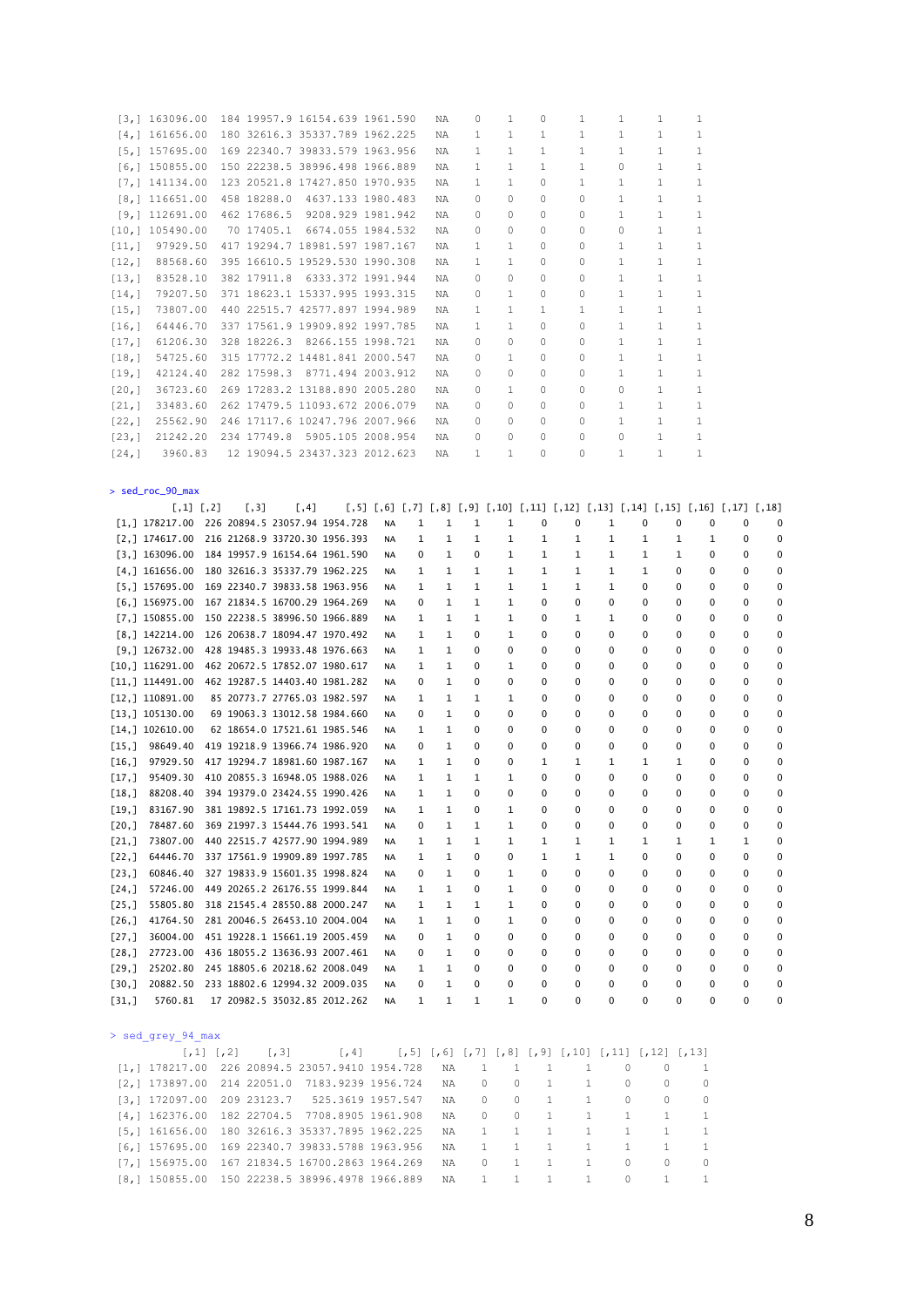|         | [9, 1 140774.00]  |             | 122 21709.4 8076.8470 1971.082  | NA | $\Omega$     | $\Omega$     | $\mathbf{1}$ | $\mathbf{1}$ | $\mathbf{0}$                                                                | 0            | 0            |
|---------|-------------------|-------------|---------------------------------|----|--------------|--------------|--------------|--------------|-----------------------------------------------------------------------------|--------------|--------------|
|         | [10, 110891.00]   |             | 85 20773.7 27765.0298 1982.597  | NA | 1            | 1            | $\mathbf{1}$ | $\mathbf{1}$ | $\Omega$                                                                    | 0            | 0            |
| [11,]   | 95409.30          |             | 410 20855.3 16948.0523 1988.026 | NA | $\mathbf{1}$ | $\mathbf{1}$ | $\mathbf{1}$ | $\mathbf{1}$ | $\Omega$                                                                    | $\Omega$     | 0            |
| [12,]   | 78487.60          |             | 369 21997.3 15444.7628 1993.541 | NA | $\Omega$     | 1            | 1            | $\mathbf{1}$ | $\mathbf{0}$                                                                | 0            | $\mathbf 0$  |
| [13,]   | 73807.00          |             | 440 22515.7 42577.8974 1994.989 | NA | 1            | 1            | 1            | $\mathbf{1}$ | 1                                                                           | $\mathbf{1}$ | 1            |
| [14,]   | 73087.00          | 442 22590.6 | 9685.4513 1995.209              | NA | $\Omega$     | $\Omega$     | $\mathbf{1}$ | $\mathbf{1}$ | $\Omega$                                                                    | 0            | 0            |
| [15,]   | 55805.80          |             | 318 21545.4 28550.8793 2000.247 | NA | 1            | 1            | $\mathbf{1}$ | $\mathbf{1}$ | $\Omega$                                                                    | $\Omega$     | $\circ$      |
| [16,]   | 5760.81           |             | 17 20982.5 35032.8486 2012.262  | NA | 1            | 1            | 1            | $\mathbf{1}$ | $\Omega$                                                                    | 0            | $\Omega$     |
|         |                   |             |                                 |    |              |              |              |              |                                                                             |              |              |
|         | > sed grey 90 max |             |                                 |    |              |              |              |              |                                                                             |              |              |
|         | $[1, 1]$ $[1, 2]$ | [7, 3]      | [74]                            |    |              |              |              |              | $[, 5]$ $[, 6]$ $[, 7]$ $[, 8]$ $[, 9]$ $[, 10]$ $[, 11]$ $[, 12]$ $[, 13]$ |              |              |
|         | [1, 1 178217.00]  |             | 226 20894.5 23057.9410 1954.728 | NA | $\mathbf{1}$ | $\mathbf{1}$ | 1            | 1            | 0                                                                           | 0            | 1            |
|         | [2, 1 173897.00]  | 214 22051.0 | 7183.9239 1956.724              | NA | 0            | 0            | $\mathbf{1}$ | $\mathbf{1}$ | $\circ$                                                                     | 0            | 0            |
|         | [3, 1 172097.00]  | 209 23123.7 | 525.3619 1957.547               | NA | 0            | 0            | $\mathbf{1}$ | $\mathbf{1}$ | $\circ$                                                                     | $\circ$      | $\mathbb O$  |
|         | [4, 1 162376.00]  |             | 182 22704.5 7708.8905 1961.908  | NA | 0            | 0            | $\mathbf{1}$ | $\mathbf{1}$ | 1                                                                           | 1            | 1            |
|         | [5, 1 161656.00]  |             | 180 32616.3 35337.7895 1962.225 | NA | 1            | 1            | $\mathbf{1}$ | 1            | 1                                                                           | $\mathbf{1}$ | 1            |
|         | [6, 1 157695.00]  |             | 169 22340.7 39833.5788 1963.956 | NA | 1            | $\mathbf{1}$ | 1            | $\mathbf{1}$ | $\mathbf{1}$                                                                | $\mathbf{1}$ | 1            |
|         | [7, 1 156975.00]  |             | 167 21834.5 16700.2863 1964.269 | NA | 0            | 1            | 1            | $\mathbf{1}$ | $\circ$                                                                     | 0            | $\mathbb O$  |
|         | [8, 1 150855.00]  |             | 150 22238.5 38996.4978 1966.889 | NA | 1            | 1            | $\mathbf{1}$ | $\mathbf{1}$ | $\circ$                                                                     | $\mathbf{1}$ | $\mathbf{1}$ |
|         | [9, 1 148334.00]  |             | 143 19611.5 8672.5420 1967.952  | NA | $\Omega$     | $\Omega$     | $\Omega$     | $\mathbf{1}$ | $\circ$                                                                     | 0            | 0            |
|         | [10, 1 142214.00] |             | 126 20638.7 18094.4705 1970.492 | NA | 1            | 1            | $\Omega$     | $\mathbf{1}$ | $\circ$                                                                     | 0            | 0            |
|         | [11, 1 140774.00] |             | 122 21709.4 8076.8470 1971.082  | NA | 0            | 0            | 1            | $\mathbf{1}$ | 0                                                                           | 0            | 0            |
|         | [12, 1 116291.00] |             | 462 20672.5 17852.0669 1980.617 | NA | 1            | 1            | 0            | 1            | $\circ$                                                                     | 0            | 0            |
|         | [13, 1 110891.00] |             | 85 20773.7 27765.0298 1982.597  | NA | 1            | $\mathbf{1}$ | 1            | $\mathbf{1}$ | 0                                                                           | 0            | 0            |
|         | [14, 1 97569.40   |             | 416 20295.5 8116.4026 1987.290  | ΝA | 0            | 0            | 0            | $\mathbf{1}$ | 0                                                                           | 0            | 0            |
| [15,]   | 95409.30          |             | 410 20855.3 16948.0523 1988.026 | ΝA | 1            | $\mathbf{1}$ | $\mathbf{1}$ | $\mathbf{1}$ | $\mathbf{0}$                                                                | 0            | 0            |
| [16, 1] | 83167.90          |             | 381 19892.5 17161.7332 1992.059 | ΝA | 1            | $\mathbf{1}$ | 0            | $\mathbf{1}$ | $\mathbf{0}$                                                                | 0            | 0            |
| [17,]   | 78487.60          |             | 369 21997.3 15444.7628 1993.541 | NA | 0            | $\mathbf{1}$ | $\mathbf{1}$ | $\mathbf{1}$ | $\mathbf 0$                                                                 | 0            | $\mathbf 0$  |
| [18,]   | 73807.00          |             | 440 22515.7 42577.8974 1994.989 | NA | $\mathbf{1}$ | $\mathbf{1}$ | $\mathbf{1}$ | $\mathbf{1}$ | $\mathbf{1}$                                                                | $\mathbf{1}$ | $\mathbf{1}$ |
| [19,]   | 73087.00          |             | 442 22590.6 9685.4513 1995.209  | NA | 0            | $\Omega$     | $\mathbf{1}$ | $\mathbf{1}$ | $\Omega$                                                                    | 0            | $\mathbf 0$  |
| [20, 1] | 66606.90          |             | 343 19832.6 16588.9903 1997.151 | NA | 0            | $\mathbf{1}$ | $\Omega$     | $\mathbf{1}$ | $\Omega$                                                                    | 0            | 0            |
| [21,]   | 60846.40          |             | 327 19833.9 15601.3532 1998.824 | NA | 0            | $\mathbf{1}$ | $\Omega$     | $\mathbf{1}$ | $\Omega$                                                                    | 0            | 0            |
| [22,]   | 57246.00          |             | 449 20265.2 26176.5463 1999.844 | NA | 1            | 1            | 0            | 1            | $\Omega$                                                                    | 0            | 0            |
| [23,]   | 55805.80          |             | 318 21545.4 28550.8793 2000.247 | NA | 1            | 1            | 1            | 1            | 0                                                                           | 0            | 0            |
| [24,]   | 52925.40          |             | 310 20164.8 11472.4070 2001.042 | NA | 0            | 0            | 0            | 1            | $\mathbf{0}$                                                                | 0            | 0            |
| [25,]   | 41764.50          |             | 281 20046.5 26453.1033 2004.004 | NA | 1            | $\mathbf{1}$ | 0            | $\mathbf{1}$ | $\mathbf{0}$                                                                | 0            | 0            |
| [26,]   | 5760.81           |             | 17 20982.5 35032.8486 2012.262  | NA | $\mathbf{1}$ | 1            | 1            | $\mathbf{1}$ | $\Omega$                                                                    | $\Omega$     | 0            |

# Estimate correlation between bifurcation / flood events and flood layers in core # (floodinfo[,27] (= Nfloods = number of know floods/bifurcation events) is the not-shifting

value/factor, and the other one is changing from RoC94, RoC92 etc.)

#### # Contingency table

# the following tables are in this form;

|                   | No bifurcations  | <b>Bifurcations</b> |
|-------------------|------------------|---------------------|
| No sediment layer | Correct negative | Miss                |
| Sediment layer    | False alarm      | Hit                 |

# following is a CT-table and a CSI-value estimated and calculated for the thresholds; RoC94, RoC92, RoC90, Grey94 and Grey90:

# Estimate similarity measures between bifurcations and RoC P94

corr\_RoC94<-make\_ctable(floodinfo[,27]>0,floodinfo[,3]>0) > corr\_RoC94 \$kulzinsky[1] 0.1025641 \$correlation [1] -0.2569177 \$dice [1] 0.08510638 \$jaccardneedham [1] 0.09302326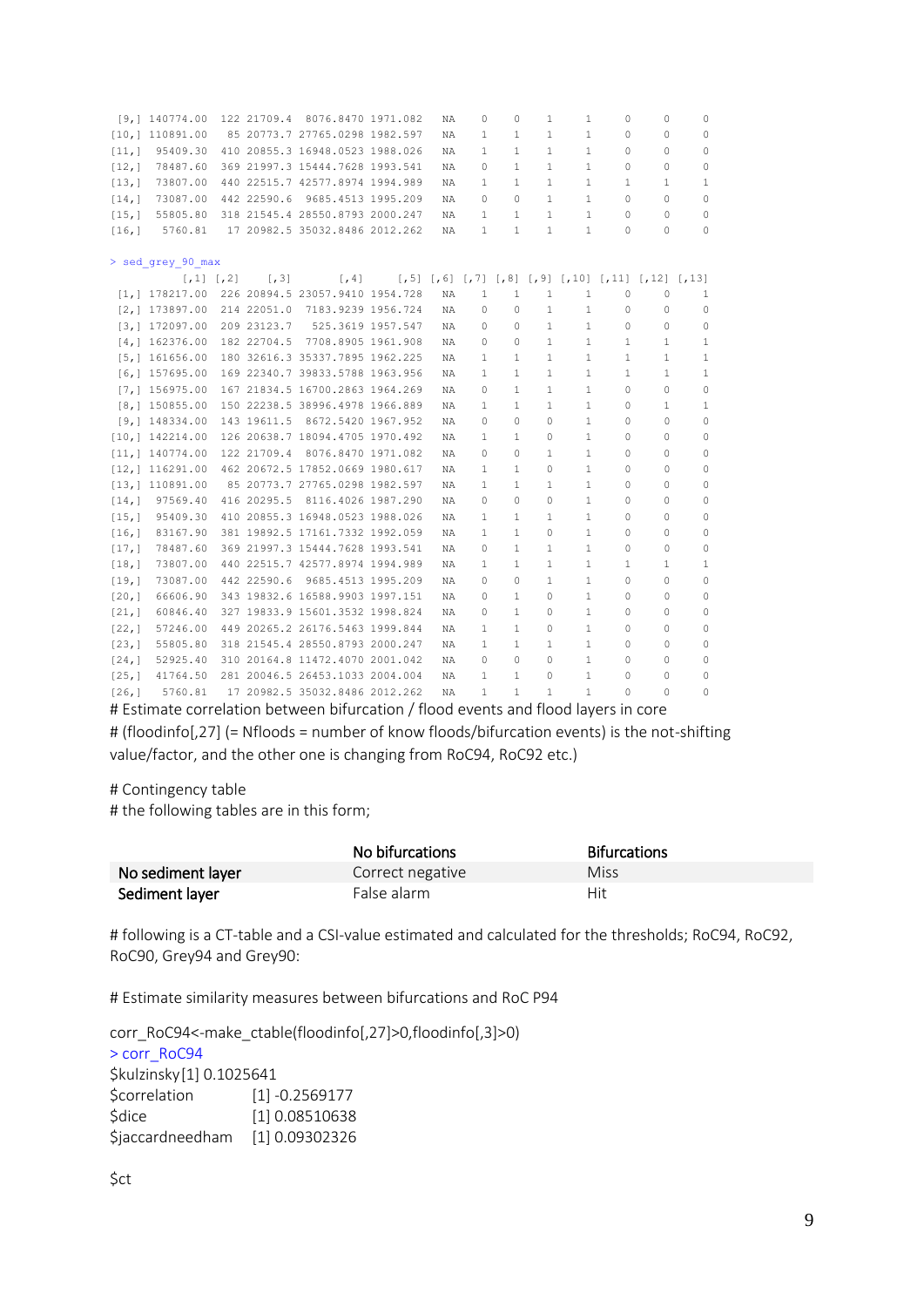Flood\_FALSE Flood\_TRUE Sediment FALSE 26 18 Sediment\_TRUE 21 4

# Estimate similarity measures between bifurcations and RoC 92 corr\_RoC92<-make\_ctable(floodinfo[,27]>0,floodinfo[,13]>0)

### > corr\_RoC92

| \$kulzinsky[1] 0.1351351 |
|--------------------------|
| $[1] -0.1922194$         |
| [1] 0.106383             |
| [1] 0.1190476            |
|                          |

\$ct

|                | Flood FALSE Flood TRUE |                |
|----------------|------------------------|----------------|
| Sediment FALSE | 27                     | -17            |
| Sediment TRUE  | 20                     | $\overline{a}$ |

# Estimate similarity measures between bifurcations and RoC P90 corr\_RoC90<-make\_ctable(floodinfo[,27]>0,floodinfo[,5]>0)

#### > corr\_RoC90

| \$kulzinsky[1] 0.2702703 |                   |
|--------------------------|-------------------|
| <b>\$correlation</b>     | $[1] -0.07212009$ |
| <b>Sdice</b>             | [1] 0.1754386     |
| <b>Sjaccardneedham</b>   | [1] 0.212766      |

\$ct

|                | Flood FALSE Flood TRUE |    |     |
|----------------|------------------------|----|-----|
| Sediment FALSE |                        | 22 | -12 |
| Sediment TRUE  |                        | 25 | 10  |

# Estimate similarity measures between bifurcations and Grey scale P94 corr\_Grey94<-make\_ctable(floodinfo[,27]>0,floodinfo[,7]>0) > corr\_Grey94 \$kulzinsky[1] 0.1034483

| $91312111911$ $11011$ $01100$ $1100$ |                   |
|--------------------------------------|-------------------|
| Scorrelation                         | $[1] -0.09105444$ |
| \$dice                               | [1] 0.08571429    |
| \$jaccardneedham                     | [1] 0.09375       |

\$ct

|                | Flood FALSE Flood TRUE |    |    |
|----------------|------------------------|----|----|
| Sediment FALSE |                        | 37 | 19 |
| Sediment TRUE  |                        | 10 | Κ  |

# Estimate similarity measures between bifurcations and Grey scale P90 corr\_Grey90<-make\_ctable(floodinfo[,27]>0,floodinfo[,9]>0)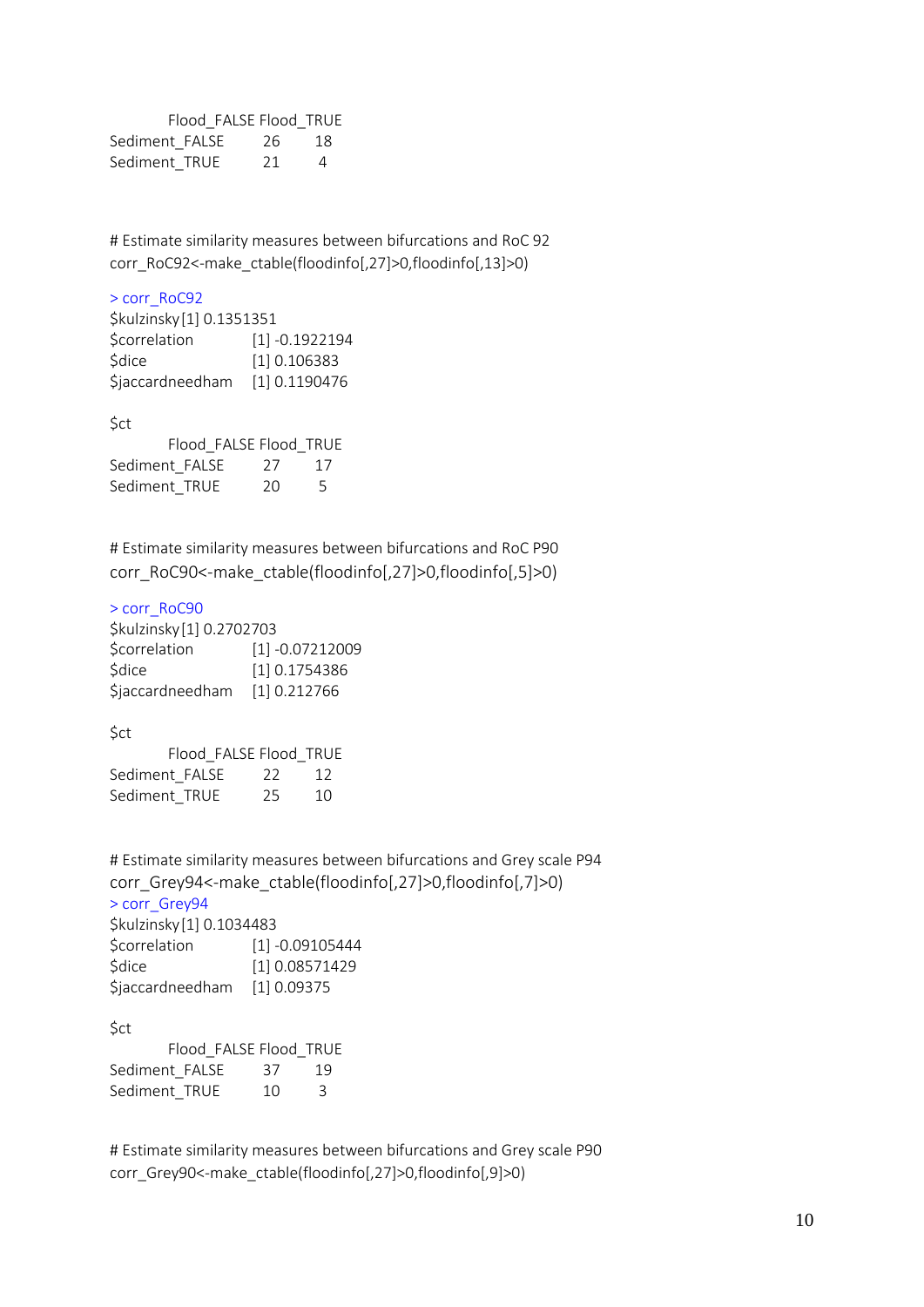> corr\_Grey90 \$kulzinsky[1] 0.1764706 \$correlation [1] -0.107878 \$dice [1] 0.1304348 \$jaccardneedham [1] 0.15

\$ct

|                | Flood FALSE Flood TRUE |    |
|----------------|------------------------|----|
| Sediment FALSE | 29                     | 16 |
| Sediment TRUE  | 18                     | 6  |

# Estimate number of floods in x-years running windows

# installing package "zoo" install.packages("zoo")

# Estimate sum for 3 years running window

n3floods<-rollapply(zoo(floodinfo[,27]),3,sum,align='left')

n3roc94<-rollapply(zoo(floodinfo[,3]),3,sum,align='left') n3roc92<-rollapply(zoo(floodinfo[,13]),3,sum,align='left') n3roc90<-rollapply(zoo(floodinfo[,5]),3,sum,align='left') n3grey94<-rollapply(zoo(floodinfo[,7]),3,sum,align='left') n3grey90<-rollapply(zoo(floodinfo[,9]),3,sum,align='left')

# Estimate correlation between Nfloods (known bifurcations) and the different thresholds

| #-0.05036244 |
|--------------|
| #0.1996111   |
| #0.244691    |
| #0.1893286   |
| #0.178834    |
|              |

# RoC 90 has the highest correlation (0.245)

# Estimate p-value for the best correlation # Correct for number of independent observations (calculating effective number of independent observations):

| n3eff<-length(n3floods)/3                            | # [1] 22.33333  |
|------------------------------------------------------|-----------------|
| # Estimate significance;                             |                 |
| cor3roc90<-cor(n3floods,n3roc90)                     | # [1] 0.244691  |
| # Calculate t-test                                   |                 |
| t3test<-cor3roc90 / sqrt((1- cor3roc90^2)/(n3eff-2)) |                 |
| #[1] 1.137966                                        |                 |
| pvaluecor3roc90 <- 1-pt (t3test, n3eff-2)            | # [1] 0.1341832 |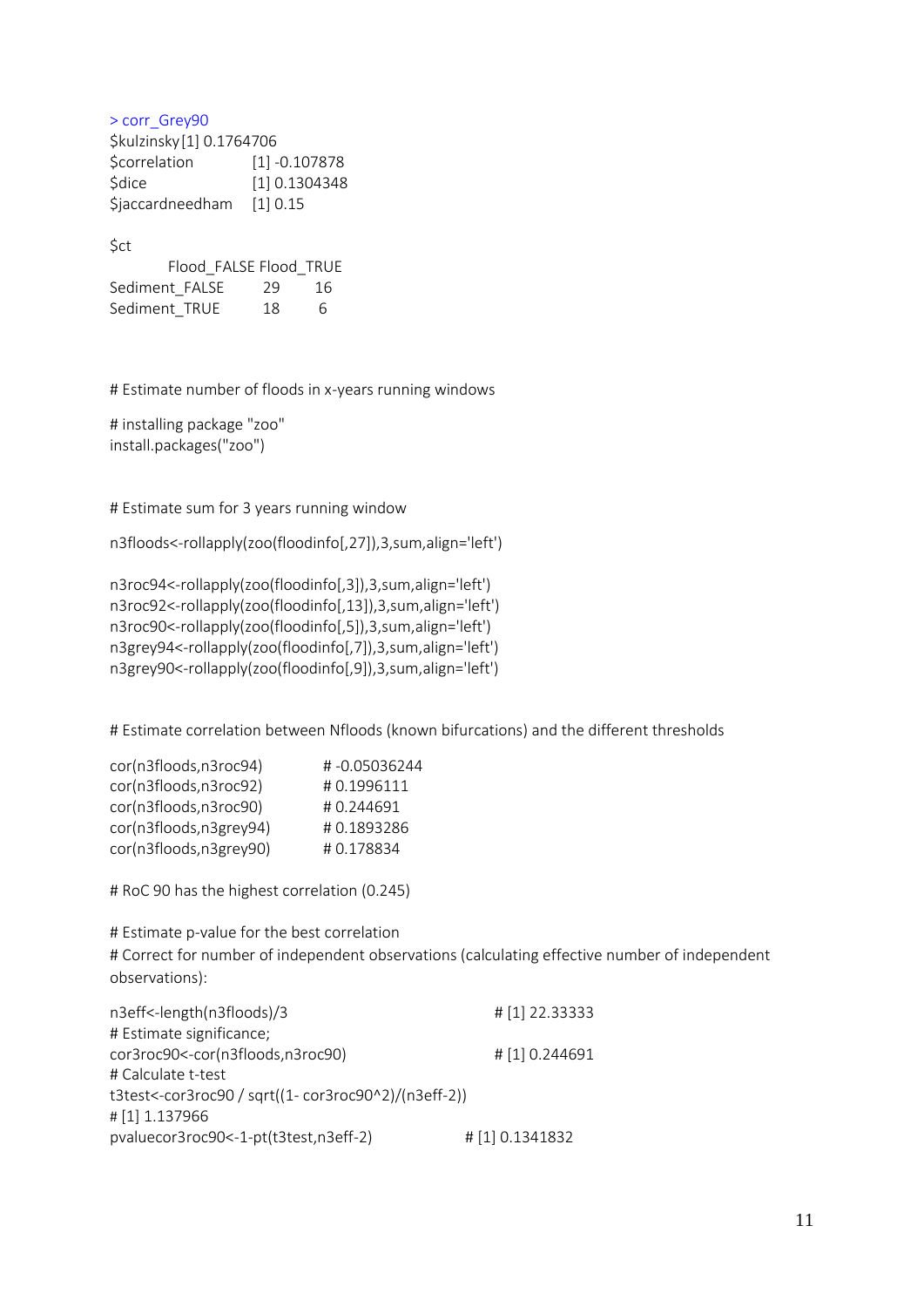# Estimate sum for 4 years running window

```
n4floods<-rollapply(zoo(floodinfo[,27]),4,sum,align='left')
n4roc94<-rollapply(zoo(floodinfo[,3]),4,sum,align='left')
n4roc92<-rollapply(zoo(floodinfo[,13]),4,sum,align='left')
n4roc90<-rollapply(zoo(floodinfo[,5]),4,sum,align='left')
n4grey94<-rollapply(zoo(floodinfo[,7]),4,sum,align='left')
n4grey90<-rollapply(zoo(floodinfo[,9]),4,sum,align='left')
```
# Estimate correlation between Nfloods (known bifurcations) and the different thresholds

| cor(n4floods,n4roc94)  | #0.01643868 |
|------------------------|-------------|
| cor(n4floods,n4roc92)  | #0.2819891  |
| cor(n4floods,n4roc90)  | #0.3401985  |
| cor(n4floods,n4grey94) | #0.219318   |
| cor(n4floods,n4grey90) | #0.2137205  |

# the threshold with highest correlation: RoC90 (0.34)

# Estimate p-value for the best correlation # Correct for number of independent observations:

| n4eff<-length(n4floods)/4                         | $\#$ [1] 16.5   |
|---------------------------------------------------|-----------------|
| # Estimate sigificans;                            |                 |
| cor4roc90<-cor(n4floods,n4roc90)                  | # [1] 0.3401985 |
| t4test<-cor4roc90/sqrt((1-cor4roc90^2)/(n4eff-2)) |                 |
| # [1] 1.377606                                    |                 |
| pvaluecor4roc90 <- 1-pt (t4test, n4eff-2)         | #[1] 0.09460858 |

# Estimate sum for 5 years running window

n5floods<-rollapply(zoo(floodinfo[,27]),5,sum,align='left') n5roc94<-rollapply(zoo(floodinfo[,3]),5,sum,align='left') n5roc92<-rollapply(zoo(floodinfo[,13]),5,sum,align='left') n5roc90<-rollapply(zoo(floodinfo[,5]),5,sum,align='left') n5grey94<-rollapply(zoo(floodinfo[,7]),5,sum,align='left') n5grey90<-rollapply(zoo(floodinfo[,9]),5,sum,align='left')

# Estimate correlation between Nfloods (known bifurcations) and the different thresholds

| cor(n5floods,n5roc94)  | #0.08037397 |
|------------------------|-------------|
| cor(n5floods,n5roc92)  | #0.3384541  |
| cor(n5floods,n5roc90)  | #0.4138701  |
| cor(n5floods,n5grey94) | #0.2183799  |
| cor(n5floods,n5grey90) | #0.20408    |

# The threshold with the highest correlation: RoC 90 (0.4138701)

# Estimate p-value for the best correlation # Correct for number of independent observations: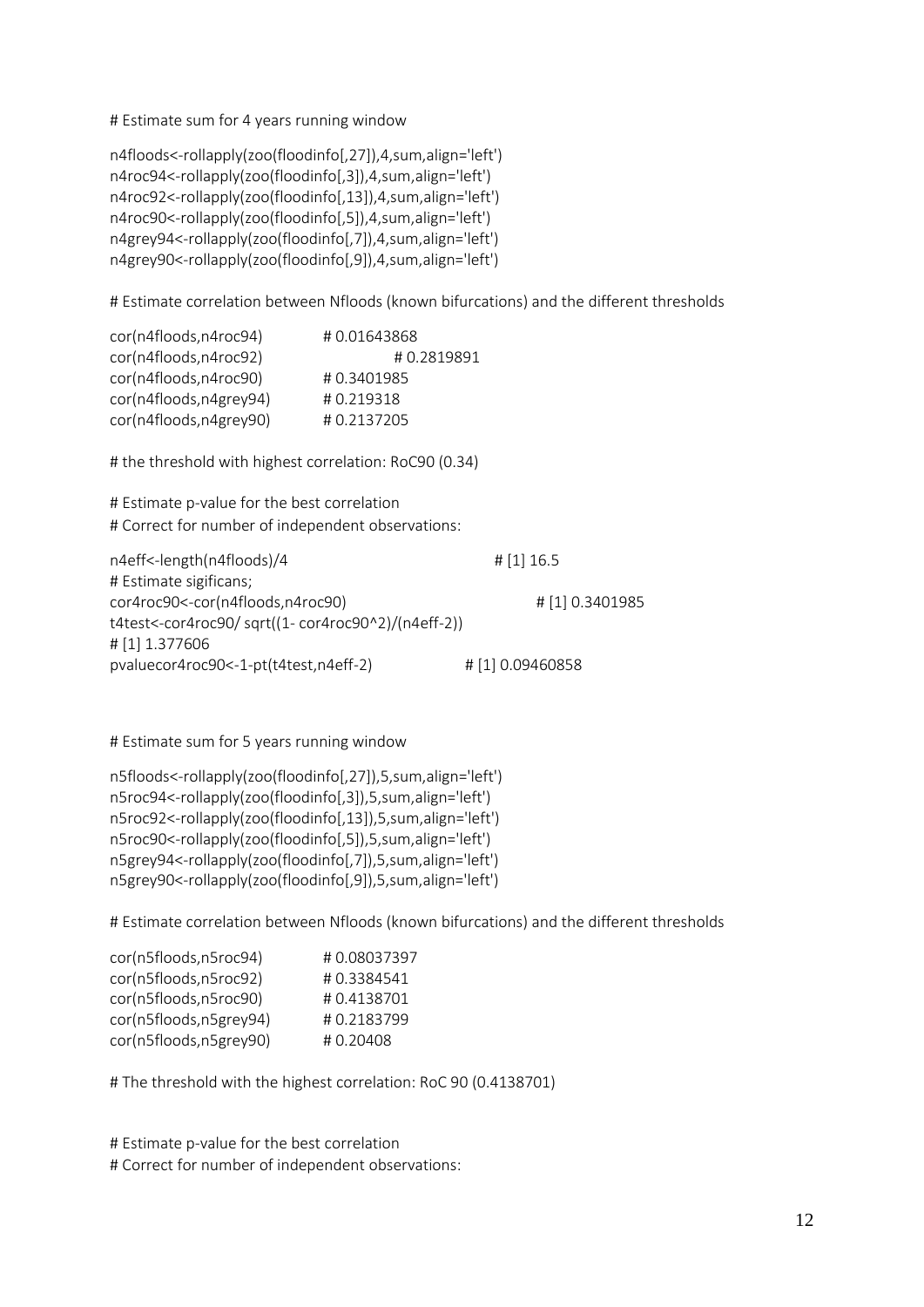n5eff<-length(n5floods)/5 # [1] 13 # Estimate sigificans; cor5roc90<-cor(n5floods,n5roc90) # [1] 0.4138701 t5test<-cor5roc90 / sqrt((1- cor5roc90^2)/(n5eff-2)) # [1] 1.507852 pvaluecor5roc90<-1-pt(t5test,n5eff-2) # [1] 0.07988181

# Estimate sum for 10 years running window

```
n10floods<-rollapply(zoo(floodinfo[,27]),10,sum,align='left')
n10roc94<-rollapply(zoo(floodinfo[,3]),10,sum,align='left')
n10roc92<-rollapply(zoo(floodinfo[,13]),10,sum,align='left')
n10roc90<-rollapply(zoo(floodinfo[,5]),10,sum,align='left')
n10grey94<-rollapply(zoo(floodinfo[,7]),10,sum,align='left')
n10grey90<-rollapply(zoo(floodinfo[,9]),10,sum,align='left')
```
# Estimate correlation between Nfloods (known bifurcations) and the different thresholds

| cor(n10floods,n10roc94)  | #0.06362349    |
|--------------------------|----------------|
| cor(n10floods,n10roc92)  | #0.3697143     |
| cor(n10floods,n10roc90)  | #0.4430773     |
| cor(n10floods,n10grey94) | #-0.0005549942 |
| cor(n10floods,n10grey90) | #-0.0171576    |

# Threshold with highest correlation: RoC 90 (0.4430773)

# Estimate p-value for the best correlation

# Correct for number of independent observations: n10eff<-length(n10floods)/10 # [1] 6 # Estimate sigificans; cor10roc90<-cor(n10floods,n10roc90) # [1] 0.4430773 t10test<-cor10roc90 / sqrt((1- cor10roc90^2)/(n10eff-2)) # [1] 0.9884784 pvaluecor10roc90 <-1-pt(t10test,n10eff-2) # [1] 0.189438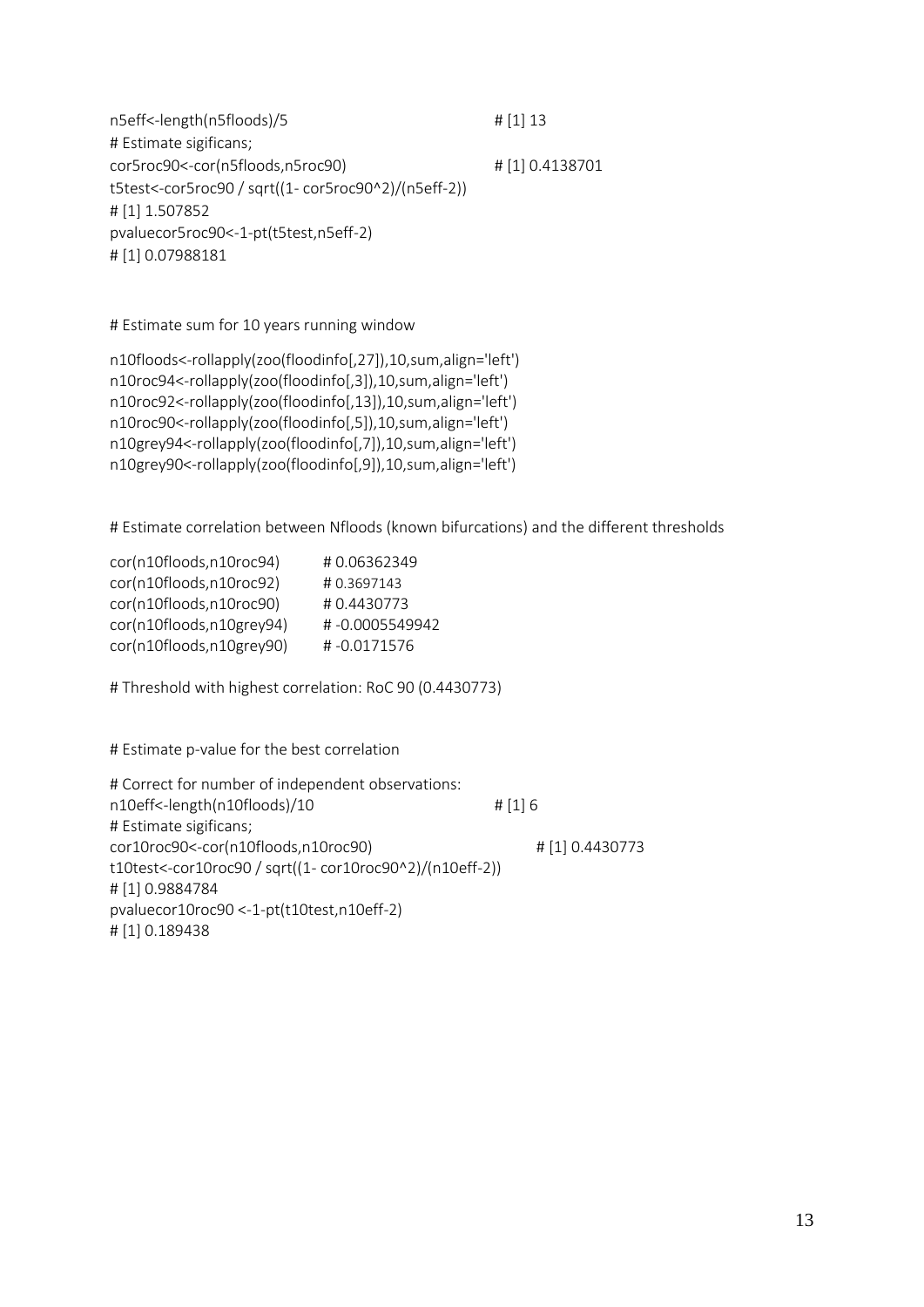### Return levels for 2.604 Elverum

```
Period before regulations (1871-1936)
```

```
# set work directory
setwd("C:/Users/Anna/Desktop/R. Elverum og Nors Bru/regulationsElverum")
```
# import file elverum1 myfile\_elverum1 <-"C:/Users/Anna/Desktop/R. Elverum og Nors Bru/regulationsElverum/elverum1.txt" elverum1 <- read.table("C:/Users/Anna/Desktop/R. Elverum og Nors Bru/regulationsElverum/elverum1.txt", quote="\"")

# read file, but excludes the first 6 lines dailydat\_elverum1 <- read.table(myfile\_elverum1,sep=" ",skip=6) colnames(dailydat\_elverum1) <- c("orig\_date", "vf")

```
# estimate the date
dailydat_elverum1$date <- as.Date(dailydat_elverum1$orig_date, format = "%Y%m%d")
```

```
# estimate which year each day belong to
dailydat_elverum1$year <- as.numeric(format(as.Date(dailydat_elverum1$date), "%Y"))
```

```
# set "-9999" to NA
dailydat_elverum1[dailydat_elverum1 == -9999] <- NA
```

```
# estimate for which years there exist data
daily years elverum1 <- as.numeric(na.omit(unique(dailydat elverum1$year)))
```

```
sum_nona<-function(xx){
  sum(!is.na(xx))
  }
```

```
# estimate number of observations each year
nna_elverum1 <-
(as.numeric(unlist(by(dailydat_elverum1[,2],dailydat_elverum1[,4],sum_nona,simplify=TRUE))))
```
# Use only years with more than 0 data length\_OK <- nna\_elverum1> 0

# take out the number of values for these years nna elverum1<-nna elverum1[length\_OK]

```
# take out the year for the years with more than 0 data
daily_years_elverum1 <-daily_years_elverum1[length_OK]
```

```
# Take out daily data only for years with more than 0 data 
dailydat elverum1 <-dailydat elverum1[is.element(dailydat elverum1$year,daily years elverum1),]
```

```
# take out the daily maximum data only for years with more than 0 data
daily ams elverum1 <-
as.numeric(unlist(by(dailydat_elverum1[,2],dailydat_elverum1[,4],max,na.rm=TRUE)))
get max date elverum1<-function(myind){
```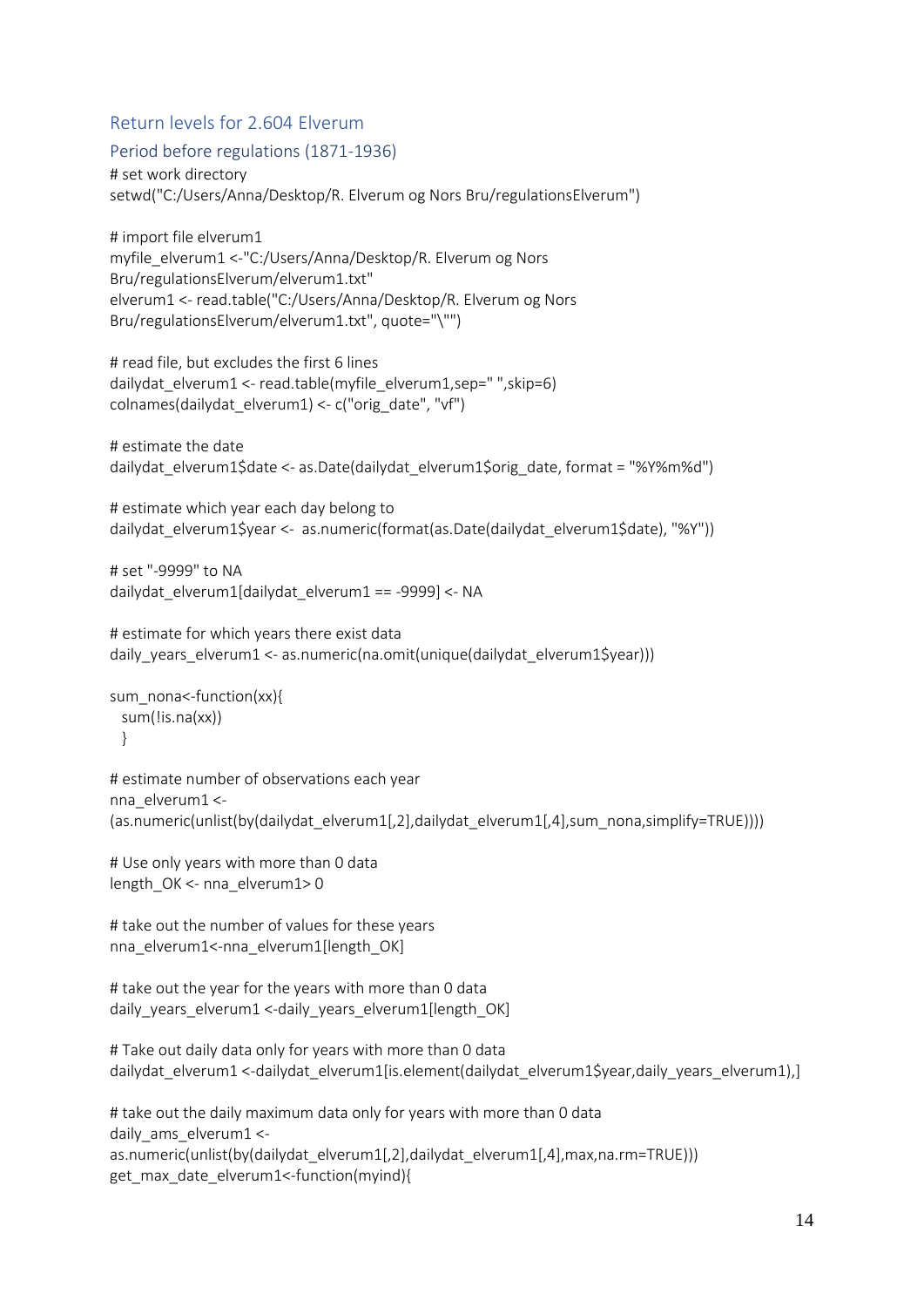```
dat temp<-dailydat elverum1[dailydat elverum1$year==daily years elverum1[myind],]
mdate<-dat_temp[head(which(dat_temp[,2]==daily_ams_elverum1[myind]),1),3]
 mdate
 }
```
# nr of years with data: nmax<-length(daily\_ams\_elverum1) # nmax = 66 (years with data)

# estimate date for yearly maxima values daily\_ams\_dates\_elverum1 <-as.Date(sapply(c(1:nmax),get\_max\_date\_elverum1),origin="1970-01- 01")

# put all the info in a data frame ddd elverum1 <-data.frame(daily years elverum1,daily ams dates elverum1,daily ams elverum1)

# Bayesian MCMC # install package nsRFA install.packages("nsRFA")

# do a MCMC-adaptation using only the ams-serie from the station

myprior  $e$ lverum1 <- function (x) {

 $# x =$  vector of parameter values: c(location, scale, shape) # I assume the shape parameter only has a prior with mean zero and standard deviation 0.2 dnorm(x[3], 0, 0.2) }

# Bayesian MCMC-adaptation

Myfit\_elverum1<-BayesianMCMC (xcont=daily\_ams\_elverum1, confint = c(0.05, 0.95), dist = "GEV", apriori = myprior\_elverum1)

# Adding information from historical events

# seuil = threshold (m<sup>3</sup>/s) that is not exceeded in historical times, except those with historical information. The threshold chosen is 2533 m<sup>3</sup>/s, which is the estimated flood size of 1967-flood. # nbans = the period (before systematic measurements started) containing all relevant historical information we have (ca 1650-1850).

# infhist = vector containing the historical flood events, and the lowest possible values for these. # nfloods = number of floods that have exceeded seuil during nbans. 9 years had floods exceeding the 1967-flood-threshold; 1789, 1675, 1773, 1717, 1724, 1749, 1850, 1827, 1846. The latter flood are marked with the same elevation as the 1967-flood, and is included.

seuil = 2533  $t =$  seuil nbans = 200 hperiod = nbans nfloods = 9 infhist = rep(t,nfloods)

# do the extreme value analysis one more time, with this additional (historical) information Myfit hist elverum1 <-BayesianMCMC (xcont=daily ams elverum1, confint =  $c(0.05, 0.95)$ , dist = "GEV", apriori = myprior\_elverum1,nbans=hperiod,seuil=t,infhist=rep(t,nfloods))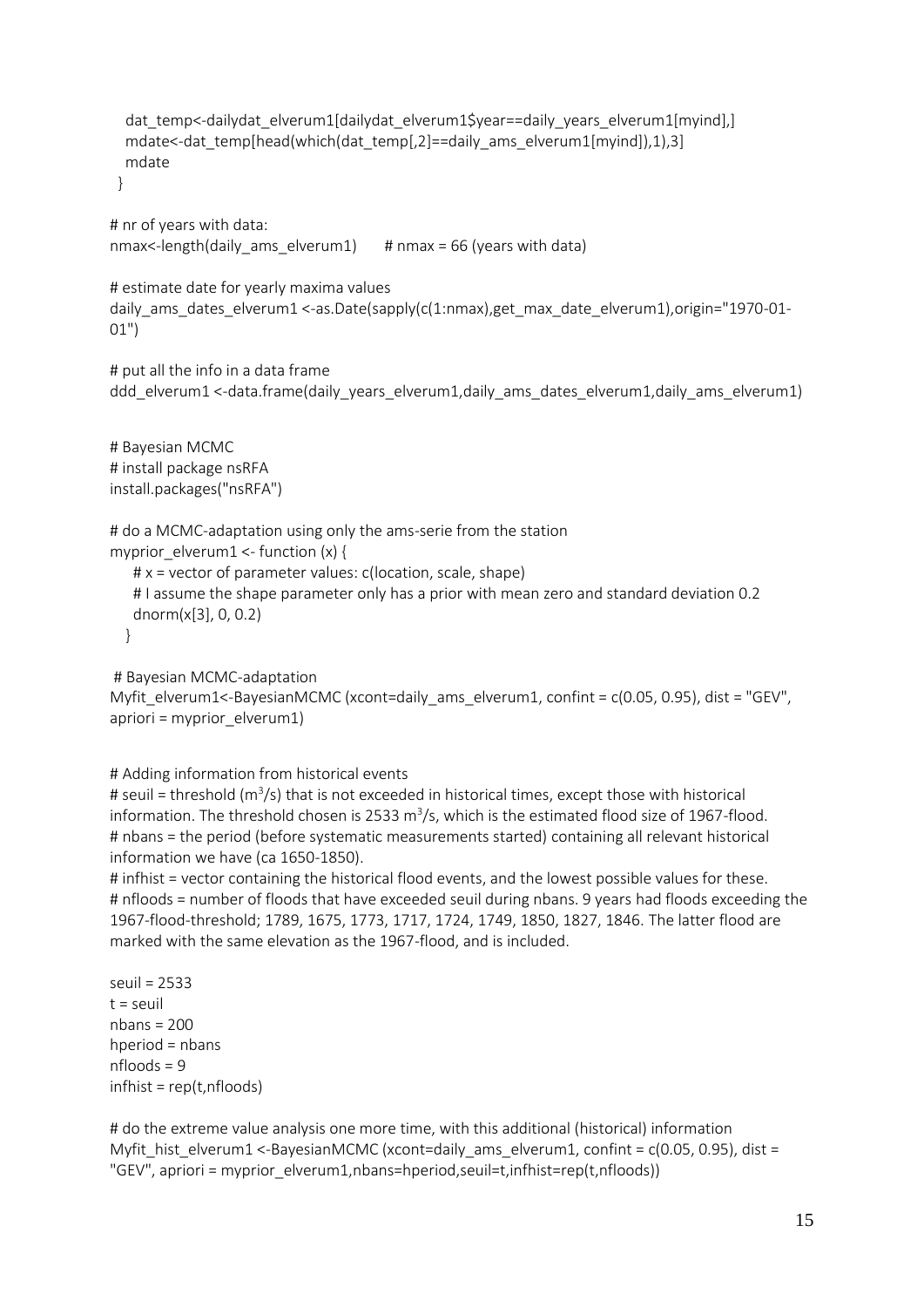# Adding estimated discharge from Elverum  $in$ fhist  $e$ lverum $1 = \text{rep}(t, n \text{f} | \text{oods})$ 

# threshold flood (1967-flood) was exceeded the following years; (1789,1675,1773,1717,1724,1749,1850,1827,1846)

# the discharge these 9 times where exceeded (the same order as the years in the vector above); xhist = c(3900,3090,3090,3034,3034,3034,2963,2794,2533)

Myfit est elverum1 <-BayesianMCMC (xcont=daily ams elverum1, confint =  $c(0.05, 0.95)$ , dist = "GEV", apriori = myprior elverum1,nbans=hperiod,seuil=t, xhist = xhist)

# Adding floods from paleohydrologic information # Use all floods that occurred between 1200 and 1870, e.i. 670 years (nbans = 670). 155 floods happened in this period (from flood counts in long core, FLP213).

# Lowest threshold at Elverum: 1300 (infhist) m3/s (based on the regression line). Highest threshold: 3900 (suphist) m3/s.

Myfit paleo elverum1 <-BayesianMCMC (xcont=daily ams elverum1, confint =  $c(0.05, 0.95)$ , dist = "G EV", apriori = myprior\_elverum1,nbans=670,seuil=1300,infhist=rep(1300,155),suphist=rep(3900,155), nbchaines=3)

# Adding flood information from systematic + historical + paleohydrological sources # Make a vector containing the lower threshold. Adds a small uncertainty interval around the historical floods.

infhist2<-c(rep(1300,107),c(3900,3090,3090,3034,3034,3034,2963,2794,2533)\*0.95) suphist2<-c(rep(3900,107),c(3900,3090,3090,3034,3034,3034,2963,2794,2533)\*1.05)

# Number of years the floods are representable for. The vector need the same length as in infhist2 and suphist2. Number of years in the first row. nbans2<-c(470,rep(0,106),200,rep(0,8))

# The thresholds must also be included in a vector: seuil2<-c(rep(1300,107),rep(2500,9))

Myfit\_paleo\_hist\_elverum1 <-BayesianMCMC (xcont=daily\_ams\_elverum1, confint = c(0.05, 0.95), dist = "GEV", apriori = myprior\_elverum1,nbans=nbans2,seuil=seuil2,infhist=infhist2,suphist=suphist2,nbchaines=3)

| # Return level plot          |                           |
|------------------------------|---------------------------|
| #1) Systematic data:         | Myfit elverum1            |
| # 2) Historical information: | Myfit hist elverum1       |
| #3) Estimated discharge:     | Myfit est elverum1        |
| #4) Paleofloods:             | Myfit paleo elverum1      |
| # 5) Syst + hist + paleo:    | Myfit paleo hist elverum1 |
|                              |                           |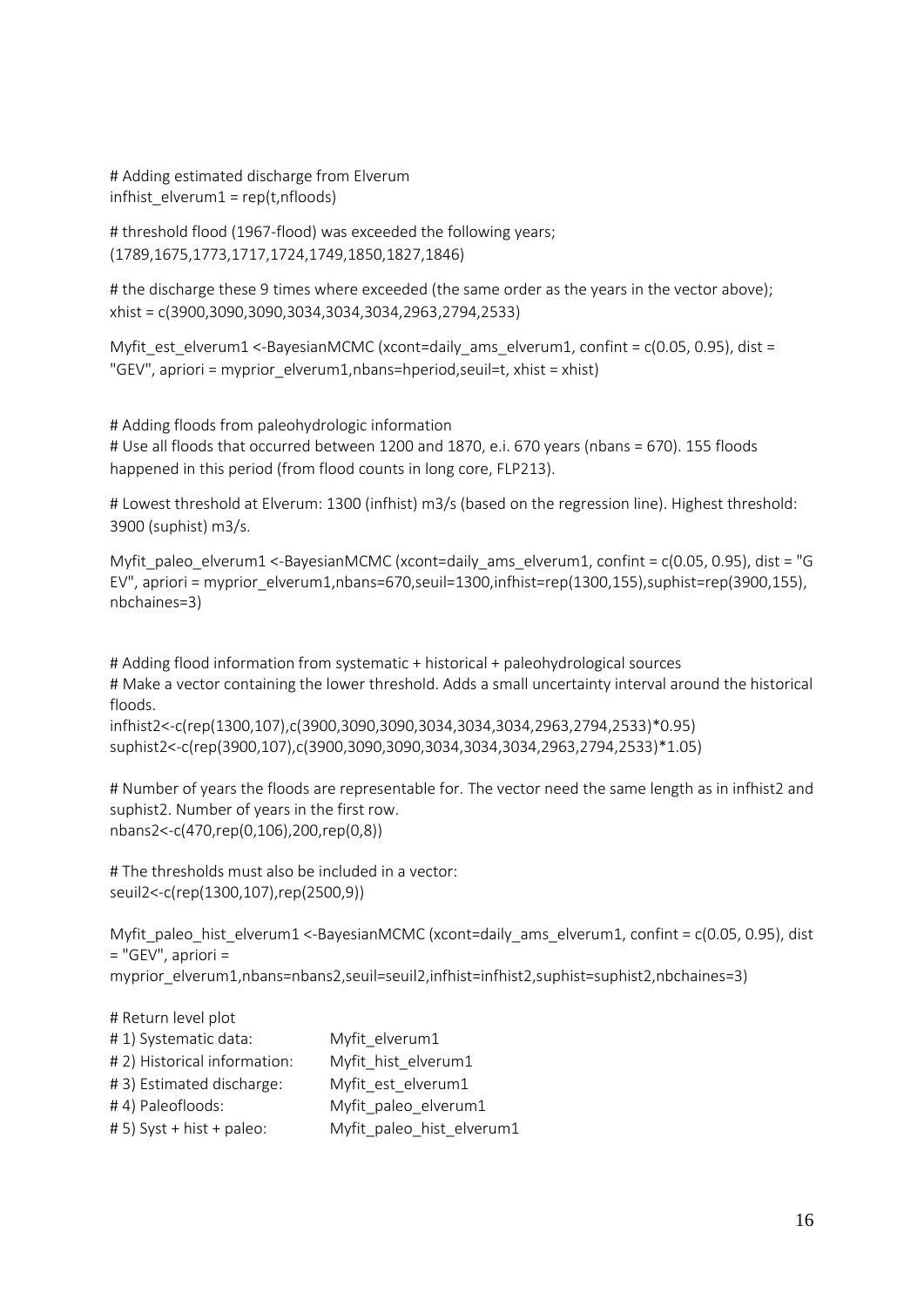# Making return level graph with info (1), (2) and (3): # plot estimated discharge values

plot(Myfit\_est\_elverum1,ylab="Discharge (m3/s)",main="Return levels at 2.604 Elverum (before regul ations)", xlab="Return period T (years) ",ylim=c(0,5000))

# adding systematic data – return period lines(Myfit\_elverum1\$returnperiods,Myfit\_elverum1\$intervals[1,],lty="dashed",col=1) lines(Myfit\_elverum1\$returnperiods,Myfit\_elverum1\$quantilesML.col=1) lines(Myfit\_elverum1\$returnperiods,Myfit\_elverum1\$intervals[2,],lty="dashed",col=1)

# adding estimated data – return period lines(Myfit\_est\_elverum1\$returnperiods,Myfit\_est\_elverum1\$intervals[1,],lty="dashed",col=2) lines(Myfit\_est\_elverum1\$returnperiods,Myfit\_est\_elverum1\$quantilesML,col=2) lines(Myfit\_est\_elverum1\$returnperiods,Myfit\_est\_elverum1\$intervals[2,],lty="dashed",col=2)

# adding historical data – return period lines(Myfit\_hist\_elverum1\$returnperiods,Myfit\_hist\_elverum1\$intervals[1,],lty="dashed",col=3) lines(Myfit\_hist\_elverum1\$returnperiods,Myfit\_hist\_elverum1\$quantilesML,col=3) lines(Myfit\_hist\_elverum1\$returnperiods,Myfit\_hist\_elverum1\$intervals[2,],lty="dashed",col=3)

legend("bottomright",col=c(1,1,3,3,2,2),lty=c(1,2,1,2,1,2),legend=c("Systematic data","90% CI","Hist. d ata (threhsold)","90% CI","Hist. data (est. discharge)","90% CI"))

# Making return-level graph with info (1), (4) and (5) plot(Myfit\_elverum1,ylab="Discharge (m3/s)",main="Return levels at 2.604 Elverum (before regulation s)", xlab="Return period T (years) ",ylim=c(0,5000)) # adding paleoflood information – return period

lines(Myfit\_paleo\_elverum1\$returnperiods,Myfit\_paleo\_elverum1\$intervals[2,],type="l",lty="dashed",  $col=4$ )

lines(Myfit\_paleo\_elverum1\$returnperiods,Myfit\_paleo\_elverum1\$intervals[1,],lty="dashed",col=4) lines(Myfit\_paleo\_elverum1\$returnperiods,Myfit\_paleo\_elverum1\$quantilesML.col=4)

# adding syst+hist+paleo flood information – return period

lines(Myfit\_paleo\_hist\_elverum1\$returnperiods,Myfit\_paleo\_hist\_elverum1\$intervals[2,],type="l",lty= "dashed",col=5)

lines(Myfit\_paleo\_hist\_elverum1\$returnperiods,Myfit\_paleo\_hist\_elverum1\$intervals[1,],lty="dashed  $"$ ,col=5)

lines(Myfit\_paleo\_hist\_elverum1\$returnperiods,Myfit\_paleo\_hist\_elverum1\$quantilesML,col=5)

legend("bottomright",col=c(1,1,4,4,5,5),lty=c(1,2,1,2,1,2),legend=c("Systematic data","90% CI","Paleof loods","90% CI","Syst + hist + paleofloods","90% CI"))

# Making graph with all info together:

# plot estimated discharge values

plot(Myfit\_elverum1,ylab="Discharge (m<sup>3</sup>/s)",main="Return levels at 2.604 Elverum (before regulations)", xlab="Return period T (years) ",ylim=c(0,5000))

# adding estimated data – return period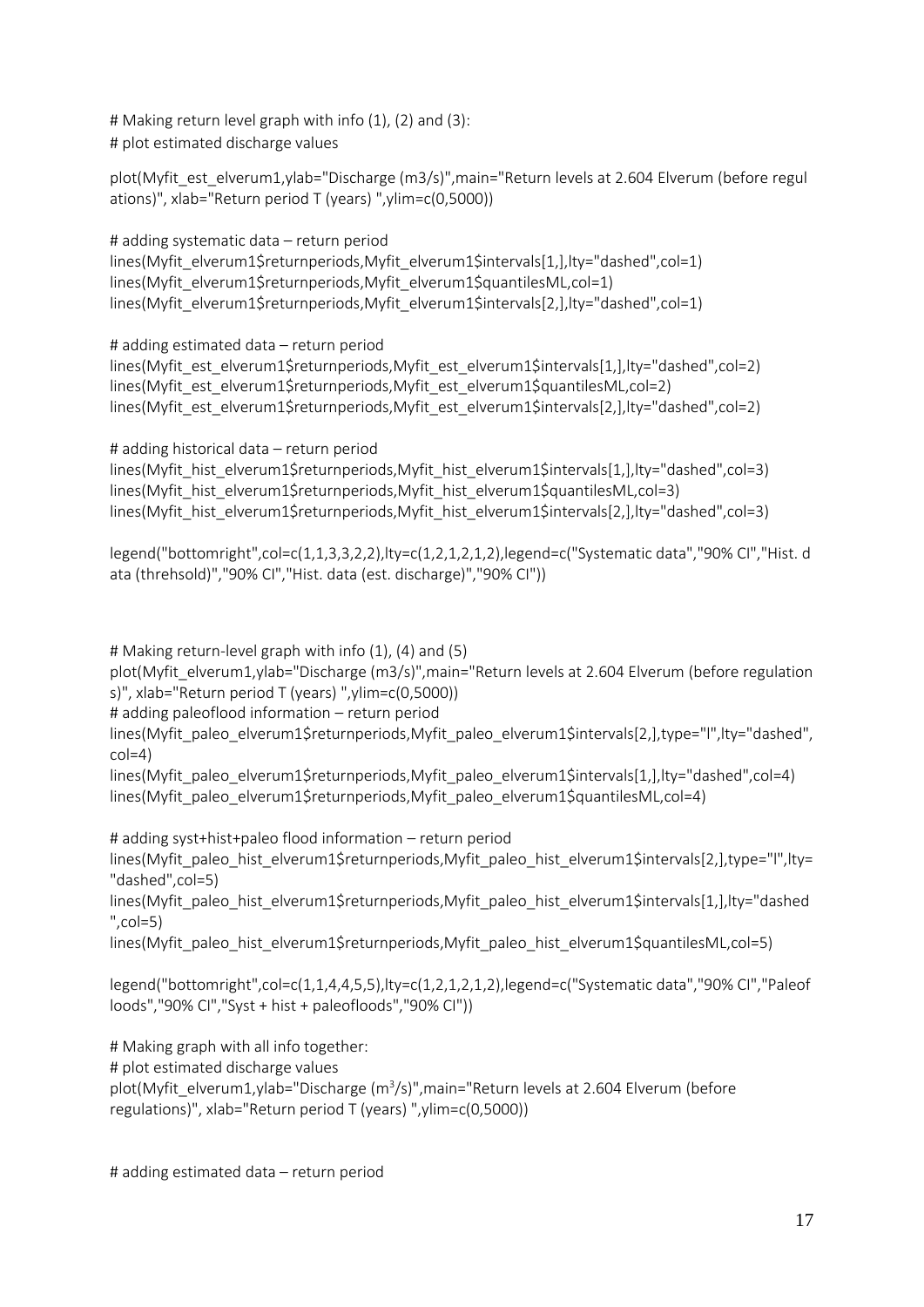lines(Myfit\_est\_elverum1\$returnperiods,Myfit\_est\_elverum1\$quantilesML,col=2)

# adding historical data – return period lines(Myfit\_hist\_elverum1\$returnperiods,Myfit\_hist\_elverum1\$quantilesML,col=3)

# adding paleoflood information – return period lines(Myfit\_paleo\_elverum1\$returnperiods,Myfit\_paleo\_elverum1\$quantilesML,col=4)

# adding syst+hist+paleo flood information – return period lines(Myfit\_paleo\_hist\_elverum1\$returnperiods,Myfit\_paleo\_hist\_elverum1\$quantilesML,col=5)

# adding legend legend("bottomright",col=c(1,1,3,2,4,5),lty=c(1,2,1,1,1,1),legend=c("Systematic data","90% CI","Hist. data (threshold)","Hist. data (est. discharge)","Paleofloods","Syst + hist + paleofloods"))

#### Sensitivity test for the estimation – using Storofsen

# Since Storofsen (1789) is an extreme case, I want to test how sensitive the estimation with this flood. How much does Storofsen influence the flood estimation? Storofsen was characterized as a 1000-year flood, but there are reasons to believe that this flood was actually even rarer. From Holocene sediment records, there is no flood layers that can compares with Storofsen, so Storofsen might be a 5000- year flood, or even a 10 000-year flood!

# By changing the first number in "nbans3", I can change the length of the period Storofsen represents.

```
# Storofsen – 100-year flood?
xhist3<-c(3900,3090,3090,3034,3034,3034,2963,2794,2533)
nbans3<-c(100,180,rep(0,8))
seuil3<-c(3890,rep(2500,9))
Myfit storofsen100 <-BayesianMCMC (xcont=daily ams elverum1, confint = c(0.05, 0.95), dist =
"GEV", apriori = myprior_elverum1,nbans=nbans3,seuil=seuil3,xhist=xhist3,nbchaines=3)
```

```
# Storofsen – a 1000-year flood?
xhist4<-c(3900,3090,3090,3034,3034,3034,2963,2794,2533)
nbans4<-c(1000,180,rep(0,8))
seuil4<-c(3890,rep(2500,9))
```
Myfit\_storofsen1000 <-BayesianMCMC (xcont=daily\_ams\_elverum1, confint = c(0.05, 0.95), dist = "GEV", apriori = myprior\_elverum1,nbans=nbans4,seuil=seuil4,xhist=xhist4,nbchaines=3)

```
# Storofsen – a 5000-year flood?
xhist5<-c(3900,3090,3090,3034,3034,3034,2963,2794,2533)
nbans5<-c(5000,180,rep(0,8))
seuil5<-c(3890,rep(2500,9))
```

```
Myfit_storofsen5000 <-BayesianMCMC (xcont=daily_ams_elverum1, confint = c(0.05, 0.95), dist =
"GEV", apriori = myprior_elverum1,nbans=nbans5,seuil=seuil5,xhist=xhist5,nbchaines=3)
# Storofsen – a 10 000-year flood?
```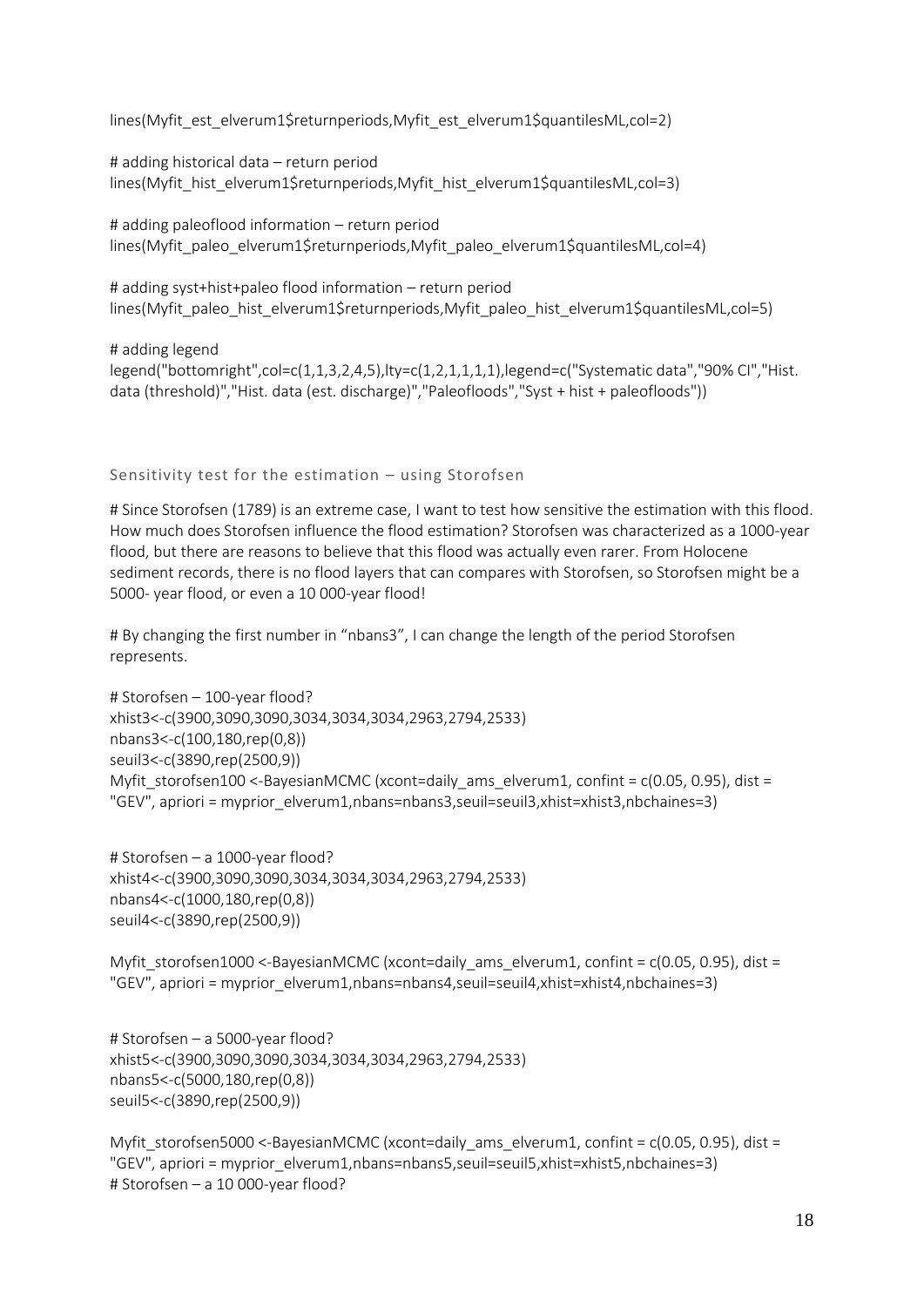xhist6<-c(3900,3090,3090,3034,3034,3034,2963,2794,2533) nbans6<-c(10000,180,rep(0,8)) seuil6<-c(3890,rep(2500,9))

Myfit storofsen10000 <-BayesianMCMC (xcont=daily ams elverum1, confint =  $c(0.05, 0.95)$ , dist = "GEV", apriori = myprior\_elverum1,nbans=nbans6,seuil=seuil6,xhist=xhist6,nbchaines=3)

# Excluding Storofsen from the estimations, to see how this influence the estimations;

xhist7<-c(3900,3090,3090,3034,3034,3034,2963,2794,2533) nbans7<-180 seuil7<-2500 Myfit\_excluded <-BayesianMCMC (xcont=daily\_ams\_elverum1, confint = c(0.05, 0.95), dist = "GEV", apriori = myprior\_elverum1,nbans=nbans7,seuil=seuil7,xhist=xhist7,nbchaines=3)

# Making return-level graph # plot Storofsen as 100-yr flood

plot(Myfit\_storofsen100,ylab="Discharge (m<sup>3</sup>/s)",main="Sensitivity test - Storofsen", xlab="Return period T (years) ",ylim=c(0,5000))

# adding Storofsen as 1000-yr flood lines(Myfit\_storofsen1000\$returnperiods,Myfit\_storofsen1000\$quantilesML,col=2)

# adding Storofsen as 5000-yr flood lines(Myfit\_storofsen5000\$returnperiods,Myfit\_storofsen5000\$quantilesML,col=3)

# adding Storofsen as 10000-yr flood lines(Myfit\_storofsen10000\$returnperiods,Myfit\_storofsen10000\$quantilesML,col=4)

# adding excluded Storofsen lines(Myfit\_excluded\$returnperiods,Myfit\_excluded\$quantilesML,col=5)

legend("bottomright",col=c(1,1,2,3,4,5),lty=c(1,2,1,1,1,1),legend=c("100-yr flood","90% CI","1000-yr flood","5000-yr flood","10000-yr flood","excluded"))

### Period after regulations (1937-2015)

# set work directoy setwd("C:/Users/Anna/Desktop/R. Elverum og Nors Bru/regulationsElverum")

# import file elverum2 myfile\_elverum2 <-"C:/Users/Anna/Desktop/R. Elverum og Nors Bru/regulationsElverum/elverum2.txt" elverum2 <- read.table("C:/Users/Anna/Desktop/R. Elverum og Nors Bru/regulationsElverum/elverum2.txt", quote="\"")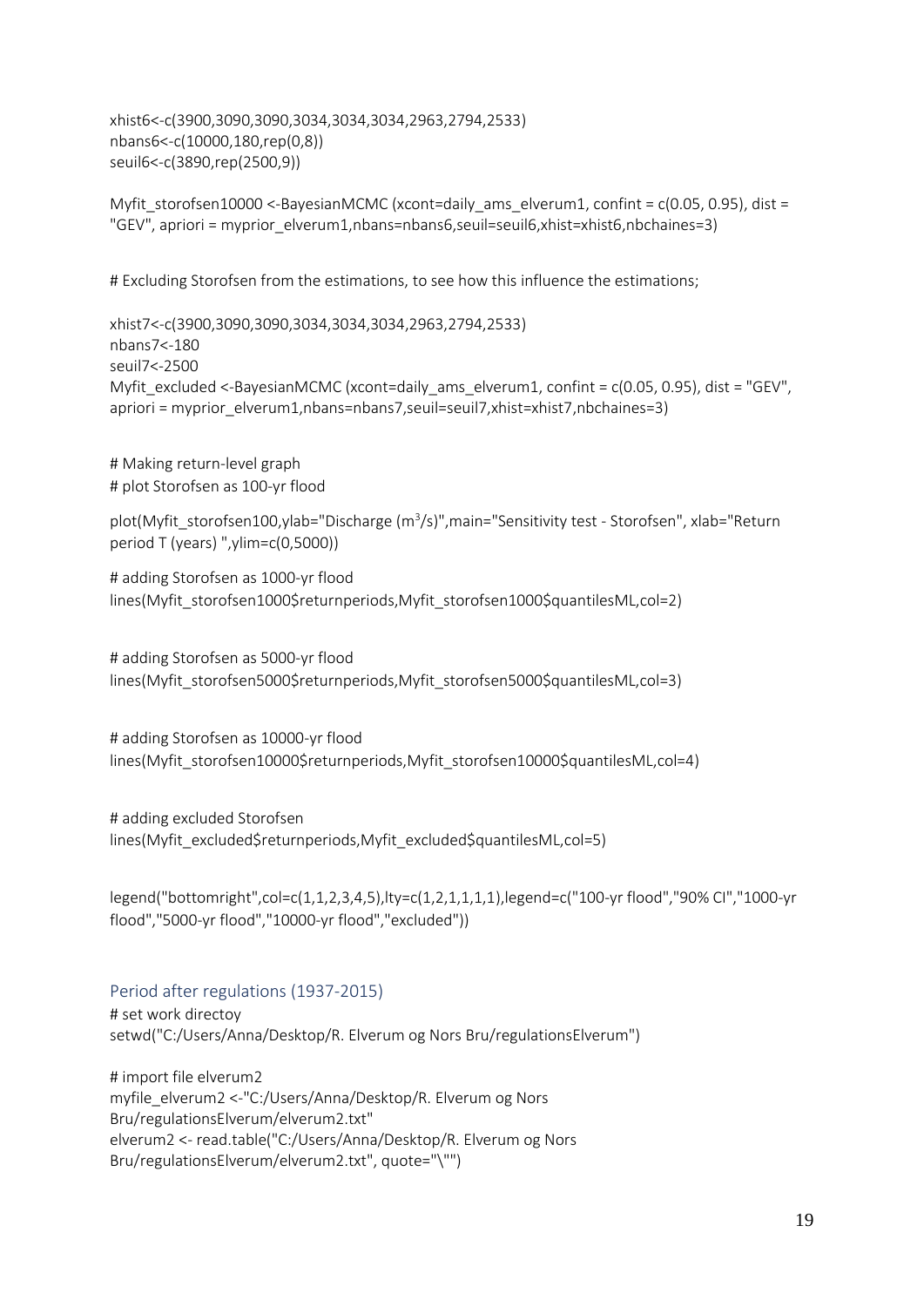```
# read file, but excludes the first 6 lines
dailydat_elverum2 <- read.table(myfile_elverum2,sep=" ",skip=6)
colnames(dailydat_elverum2) <- c("orig_date", "vf")
```

```
# estimate the date
dailydat_elverum2$date <- as.Date(dailydat_elverum2$orig_date, format = "%Y%m%d")
```

```
# estimate which year each day belong to
dailydat elverum2$year <- as.numeric(format(as.Date(dailydat elverum2$date), "%Y"))
```

```
# set "-9999" to NA
dailydat_elverum2[dailydat_elverum2 == -9999] <- NA
```

```
# estimate for which years there exist data
daily_years_elverum2 <- as.numeric(na.omit(unique(dailydat_elverum2$year)))
```

```
sum_nona<-function(xx){
  sum(!is.na(xx))
  }
```
# estimate number of observations each year nna\_elverum2 <- (as.numeric(unlist(by(dailydat\_elverum2[,2],dailydat\_elverum2[,4],sum\_nona,simplify=TRUE))))

```
# use only years with more than 0 data
length_OK <- nna_elverum2> 0
```

```
# take out the number of values for these years
nna elverum2<-nna elverum2[length_OK]
```

```
# take out the year for the years with more than 0 data
daily_years_elverum2 <-daily_years_elverum2[length_OK]
```

```
# take out daily data only for years with more than 0 data
dailydat elverum2 <-dailydat elverum2[is.element(dailydat elverum2$year,daily years elverum2),]
```

```
# take out the daily maximum data only for years with more than 0 data
daily ams elverum2 <-
as.numeric(unlist(by(dailydat_elverum2[,2],dailydat_elverum2[,4],max,na.rm=TRUE)))
```

```
get max date elverum2<-function(myind){
```

```
dat temp<-dailydat elverum2[dailydat elverum2$year==daily years elverum2[myind],]
mdate<-dat_temp[head(which(dat_temp[,2]==daily_ams_elverum2[myind]),1),3]
 mdate
```

```
 }
```

```
# nr of years with data:
nmax<-length(daily ams elverum2) # nmax = 79 (years with data)
```

```
# estimate date for yearly maxima values
daily ams dates elverum2 <-as.Date(sapply(c(1:nmax),get max date elverum2),origin="1970-01-
01")
```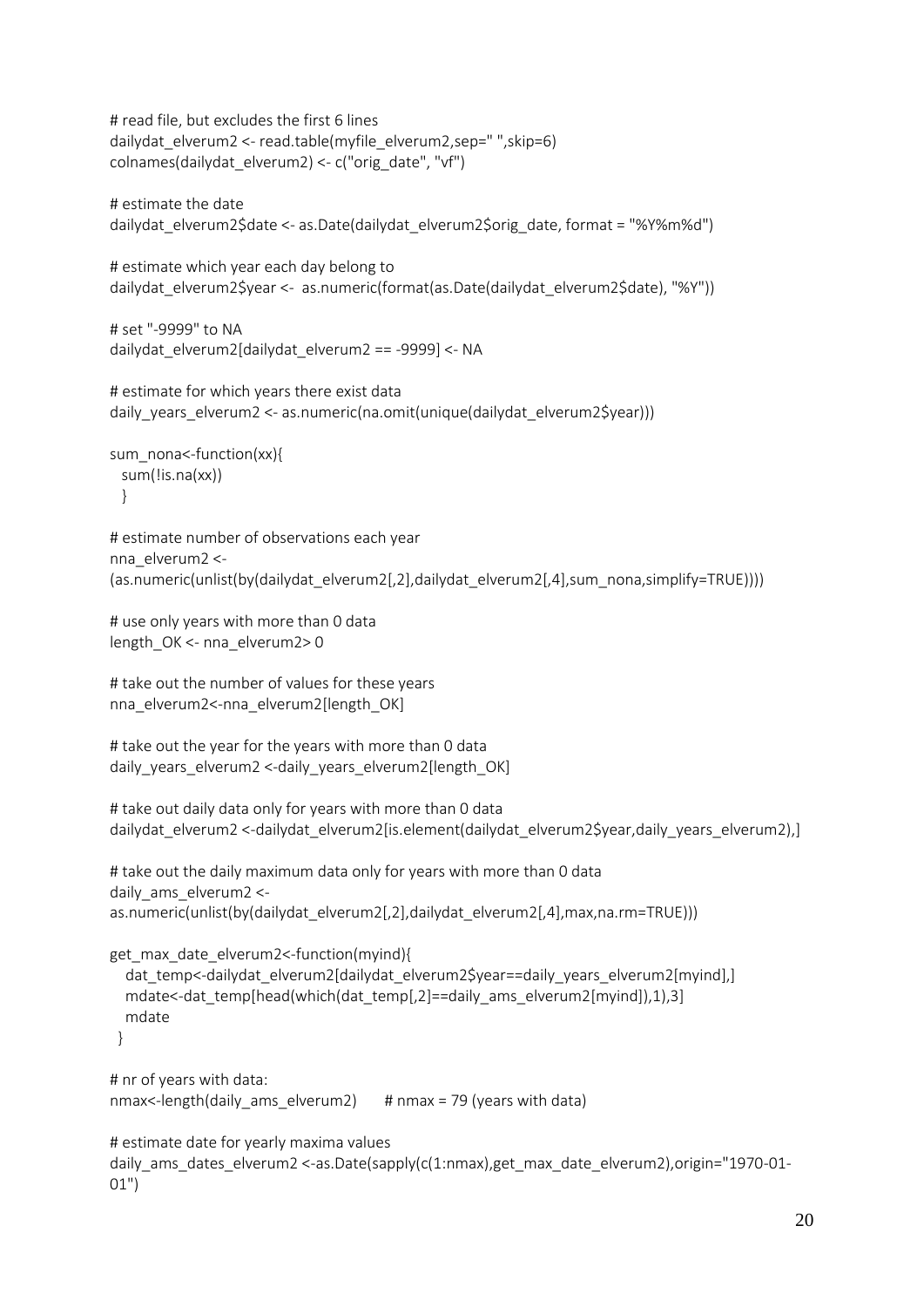# put all the info in a data frame ddd elverum2 <-data.frame(daily years elverum2,daily ams dates elverum2,daily ams elverum2)

# Bayesian MCMC # install package nsRFA install.packages("nsRFA")

```
# do a MCMC-adaptation using only the ams-serie from the station
myprior elverum2 <- function (x) {
```
 # x = vector of parameter values: c(location, scale, shape) # I assume the shape parameter only has a prior with mean zero and standard deviation 0.2 dnorm(x[3], 0, 0.2)

}

```
Myfit_elverum2<-BayesianMCMC (xcont=daily_ams_elverum2, confint = c(0.05, 0.95), dist = "GEV", 
apriori = myprior_elverum2)
```
#### # Adding information from historical events

# seuil = threshold (m<sup>3</sup>/s) that is not exceeded in historical times, except those with historical information. The threshold chosen is 2533 m<sup>3</sup>/s, which is the estimated flood size of 1967-flood. # nbans = the period (before systematic measurements started) containing all relevant historical information we have (ca 1650-1850).

# infhist = vector containing the historical flood events, and the lowest possible values for these. # nfloods = number of floods that have exceeded seuil during nbans. 9 years had floods exceeding the 1967-flood-threshold; 1789, 1675, 1773, 1717, 1724, 1749, 1850, 1827, 1846. The latter flood are marked with the same elevation as the 1967-flood, and is included.

seuil = 2533  $t =$  seuil nbans = 200 hperiod = nbans nfloods = 9 infhist = rep(t,nfloods)

# do the extreme value analysis one more time, with this additional (historical) information Myfit hist elverum2 <-BayesianMCMC (xcont=daily ams elverum2, confint =  $c(0.05, 0.95)$ , dist = "GEV", apriori = myprior\_elverum2,nbans=hperiod,seuil=t,infhist=rep(t,nfloods))

#### # Comparing results

# graph showing return period on x-axis and discharge on y-axis (with- and without historical information).

ymax=max(Myfit\_elverum2\$intervals[2,1:31],Myfit\_elverum2\$intervals[2,1:31],Myfit\_elverum2\$inter vals[2,1:31])

plot(Myfit\_elverum2\$returnperiods,Myfit\_elverum2\$intervals[2,],type="l",lty="dashed",log="x",xlim=c (1,1100),ylim=c(0,ymax),main="Return period with and without historical information",xlab="Return period (years)",ylab="Discharge (m3/s)")

lines(Myfit\_elverum2\$returnperiods,Myfit\_elverum2\$intervals[1,],lty="dashed") lines(Myfit\_elverum2\$returnperiods,Myfit\_elverum2\$quantilesML)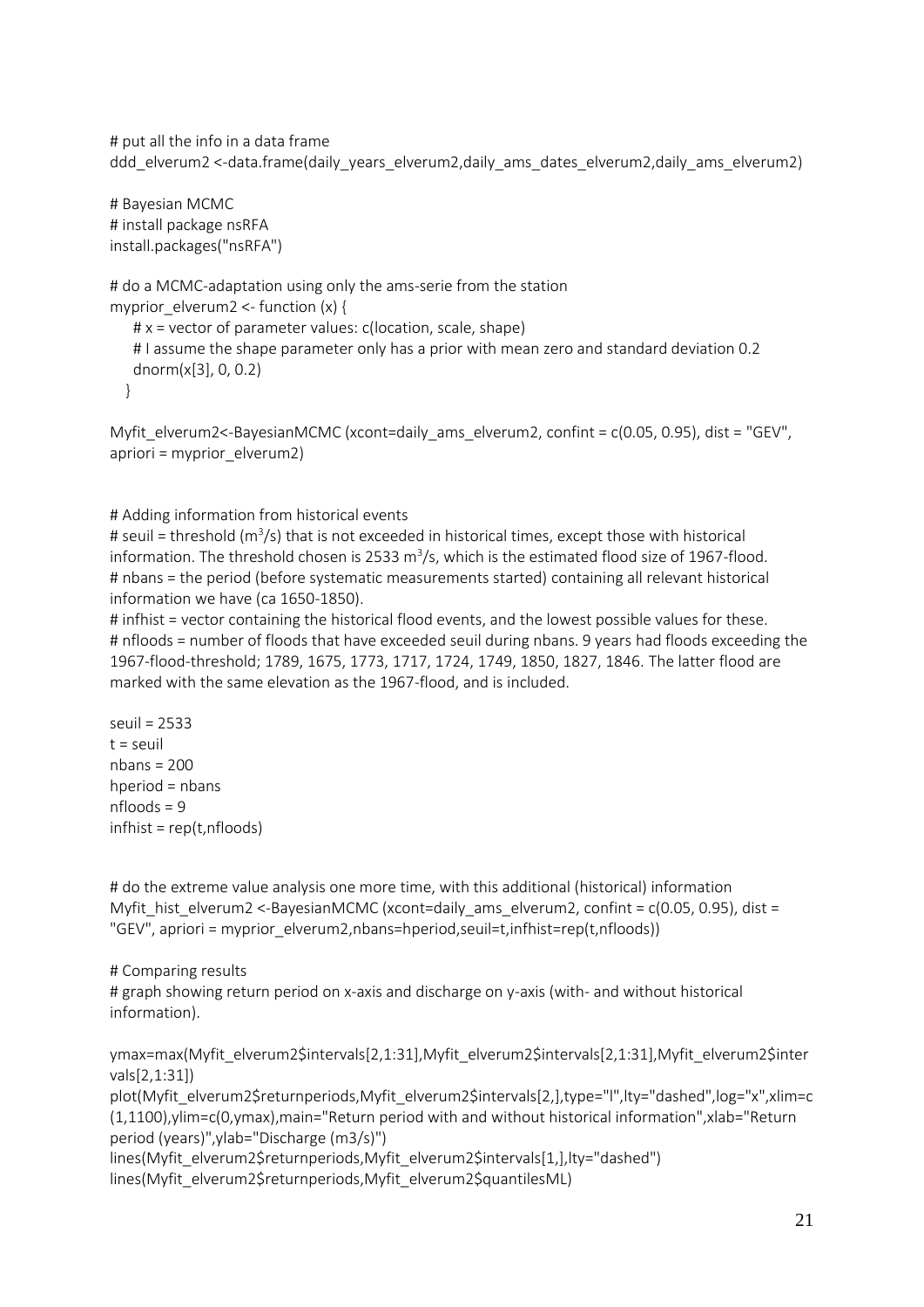lines(Myfit\_hist\_elverum2\$returnperiods,

Myfit hist elverum2\$intervals[2,],type="l",lty="dashed",col=2) lines(Myfit\_hist\_elverum2\$returnperiods, Myfit\_hist\_elverum2 \$intervals[1,],lty="dashed",col=2) lines(Myfit\_hist\_elverum2 \$returnperiods, Myfit\_hist\_elverum2 \$quantilesML,col=2) legend("bottomright",col=c(1,1,2,2),lty=c(1,2,1,2),legend=c("Without historical data","90% CI","With historical data","90% CI"))

# Adding estimated discharges from Nor

infhist\_elverum2 = rep(t,nfloods)

# threshold flood (1967-flood) was exceeded the following years; (1789,1675,1773,1717,1724,1749,1850,1827,1846)

# the discharge these 9 times where exceeded (the same order as the years in the vector above); xhist = c(3900,3090,3090,3034,3034,3034,2963,2794,2533)

Myfit\_est\_elverum2 <-BayesianMCMC (xcont=daily\_ams\_elverum2, confint = c(0.05, 0.95), dist = "GEV", apriori = myprior elverum2,nbans=hperiod,seuil=t, xhist = xhist)

# Adding floods from paleohydrologic information # Use all floods that occurred between 1200 and 1870, e.i. 670 years (nbans = 670). 155 floods happened in this period (from flood counts in long core, FLP213).

# Lowest threshold at Elverum: 1300 (infhist) m3/s (based on the regression line). Highest threshold: 3900 (suphist) m3/s.

Myfit paleo elverum2 <-BayesianMCMC (xcont=daily ams elverum2, confint =  $c(0.05, 0.95)$ , dist = "G EV", apriori = myprior\_elverum2,nbans=670,seuil=1300,infhist=rep(1300,155),suphist=rep(3900,155), nbchaines=3)

# Adding flood information from syst + hist + paleo # Include systematic data, historical information AND paleohydrological information in the estimation;

# Make a vector containing the lower threshold. Adds a small uncertainty interval around the historical floods.

infhist2<-c(rep(1300,107),c(3900,3090,3090,3034,3034,3034,2963,2794,2533)\*0.95) suphist2<-c(rep(3900,107),c(3900,3090,3090,3034,3034,3034,2963,2794,2533)\*1.05)

# Number of years the floods are representable for. The vector need the same length as in infhist2 and suphist2. Number of years in the first row. nbans2<-c(470,rep(0,106),200,rep(0,8))

# The thresholds must also be included in a vector: seuil2<-c(rep(1300,107),rep(2500,9))

Myfit paleo hist elverum2 <-BayesianMCMC (xcont=daily ams elverum2, confint =  $c(0.05, 0.95)$ , dist = "GEV", apriori =

myprior\_elverum2,nbans=nbans2,seuil=seuil2,infhist=infhist2,suphist=suphist2,nbchaines=3)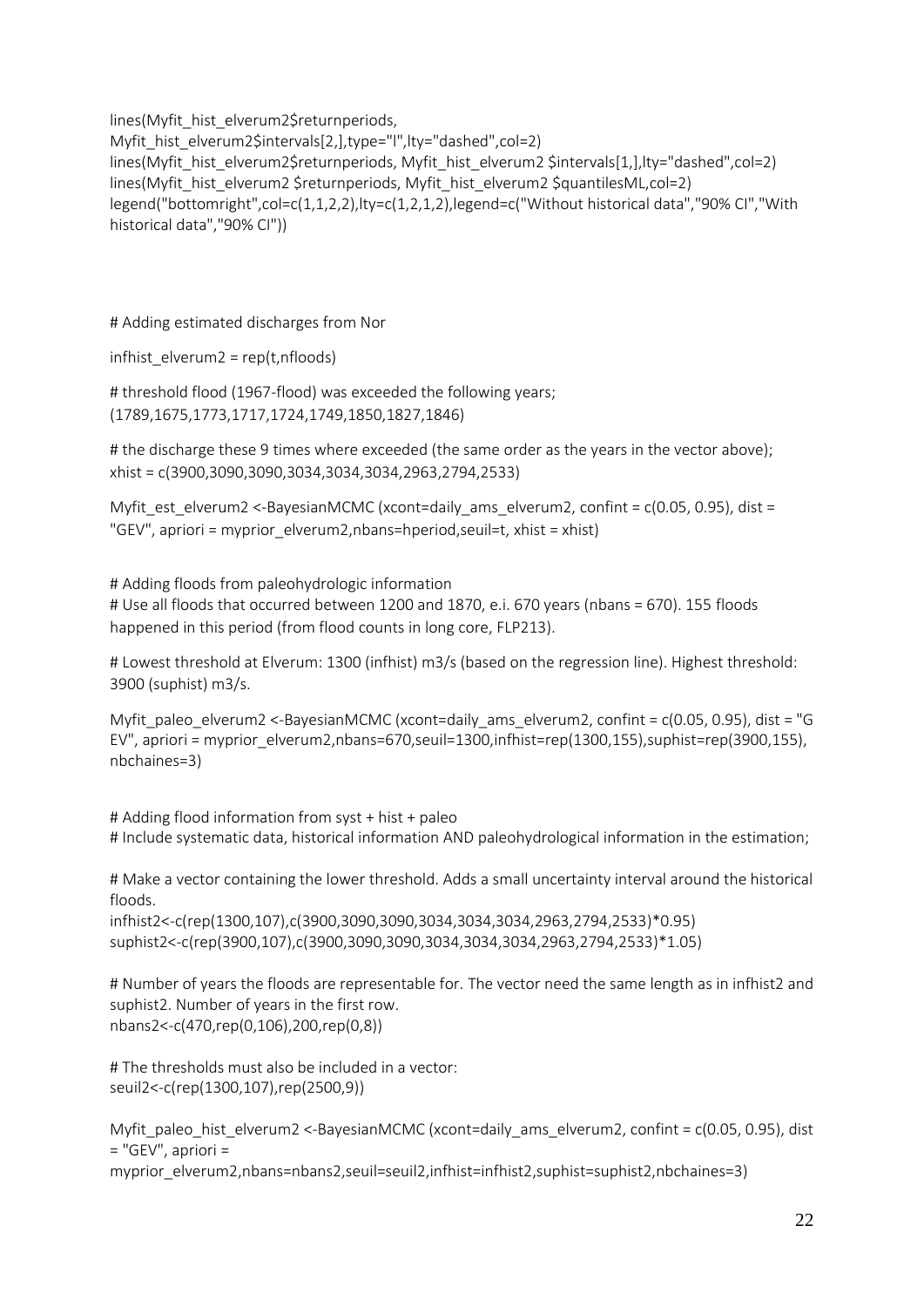| # Return level plot          |                           |
|------------------------------|---------------------------|
| #1) Systematic data:         | Myfit_elverum2            |
| # 2) Historical information: | Myfit hist elverum2       |
| #3) Estimated discharge:     | Myfit est elverum2        |
| #4) Paleofloods:             | Myfit paleo elverum2      |
| # 5) Syst + hist + paleo:    | Myfit_paleo_hist_elverum2 |

# Making return-level graph # plot estimated discharge values

plot(Myfit\_elverum2,ylab="Discharge (m3/s)",main="Return levels at 2.604 Elverum (after regulations) ", xlab="Return period T (years) ",ylim=c(0,5000))

lines(Myfit\_est\_elverum2\$returnperiods,Myfit\_est\_elverum2\$quantilesML,col=2) lines(Myfit\_hist\_elverum2\$returnperiods,Myfit\_hist\_elverum2\$quantilesML,col=3) lines(Myfit\_paleo\_elverum2\$returnperiods,Myfit\_paleo\_elverum2\$quantilesML,col=4) lines(Myfit\_paleo\_hist\_elverum2\$returnperiods,Myfit\_paleo\_hist\_elverum2\$quantilesML,col=5) legend("bottomright",col=c(1,1,3,2,4,5),lty=c(1,2,1,1,1,1),legend=c("Systematic data","90% CI","Hist. d ata (threshold)","Hist.data (est.discharge)","Paleofloods","Syst + hist + paleofloods"))

## Whole period (1871-2015)

# set work directory setwd("C:/Users/Anna/Desktop/R. Elverum og Nors Bru/regulationsElverum")

# import file Elverum myfile\_elverum <-"C:/Users/Anna/Desktop/R. Elverum og Nors Bru/regulationsElverum/elverumhelePerioden.txt"

elverum <- read.table("C:/Users/Anna/Desktop/R. Elverum og Nors Bru/regulationsElverum/elverumhelePerioden.txt", quote="\"")

# read file, but excludes the first 6 lines dailydat\_elverum <- read.table(myfile\_elverum,sep=" ",skip=6) colnames(dailydat\_elverum) <- c("orig\_date", "vf")

# estimate the date dailydat\_elverum\$date <- as.Date(dailydat\_elverum\$orig\_date, format = "%Y%m%d")

# estimate which year each day belong to dailydat\_elverum\$year <- as.numeric(format(as.Date(dailydat\_elverum\$date), "%Y"))

# set "-9999" to NA dailydat\_elverum[dailydat\_elverum == -9999] <- NA

# estimate for which years there exist data daily years elverum <- as.numeric(na.omit(unique(dailydat elverum\$year)))

sum\_nona<-function(xx){

sum(!is.na(xx))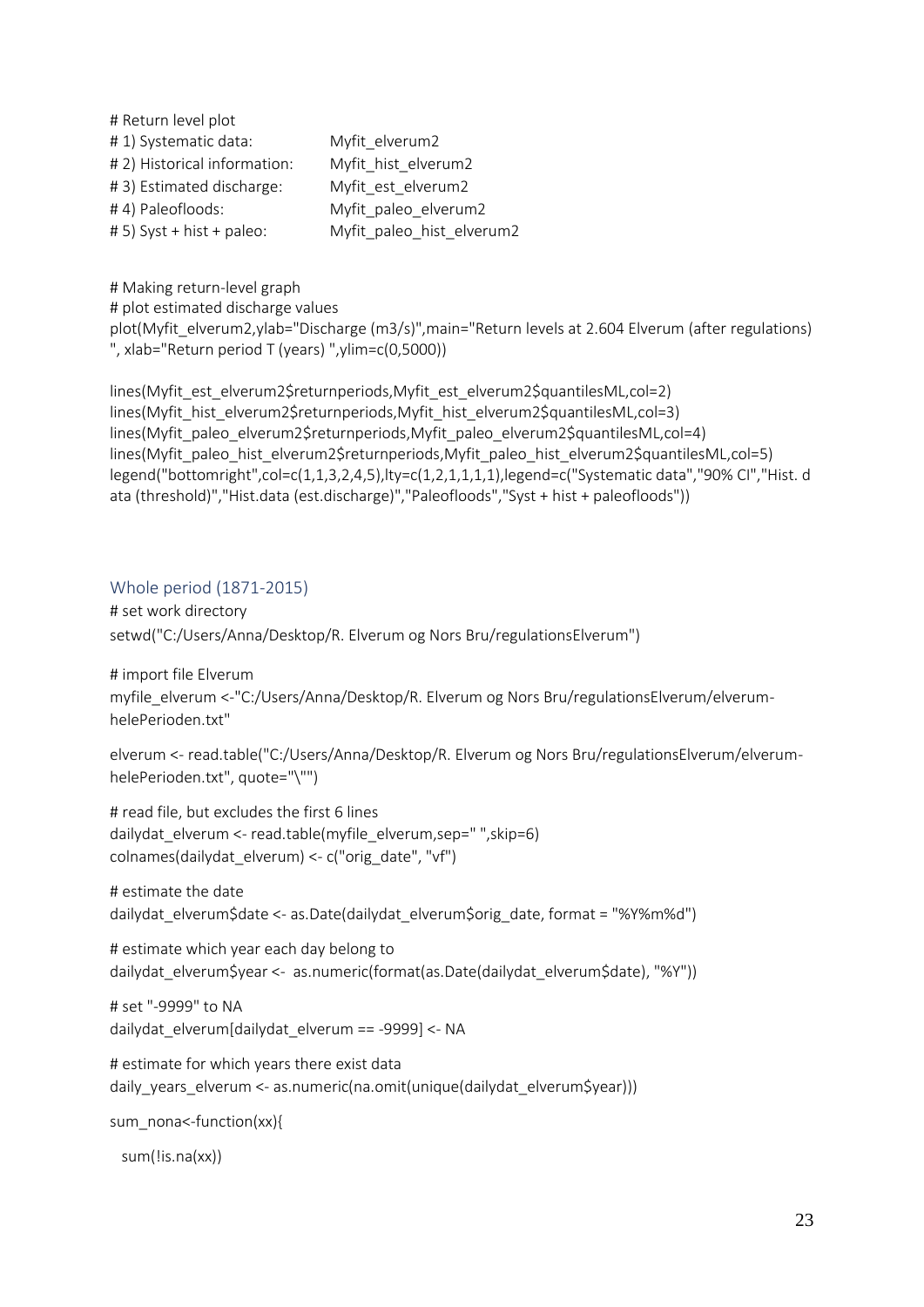}

# estimate number of observations each year nna\_elverum <- (as.numeric(unlist(by(dailydat\_elverum[,2],dailydat\_elverum[,4],sum\_nona,simplify=TRUE))))

# use only years with more than 0 data length\_OK <- nna\_elverum> 0

# take out the number of values for these years nna elverum<-nna elverum[length\_OK]

# take out the year for the years with more than 0 data daily years elverum <-daily years elverum[length\_OK]

# Take out daily data only for years with more than 0 data dailydat elverum <-dailydat elverum[is.element(dailydat elverum\$year,daily years elverum),]

# take out the daily maximum data only for years with more than 0 data daily ams elverum <as.numeric(unlist(by(dailydat\_elverum[,2],dailydat\_elverum[,4],max,na.rm=TRUE)))

get max date elverum<-function(myind){

dat temp<-dailydat elverum[dailydat elverum\$year==daily years elverum[myind],]

```
 mdate<-dat_temp[head(which(dat_temp[,2]==daily_ams_elverum[myind]),1),3]
```
mdate

}

# nr of years with data

nmax <-length(daily ams elverum)  $#$  nmax = 145 = 145 years with data.

# estimate date for yearly maxima values daily\_ams\_dates\_elverum <-as.Date(sapply(c(1:nmax),get\_max\_date\_elverum),origin="1970-01-01")

# put all the info in a data frame ddd elverum <-data.frame(daily years elverum,daily ams dates elverum,daily ams elverum)

# Bayesian MCMC # install package nsRFA install.packages("nsRFA")

```
# then do a MCMC-adaptation using only the ams-serie from the station
myprior elverum <- function (x) {
```
 # x = vector of parameter values: c(location, scale, shape) # I assume the shape parameter only has a prior with mean zero and standard deviation 0.2

dnorm(x[3], 0, 0.2)

}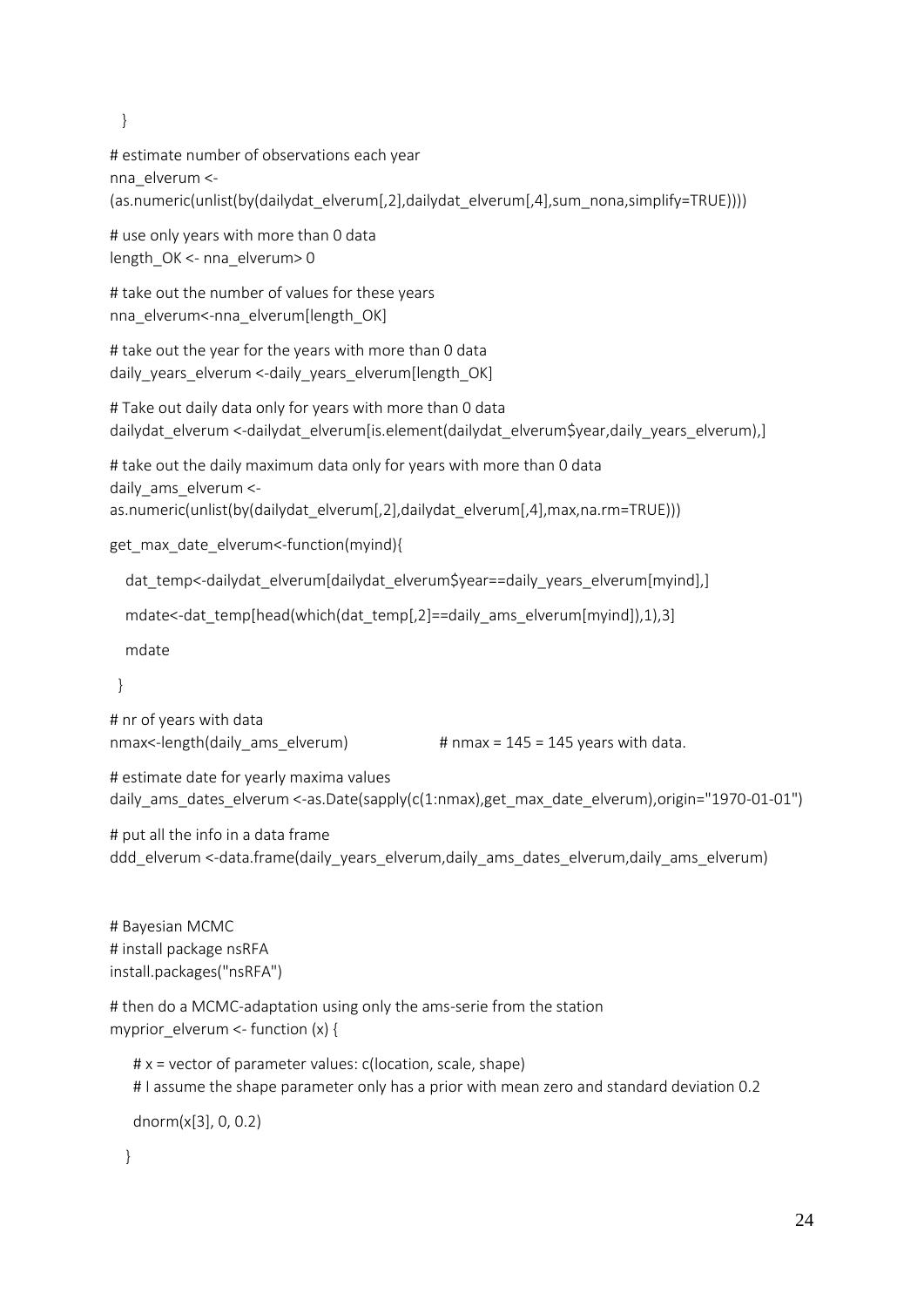# Bayesian MCMC-method/analysis

Myfit\_elverum<-BayesianMCMC (xcont=daily\_ams\_elverum, confint = c(0.05, 0.95), dist = "GEV", apriori = myprior\_elverum)

# plot the estimated flood sizes ymax=max(Myfit\_elverum\$intervals[2,1:31],Myfit\_elverum\$intervals[2,1:31],Myfit\_elverum\$intervals [2,1:31]) plot(Myfit\_elverum\$returnperiods,Myfit\_elverum\$intervals[2,],type="l",lty="dashed",log="x",xlim=c(1 ,1100),ylim=c(0,ymax),xlab="Return period (years)",ylab="Discharge (m3/s)") lines(Myfit\_elverum\$returnperiods,Myfit\_elverum\$intervals[1,],lty="dashed") lines(Myfit\_elverum\$returnperiods,Myfit\_elverum\$quantilesML)

# Adding information from historical events

# seuil = threshold (m<sup>3</sup>/s) that is not exceeded in historical times, except those with historical information. The threshold chosen is 2533 m<sup>3</sup>/s, which is the estimated flood size of 1967-flood.

# nbans = the period (before systematic measurements started) containing all relevant historical information we have (ca 1650-1850).

# infhist = vector containing the historical flood events, and the lowest possible values for these.

# nfloods = number of floods that have exceeded seuil during nbans. 9 years had floods exceeding the 1967-flood-threshold; 1789, 1675, 1773, 1717, 1724, 1749, 1850, 1827, 1846. The latter flood are marked with the same elevation as the 1967-flood, and is included.

seuil = 2533  $t =$ seuil nbans = 200 hperiod = nbans  $nf$ loods = 9  $in$ fhist = rep(t,nfloods)

# do the extreme value analysis one more time, with this additional (historical) information Myfit hist elverum <-BayesianMCMC (xcont=daily ams elverum, confint = c(0.05, 0.95), dist = "GEV", apriori = myprior\_elverum,nbans=hperiod,seuil=t,infhist=rep(t,nfloods))

# Adding estimated discharge values for the floods exceeding the threshold-flood infhist\_elverum = rep(t,nfloods)

# threshold flood (1967-flood) was exceeded the following years; (1789,1675,1773,1717,1724,1749,1850,1827,1846)

# the discharge these 9 times where exceeded (the same order as the years in the vector above); xhist = c(3900,3090,3090,3034,3034,3034,2963,2794,2533)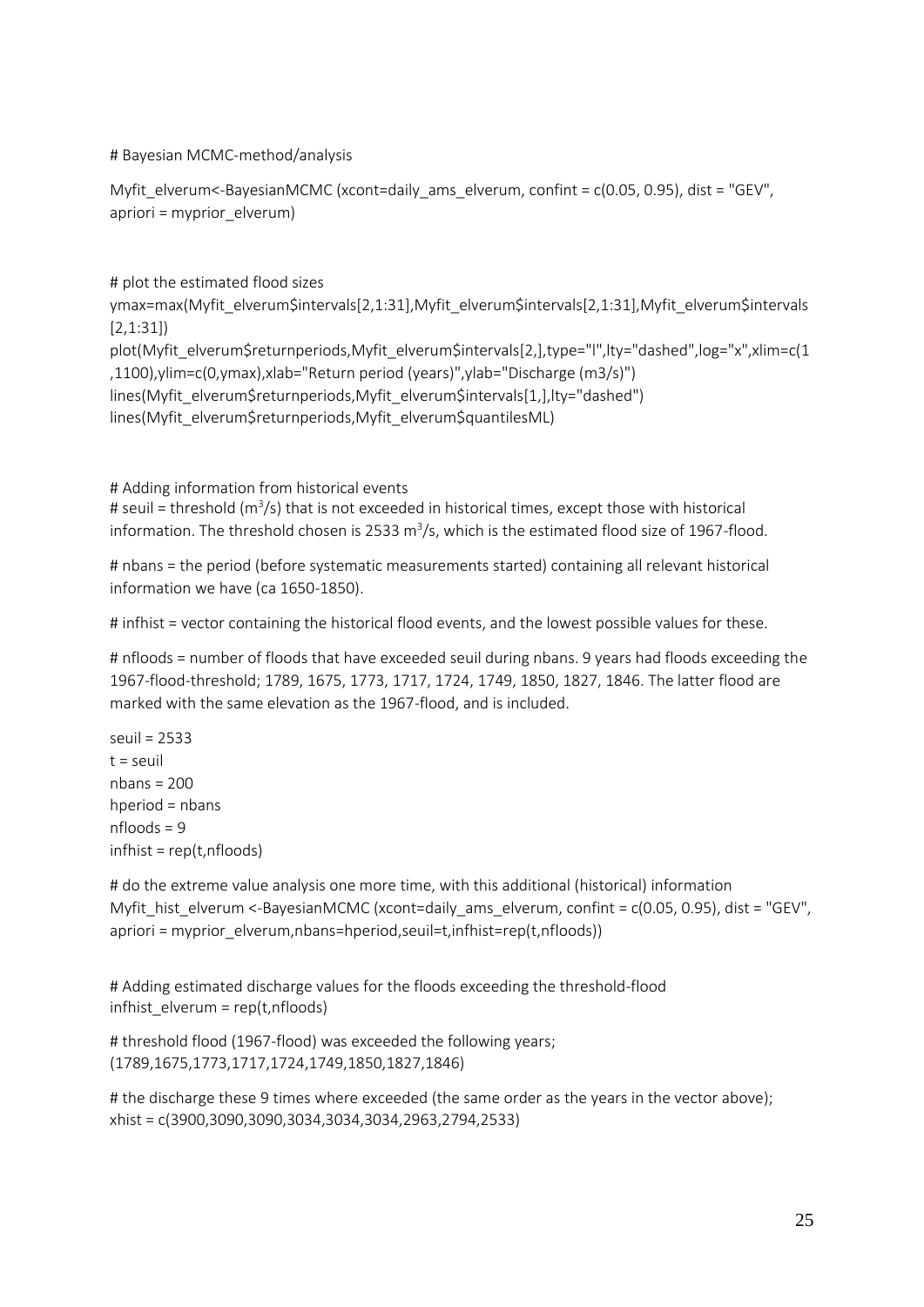Myfit est elverum <-BayesianMCMC (xcont=daily ams elverum, confint =  $c(0.05, 0.95)$ , dist = "GEV", apriori = myprior elverum,nbans=hperiod, seuil=t, xhist = xhist)

# Adding floods from paleohydrological information # Use all floods that occurred between 1200 and 1870, e.i. 670 years (nbans = 670). 155 floods happened in this period (from flood counts in long core, FLP213).

# Lowest threshold at Elverum: 1300 (infhist) m3/s (based on the regression line). Highest threshold: 3900 (suphist) m3/s.

Myfit paleo elverum <-BayesianMCMC (xcont=daily ams elverum, confint = c(0.05, 0.95), dist = "GEV", apriori = myprior\_elverum,nbans=670,seuil=1300,infhist=rep(1300,155),suphist=rep(3900,155),nbchaines=3)

# Include systematic data, historical information AND paleohydrological information in the estimation; # Make a vector containing the lower threshold. Adds a small uncertainty interval around the historical floods.

infhist2<-c(rep(1300,107),c(3900,3090,3090,3034,3034,3034,2963,2794,2533)\*0.95) suphist2<-c(rep(3900,107),c(3900,3090,3090,3034,3034,3034,2963,2794,2533)\*1.05)

# Number of years the floods are representable for. The vector need the same length as in infhist2 and suphist2. Number of years in the first row. nbans2<-c(470,rep(0,106),200,rep(0,8))

# The thresholds must also be included in a vector: seuil2<-c(rep(1300,107),rep(2500,9))

Myfit\_paleo\_hist\_elverum <-BayesianMCMC (xcont=daily\_ams\_elverum, confint = c(0.05, 0.95), dist = "GEV", apriori = myprior\_elverum,nbans=nbans2,seuil=seuil2,infhist=infhist2,suphist=suphist2,nbchaines=3)

# Making return level plots

| #1) Systematic data          | Myfit elverum            |
|------------------------------|--------------------------|
| # 2) Historical information: | Myfit hist elverum       |
| #3) Estimated discharge:     | Myfit est elverum        |
| #4) Paleofloods:             | Myfit paleo elverum      |
| # 5) Syst + hist + paleo:    | Myfit_paleo_hist_elverum |

# Making return level graph

plot(Myfit\_elverum,ylab="Discharge (m3/s)",main="Return levels at 2.604 Elverum", xlab="Return peri od T (years) ",ylim=c(0,5000))

lines(Myfit\_est\_elverum\$returnperiods,Myfit\_est\_elverum\$quantilesML,col=2) lines(Myfit\_hist\_elverum\$returnperiods,Myfit\_hist\_elverum\$quantilesML,col=3) lines(Myfit\_paleo\_elverum\$returnperiods,Myfit\_paleo\_elverum\$quantilesML,col=4) lines(Myfit\_paleo\_hist\_elverum\$returnperiods,Myfit\_paleo\_hist\_elverum\$quantilesML,col=5)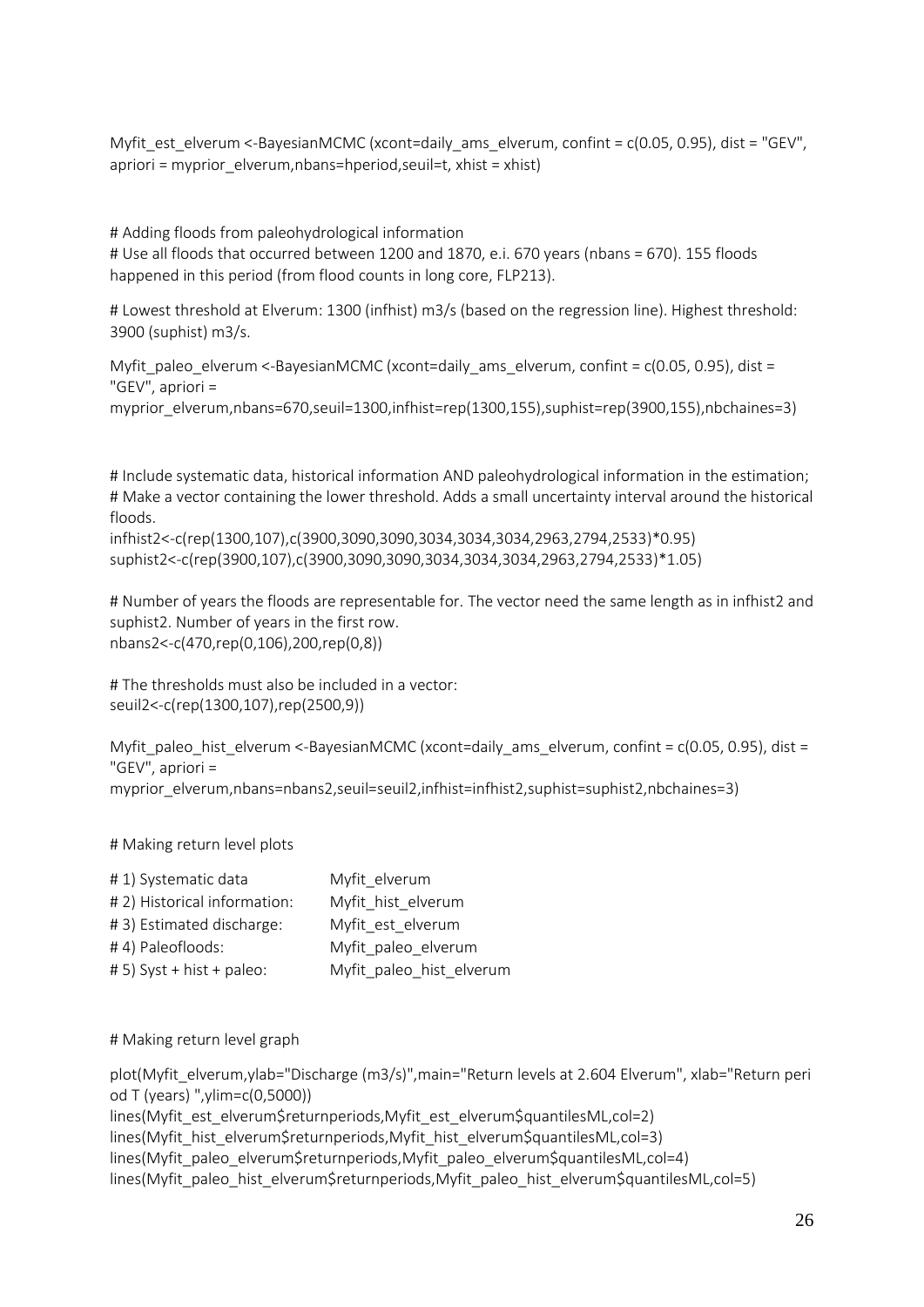legend("bottomright",col=c(1,1,3,2,4,5),lty=c(1,2,1,1,1,1),legend=c("Systematic data","90 % CI","Hist. data (threshold)","Hist. data (est. discharge)","Paleofloods","Syst + hist + paleofloods"))

Elverum – the last 60 years (1956-2015) # set work directory setwd("C:/Users/Anna/Desktop/R. Elverum og Nors Bru/regulationsElverum")

# import file elverum myfile\_elverum60 <-"C:/Users/Anna/Desktop/R. Elverum og Nors Bru/regulationsElverum/elverum60yr.txt"

elverum60 <- read.table("C:/Users/Anna/Desktop/R. Elverum og Nors Bru/regulationsElverum/elverum60yr.txt", quote="\"")

# read file, but excludes the first 6 lines dailydat\_elverum60 <- read.table(myfile\_elverum60,sep=" ",skip=6) colnames(dailydat\_elverum60) <- c("orig\_date", "vf")

# estimate the date dailydat\_elverum60\$date <- as.Date(dailydat\_elverum60\$orig\_date, format = "%Y%m%d")

# estimate which year each day belong to dailydat\_elverum60\$year <- as.numeric(format(as.Date(dailydat\_elverum60\$date), "%Y"))

```
# set "-9999" to NA
dailydat_elverum60[dailydat_elverum60 == -9999] <- NA
```
# estimate for which years there exist data daily years elverum60 <- as.numeric(na.omit(unique(dailydat elverum60\$year)))

```
sum_nona<-function(xx){
```
sum(!is.na(xx))

}

# estimate number of observations each year nna\_elverum60 <- (as.numeric(unlist(by(dailydat\_elverum60[,2],dailydat\_elverum60[,4],sum\_nona,simplify=TRUE))))

# use only years with more than 0 data length\_OK <- nna\_elverum60> 0

# take out the number of values for these years nna elverum60<-nna elverum60[length\_OK]

```
# take out the year for the years with more than 0 data
daily_years_elverum60 <-daily_years_elverum60[length_OK]
```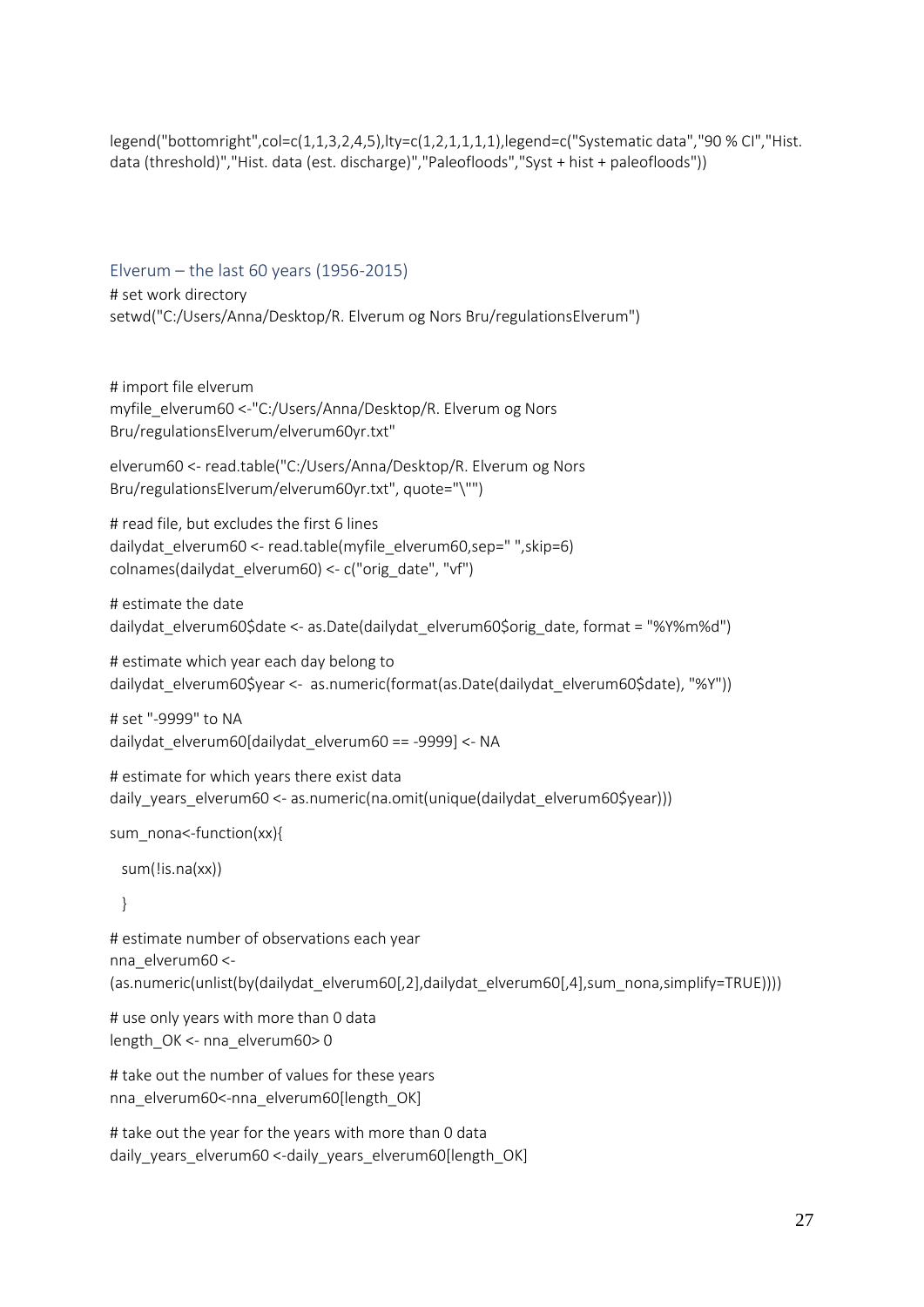# Take out daily data only for years with more than 0 data dailydat\_elverum60 < dailydat elverum60[is.element(dailydat elverum60\$year,daily years elverum60),]

# take out the daily maximum data only for years with more than 0 data daily\_ams\_elverum60 <-

as.numeric(unlist(by(dailydat\_elverum60[,2],dailydat\_elverum60[,4],max,na.rm=TRUE)))

get\_max\_date\_elverum60<-function(myind){

```
dat temp<-dailydat elverum60[dailydat elverum60$year==daily years elverum60[myind],]
```

```
 mdate<-dat_temp[head(which(dat_temp[,2]==daily_ams_elverum60[myind]),1),3]
```
mdate

}

# nr of years with data nmax<-length(daily\_ams\_elverum60)

```
# estimate date for yearly maxima values
daily ams dates elverum60 <-as.Date(sapply(c(1:nmax),get max date elverum60),origin="1970-01-
01")
```
# put all the info in a data frame ddd elverum60 <data.frame(daily\_years\_elverum60,daily\_ams\_dates\_elverum60,daily\_ams\_elverum60)

# Bayesian MCMC # install package nsRFA install.packages("nsRFA")

```
# then do a MCMC-adaptation using only the ams-serie from the station
myprior_elverum60 <- function (x) {
```

```
 # x = vector of parameter values: c(location, scale, shape)
 # I assume the shape parameter only has a prior with mean zero and standard deviation 0.2
```
dnorm(x[3], 0, 0.2)

}

```
# Bayesian MCMC-method/analysis
```

```
Myfit_elverum60 <-BayesianMCMC (xcont=daily_ams_elverum60, confint = c(0.05, 0.95), dist = "GEV",
apriori = myprior_elverum60)
```

```
# Adding information from historical events
# seuil = threshold (m<sup>3</sup>/s) that is not exceeded in historical times, except those with historical
information. The threshold chosen is 2533 m<sup>3</sup>/s, which is the estimated flood size of 1967-flood.
```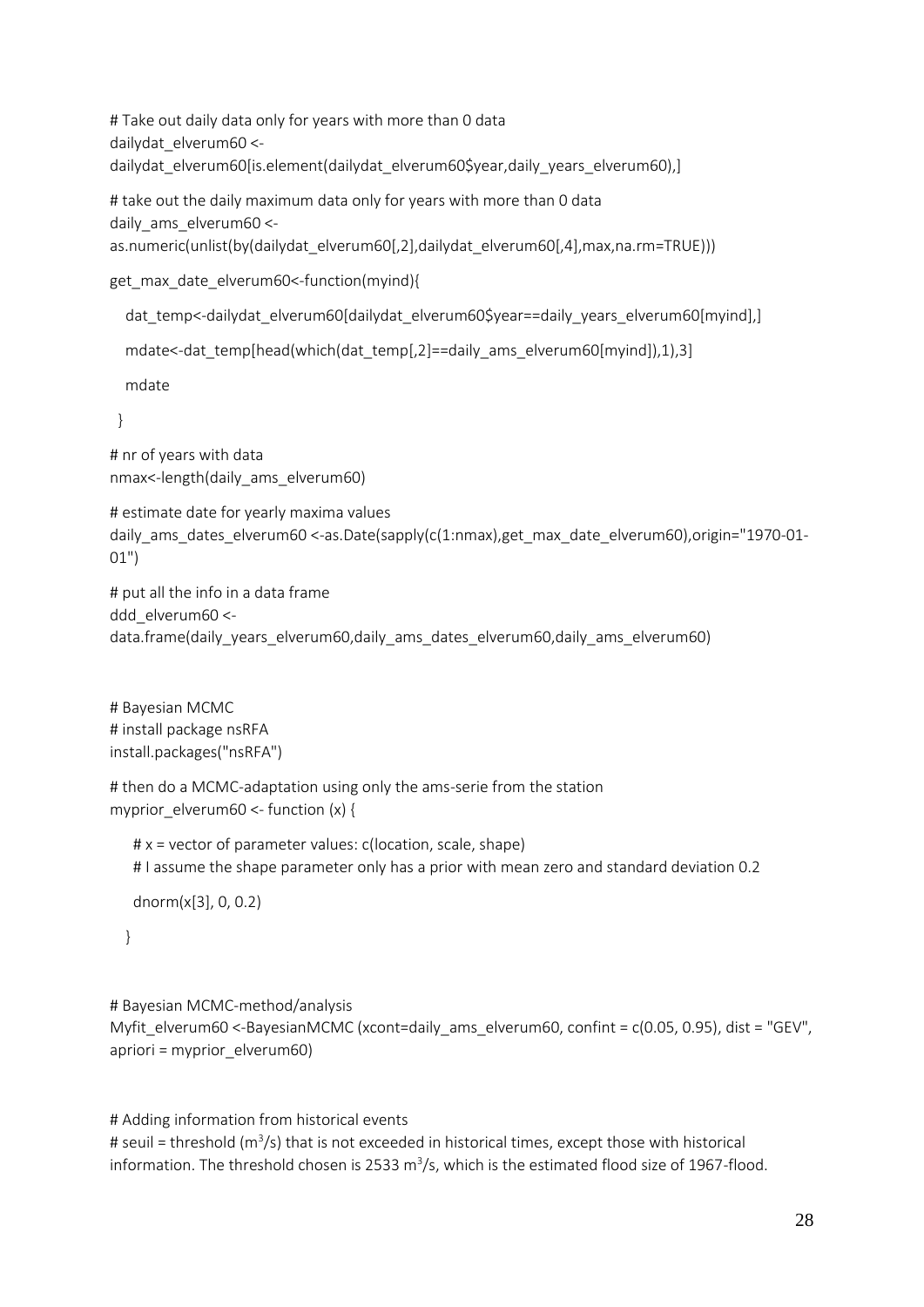# nbans = the period (before systematic measurements started) containing all relevant historical information we have (ca 1650-1850).

# infhist = vector containing the historical flood events, and the lowest possible values for these.

# nfloods = number of floods that have exceeded seuil during nbans. 9 years had floods exceeding the 1967-flood-threshold; 1789, 1675, 1773, 1717, 1724, 1749, 1850, 1827, 1846. The latter flood are marked with the same elevation as the 1967-flood, and is included.

seuil = 2533  $t =$  seuil nbans = 200 hperiod = nbans nfloods = 9 infhist = rep(t,nfloods)

# do the extreme value analysis one more time, with this additional (historical) information Myfit\_hist\_elverum60 <-BayesianMCMC (xcont=daily\_ams\_elverum60, confint = c(0.05, 0.95), dist = "GEV", apriori = myprior\_elverum60,nbans=hperiod,seuil=t,infhist=rep(t,nfloods))

# Adding estimated discharge from Elverum infhist\_elverum60 = rep(t,nfloods)

# threshold flood (1967-flood) was exceeded the following years; (1789,1675,1773,1717,1724,1749,1850,1827,1846)

# the discharge these 9 times where exceeded (the same order as the years in the vector above); xhist = c(3900,3090,3090,3034,3034,3034,2963,2794,2533)

Myfit\_est\_elverum60 <-BayesianMCMC (xcont=daily\_ams\_elverum60, confint = c(0.05, 0.95), dist = "GEV", apriori = myprior\_elverum60,nbans=hperiod,seuil=t, xhist = xhist)

# Adding floods from paleohydrologic information # Use all floods that occurred between 1200 and 1870, e.i. 670 years (nbans = 670). 155 floods happened in this period (from flood counts in long core, FLP213).

# Lowest threshold at Elverum: 1300 (infhist) m3/s (based on the regression line). Highest threshold: 3900 (suphist) m3/s.

Myfit paleo elverum60 <-BayesianMCMC (xcont=daily ams elverum60, confint =  $c(0.05, 0.95)$ , dist = "GEV", apriori =

myprior\_elverum60,nbans=670,seuil=1300,infhist=rep(1300,155),suphist=rep(3900,155),nbchaines=3  $\left( \right)$ 

# Adding flood information from systematic + historical + paleohydrological # Make a vector containing the lower threshold. Adds a small uncertainty interval around the historical floods.

```
infhist2<-c(rep(1300,107),c(3900,3090,3090,3034,3034,3034,2963,2794,2533)*0.95)
suphist2<-c(rep(3900,107),c(3900,3090,3090,3034,3034,3034,2963,2794,2533)*1.05)
```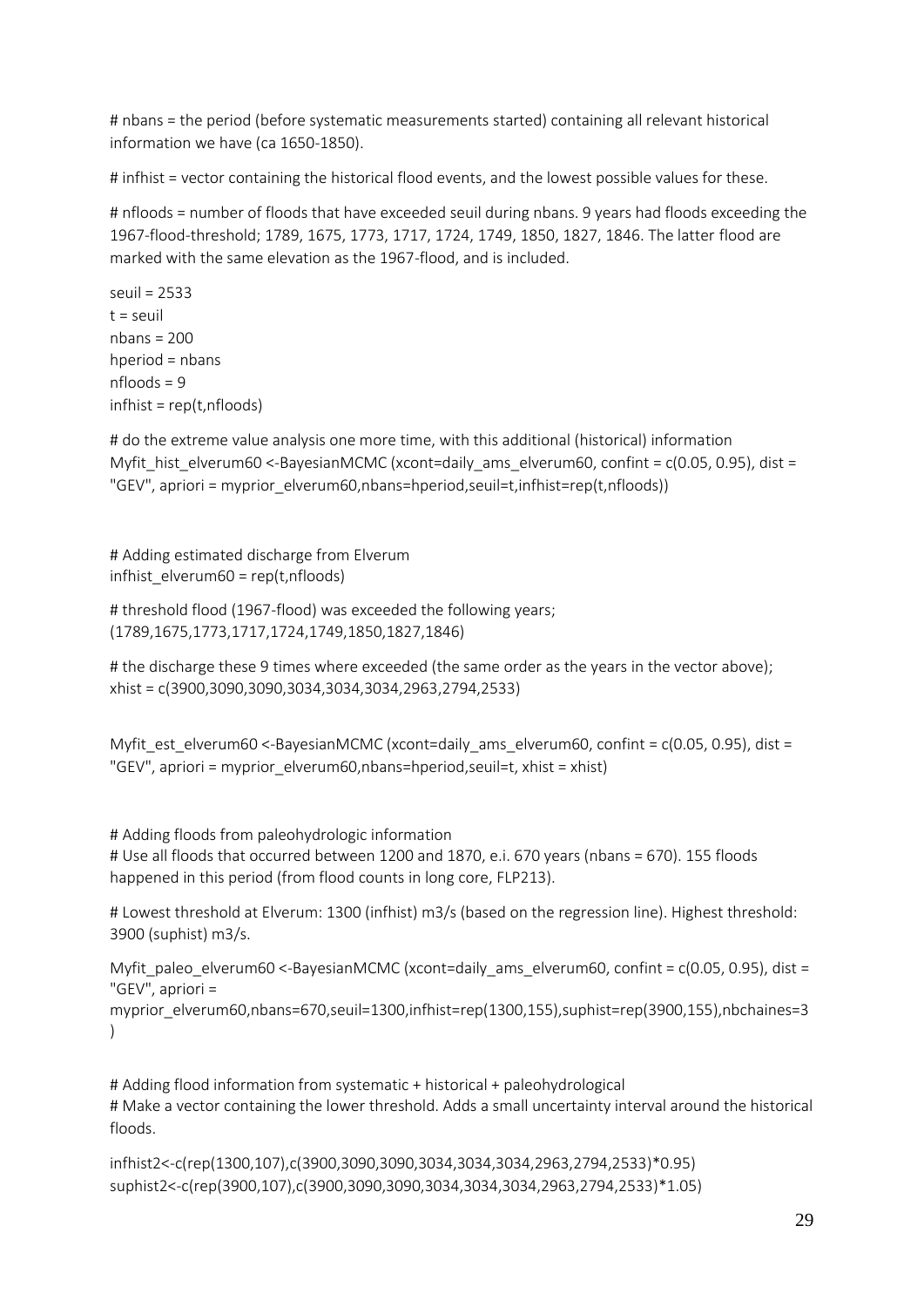# Number of years the floods are representable for. The vector need the same length as in infhist2 and suphist2. Number of years in the first row.

nbans2<-c(470,rep(0,106),200,rep(0,8))

# The thresholds must also be included in a vector: seuil2<-c(rep(1300,107),rep(2500,9))

Myfit paleo hist elverum60 <-BayesianMCMC (xcont=daily ams elverum60, confint =  $c(0.05, 0.95)$ , dist = "GEV", apriori = myprior\_elverum60,nbans=nbans2,seuil=seuil2,infhist=infhist2,suphist=suphist2,nbchaines=3)

| # Return level plot          |                            |
|------------------------------|----------------------------|
| #1) Systematic data:         | Myfit elverum60            |
| # 2) Historical information: | Myfit hist elverum60       |
| #3) Estimated discharge:     | Myfit est elverum60        |
| #4) Paleofloods:             | Myfit paleo elverum60      |
| # 5) Syst + hist + paleo:    | Myfit_paleo_hist_elverum60 |

# Making return-level graph # plot estimated discharge values plot(Myfit\_elverum60,ylab="Discharge (m<sup>3</sup>/s)",main="Return levels at 2.604 Elverum, 1956-2015", xlab="Return period T (years) ",ylim=c(0,5000))

# adding estimated data – return period lines(Myfit\_est\_elverum60\$returnperiods,Myfit\_est\_elverum60\$quantilesML,col=2)

# adding historical data – return period lines(Myfit\_hist\_elverum60\$returnperiods,Myfit\_hist\_elverum60\$quantilesML,col=3)

# adding paleoflood information – return period lines(Myfit\_paleo\_elverum60\$returnperiods,Myfit\_paleo\_elverum60\$quantilesML,col=4)

# adding syst+hist+paleo flood information – return period lines(Myfit\_paleo\_hist\_elverum60\$returnperiods,Myfit\_paleo\_hist\_elverum60\$quantilesML,col=5)

# adding legend legend("bottomright",col=c(1,1,3,2,4,5),lty=c(1,2,1,1,1,1),legend=c("Systematic data","90% CI","Hist. data (threshold)","Hist. data (est. discharge)","Paleofloods","Syst + hist + paleofloods"))

Elverum – the last 30 years (1986-2015) # set work directory setwd("C:/Users/Anna/Desktop/R. Elverum og Nors Bru/regulationsElverum")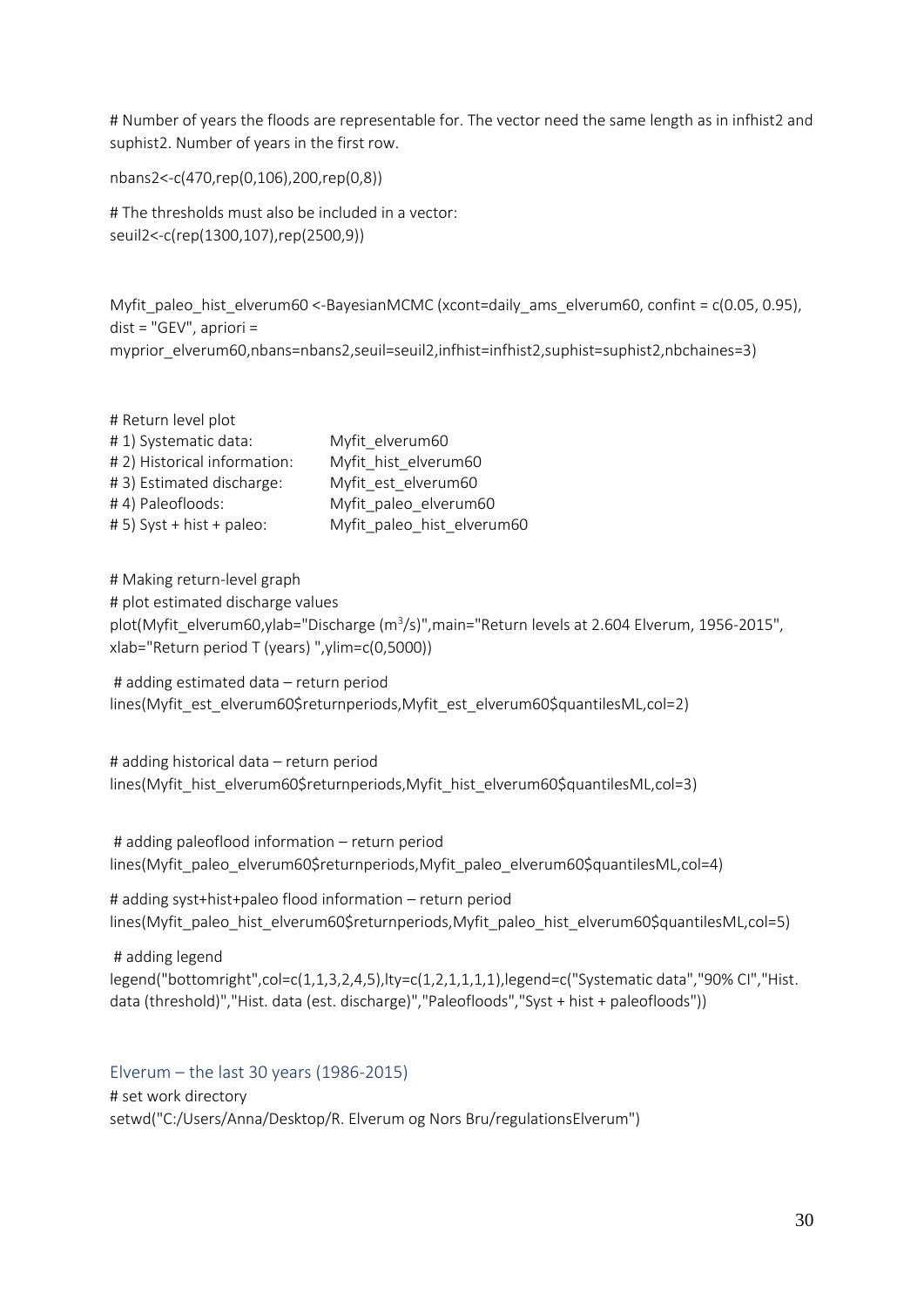# import file elverum myfile\_elverum30 <-"C:/Users/Anna/Desktop/R. Elverum og Nors Bru/regulationsElverum/elverum30yr.txt"

elverum30 <- read.table("C:/Users/Anna/Desktop/R. Elverum og Nors Bru/regulationsElverum/elverum30yr.txt", quote="\"")

# read file, but excludes the first 6 lines dailydat\_elverum30 <- read.table(myfile\_elverum30,sep=" ",skip=6) colnames(dailydat\_elverum30) <- c("orig\_date", "vf")

# estimate the date dailydat\_elverum30\$date <- as.Date(dailydat\_elverum30\$orig\_date, format = "%Y%m%d")

# estimate which year each day belong to dailydat elverum30\$year <- as.numeric(format(as.Date(dailydat elverum30\$date), "%Y"))

```
# set "-9999" to NA
dailydat_elverum30[dailydat_elverum30 == -9999] <- NA
```

```
# estimate for which years there exist data
daily years elverum30 <- as.numeric(na.omit(unique(dailydat elverum30$year)))
```
sum\_nona<-function(xx){

```
 sum(!is.na(xx))
```
}

```
# estimate number of observations each year
nna_elverum30 <-
(as.numeric(unlist(by(dailydat_elverum30[,2],dailydat_elverum30[,4],sum_nona,simplify=TRUE))))
```

```
# use only years with more than 0 data
length_OK <- nna_elverum30> 0
```

```
# take out the number of values for these years
nna_elverum30<-nna_elverum30[length_OK]
```

```
# take out the year for the years with more than 0 data
daily_years_elverum30 <-daily_years_elverum30[length_OK]
```
# Take out daily data only for years with more than 0 data dailydat\_elverum30 < dailydat\_elverum30[is.element(dailydat\_elverum30\$year,daily\_years\_elverum30),]

```
# take out the daily maximum data only for years with more than 0 data
daily ams elverum30 <-
as.numeric(unlist(by(dailydat_elverum30[,2],dailydat_elverum30[,4],max,na.rm=TRUE)))
```
get max date elverum30<-function(myind){

```
 dat_temp<-dailydat_elverum30[dailydat_elverum30$year==daily_years_elverum30[myind],]
```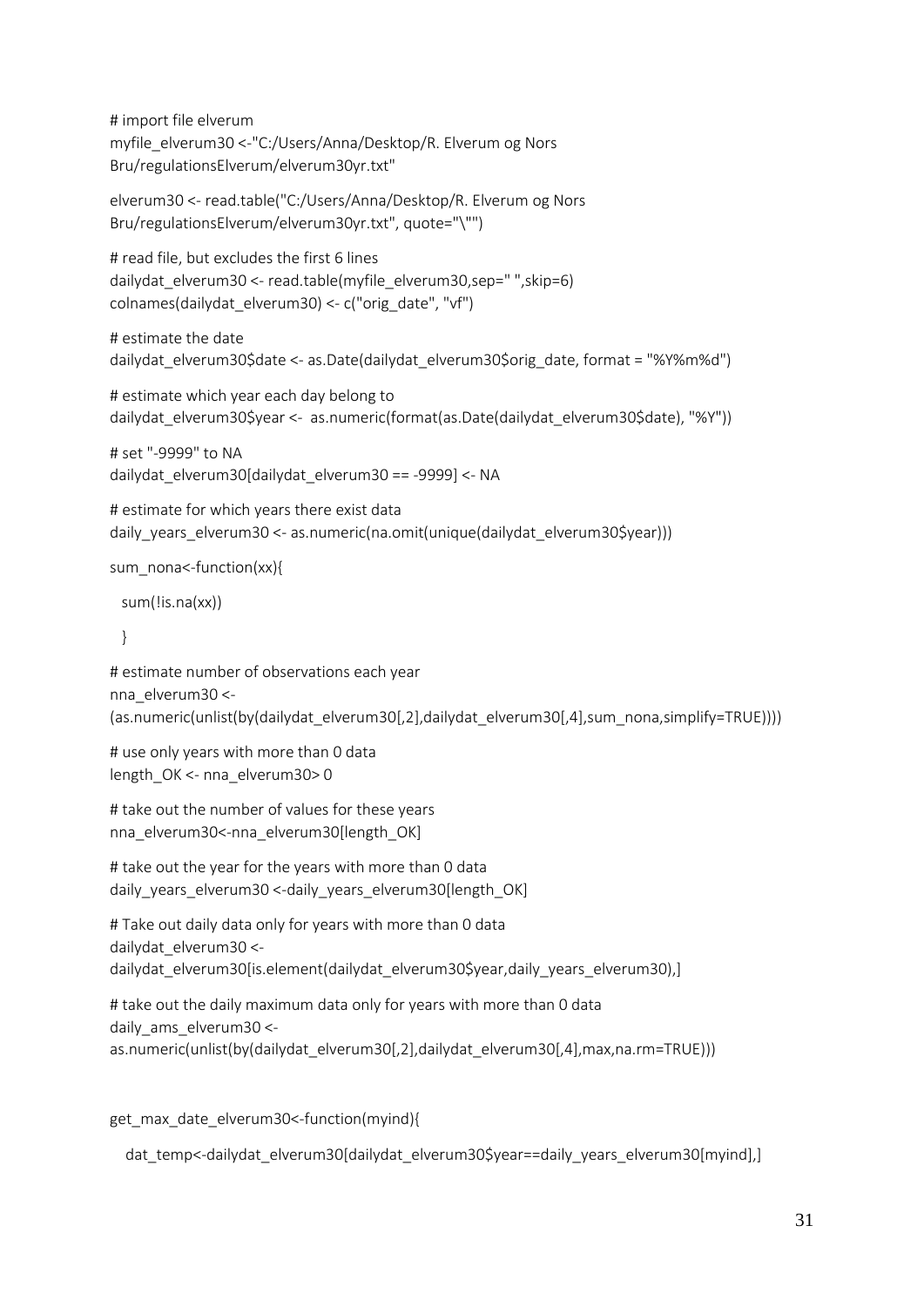```
mdate<-dat_temp[head(which(dat_temp[,2]==daily_ams_elverum30[myind]),1),3]
```
mdate

}

# nr of years with data nmax<-length(daily\_ams\_elverum30)

```
# estimate date for yearly maxima values
daily ams dates elverum30 <-as.Date(sapply(c(1:nmax),get max date elverum30),origin="1970-01-
01")
```
# put all the info in a data frame ddd elverum30 <data.frame(daily\_years\_elverum30,daily\_ams\_dates\_elverum30,daily\_ams\_elverum30)

```
# Bayesian MCMC 
# install package nsRFA
install.packages("nsRFA")
```
# then do a MCMC-adaptation using only the ams-serie from the station

```
myprior_elverum30 <- function (x) {
```

```
 # x = vector of parameter values: c(location, scale, shape)
 # I assume the shape parameter only has a prior with mean zero and standard deviation 0.2
 dnorm(x[3], 0, 0.2)
```
}

```
# Bayesian MCMC-method/analysis
```

```
Myfit_elverum30 <-BayesianMCMC (xcont=daily_ams_elverum30, confint = c(0.05, 0.95), dist = "GEV",
apriori = myprior_elverum30)
```
# Adding information from historical events # seuil = threshold (m<sup>3</sup>/s) that is not exceeded in historical times, except those with historical information. The threshold chosen is 2533 m<sup>3</sup>/s, which is the estimated flood size of 1967-flood.

# nbans = the period (before systematic measurements started) containing all relevant historical information we have (ca 1650-1850).

# infhist = vector containing the historical flood events, and the lowest possible values for these.

# nfloods = number of floods that have exceeded seuil during nbans. 9 years had floods exceeding the 1967-flood-threshold; 1789, 1675, 1773, 1717, 1724, 1749, 1850, 1827, 1846. The latter flood are marked with the same elevation as the 1967-flood, and is included.

```
seuil = 2533
t = seuil
```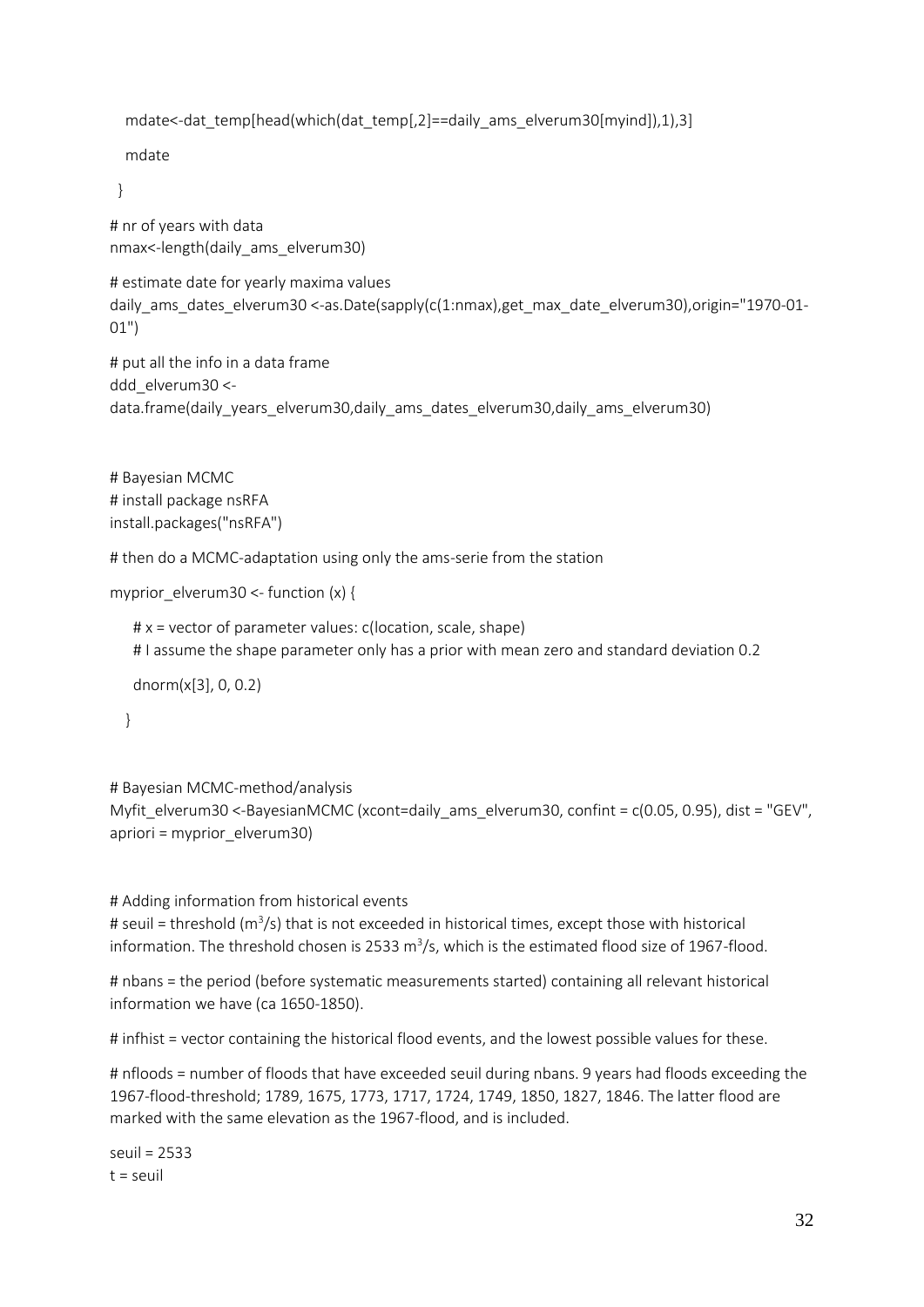$n_{\text{hans}} = 200$ hperiod = nbans nfloods = 9 infhist = rep(t,nfloods)

# do the extreme value analysis one more time, with this additional (historical) information Myfit\_hist\_elverum30 <-BayesianMCMC (xcont=daily\_ams\_elverum30, confint = c(0.05, 0.95), dist = "GEV", apriori = myprior\_elverum30,nbans=hperiod,seuil=t,infhist=rep(t,nfloods))

# Adding estimated discharge from Elverum infhist  $e|verum30 = rep(t,nf|oods)$ 

```
# threshold flood (1967-flood) was exceeded the following years;
(1789,1675,1773,1717,1724,1749,1850,1827,1846)
```
# the discharge these 9 times where exceeded (the same order as the years in the vector above); xhist = c(3900,3090,3090,3034,3034,3034,2963,2794,2533)

Myfit est elverum30 <-BayesianMCMC (xcont=daily ams elverum30, confint =  $c(0.05, 0.95)$ , dist = "GEV", apriori = myprior\_elverum30,nbans=hperiod,seuil=t, xhist = xhist)

# Adding floods from paleohydrologic information # Use all floods that occurred between 1200 and 1870, e.i. 670 years (nbans = 670). 155 floods happened in this period (from flood counts in long core, FLP213).

# Lowest threshold at Elverum: 1300 (infhist) m3/s (based on the regression line). Highest threshold: 3900 (suphist) m3/s.

Myfit paleo elverum30 <-BayesianMCMC (xcont=daily ams elverum30, confint = c(0.05, 0.95), dist = "GEV", apriori =

myprior\_elverum30,nbans=670,seuil=1300,infhist=rep(1300,155),suphist=rep(3900,155),nbchaines=3 )

# Adding flood information from systematic + historical + paleohydrological # Make a vector containing the lower threshold. Adds a small uncertainty interval around the historical floods.

infhist2<-c(rep(1300,107),c(3900,3090,3090,3034,3034,3034,2963,2794,2533)\*0.95) suphist2<-c(rep(3900,107),c(3900,3090,3090,3034,3034,3034,2963,2794,2533)\*1.05)

# Number of years the floods are representable for. The vector need the same length as in infhist2 and suphist2. Number of years in the first row. nbans2<-c(470,rep(0,106),200,rep(0,8))

# The thresholds must also be included in a vector: seuil2<-c(rep(1300,107),rep(2500,9))